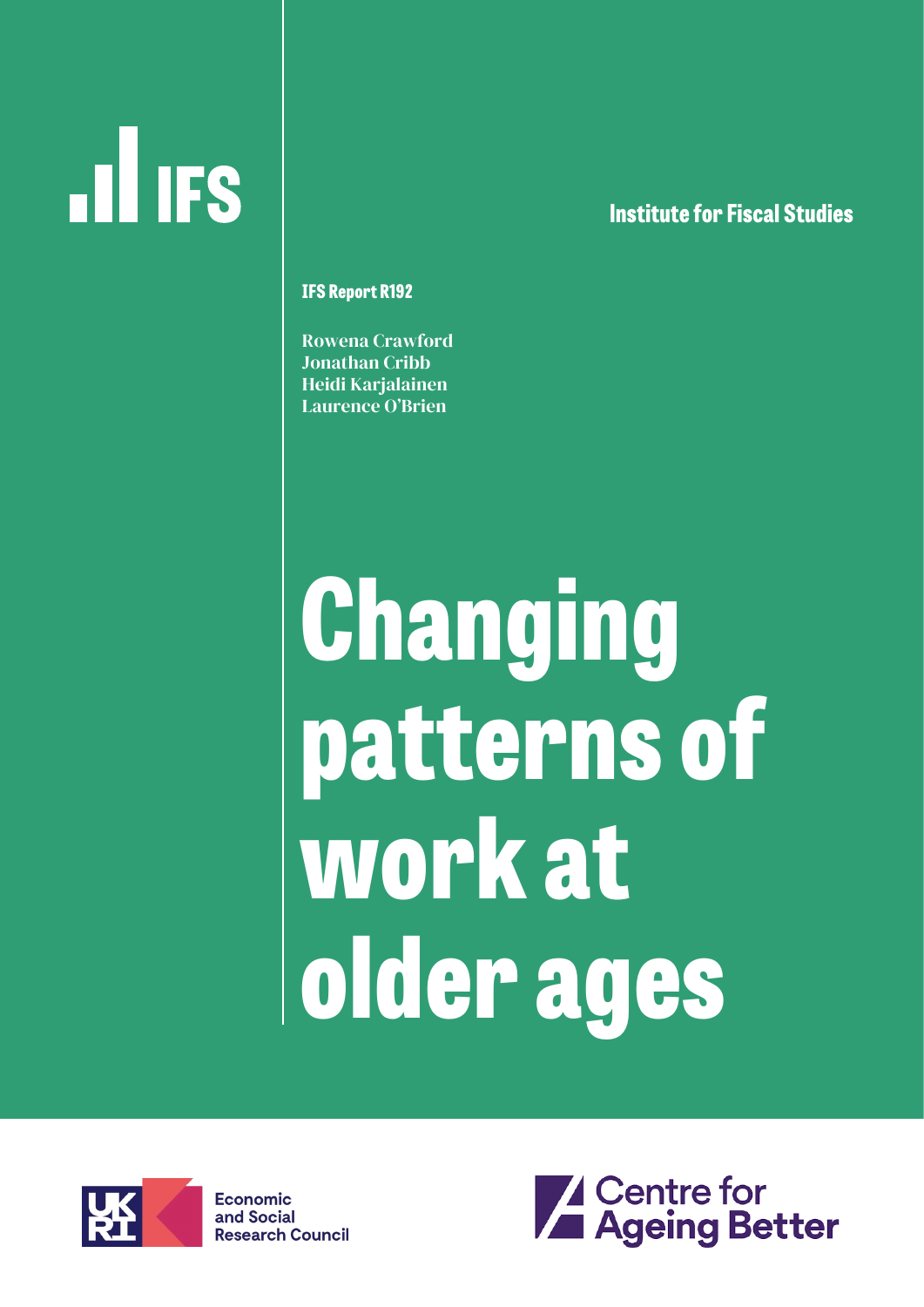#### **Changing patterns of work at older ages**

Rowena Crawford Jonathan Cribb Heidi Karjalainen Laurence O'Brien

Copy-edited by Judith Payne

Published by **The Institute for Fiscal Studies**

7 Ridgmount Street London WC1E 7AE +44 (0)20 7291 4800 [mailbox@ifs.org.uk](mailto:mailbox@ifs.org.uk) <http://www.ifs.org.uk/> [@TheIFS](https://twitter.com/theifs)

The Institute for Fiscal Studies, June 2021

ISBN 978-1-80103-045-8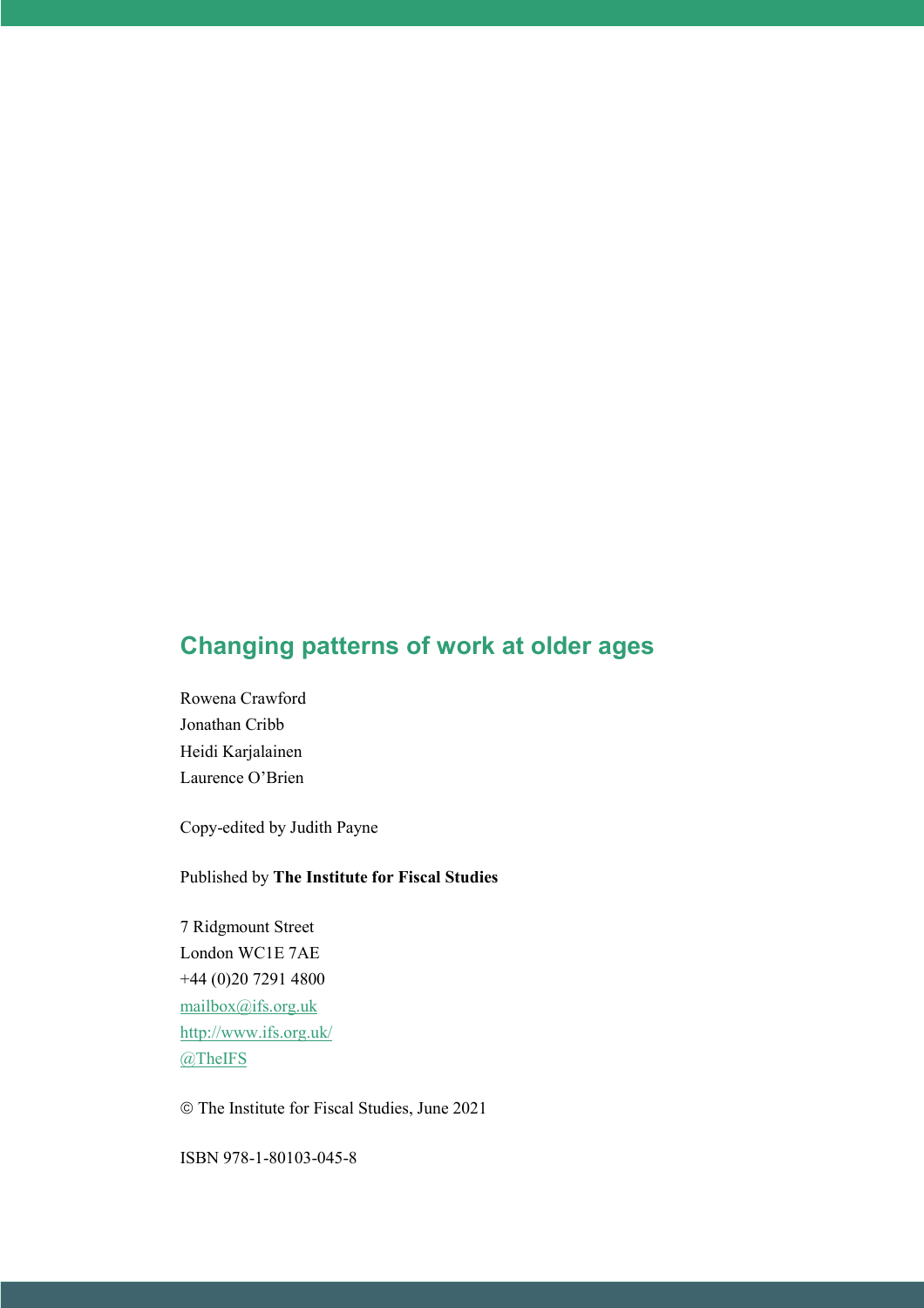## **Preface**

The authors are grateful for funding from the Centre for Ageing Better that enabled them to write this report. The Centre for Ageing Better is a charitable foundation, funded by the National Lottery Community Fund. Its vision is a society where everyone enjoys later life. Co-funding from the Centre for the Microeconomic Analysis of Public Policy (ES/T014334/1) at the Institute for Fiscal Studies is gratefully acknowledged.

Data from the English Longitudinal Study of Ageing (ESLA) were supplied by the ESRC Data Archive. ELSA was developed by researchers based at University College London, the Institute for Fiscal Studies and the National Centre for Social Research, with funding provided by the US National Institute on Ageing and a consortium of UK government departments coordinated by the Office for National Statistics (ONS). The Labour Force Survey (LFS) data are Crown Copyright and are reproduced with the permission of the Controller of HMSO and the Queen's Printer for Scotland. The LFS is produced by the Office for National Statistics and accessed through the ONS's Secure Research Service.

The authors would like to thank Emily Andrews, Carl Emmerson, Paul Johnson and members of the project advisory board for helpful feedback and comments. The authors would also like to thank Melanie Lührmann and Ija Trapeznikova for assistance with linking ELSA with the O\*NET data, and Peter Spittal for assistance with ELSA life-history data.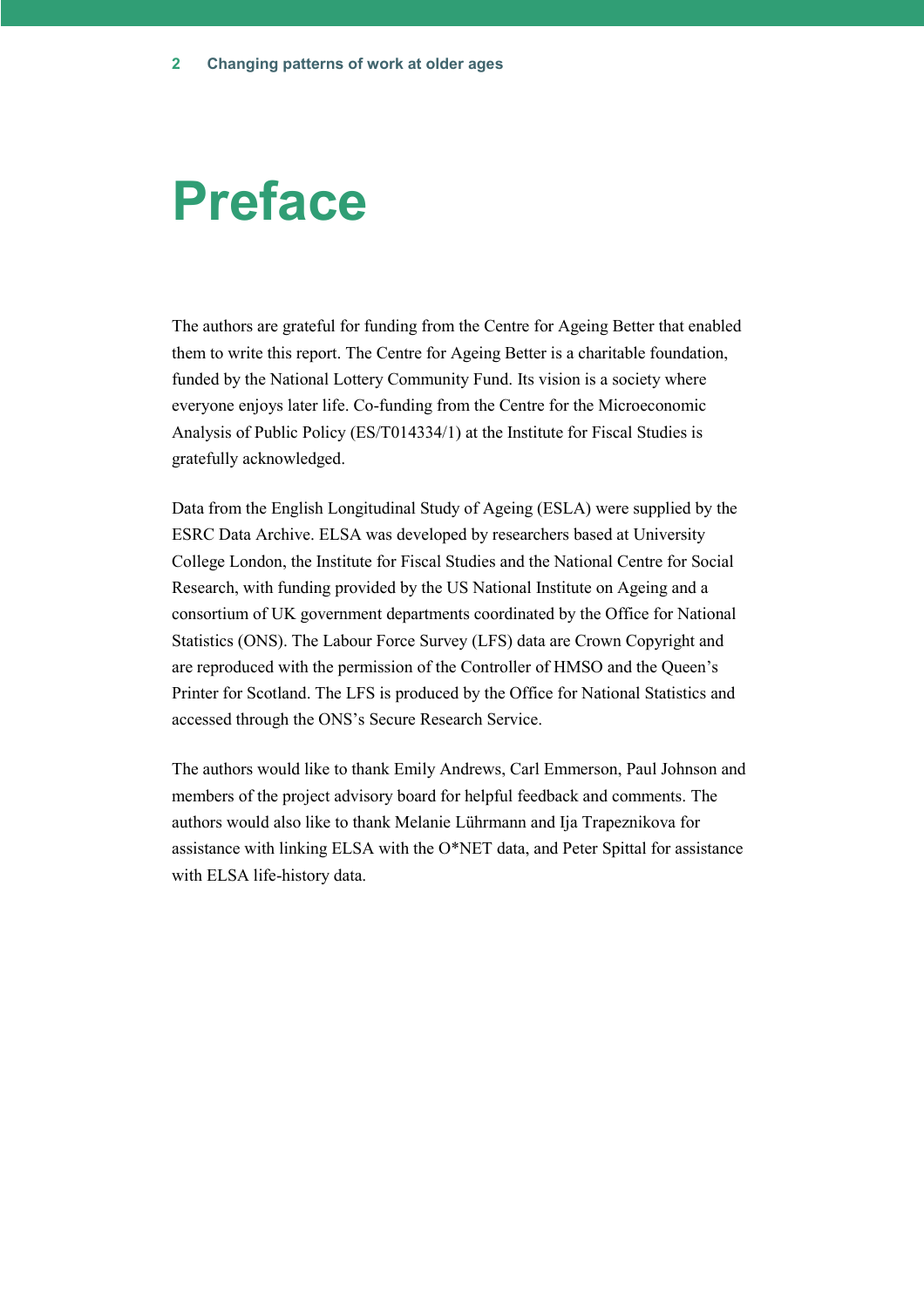# **Contents**

| 1.               |     |  |  |
|------------------|-----|--|--|
| 2.               |     |  |  |
|                  | 2.1 |  |  |
|                  | 2.2 |  |  |
| 3.               |     |  |  |
|                  | 3.1 |  |  |
|                  | 3.2 |  |  |
|                  | 3.3 |  |  |
|                  | 3.4 |  |  |
| $\overline{4}$ . |     |  |  |
|                  | 4.1 |  |  |
|                  | 4.2 |  |  |
|                  | 4.3 |  |  |
|                  | 4.4 |  |  |
| 5.               |     |  |  |
|                  | 5.1 |  |  |
|                  | 5.2 |  |  |
|                  | 5.3 |  |  |
| 6.               |     |  |  |
|                  |     |  |  |
|                  |     |  |  |
|                  |     |  |  |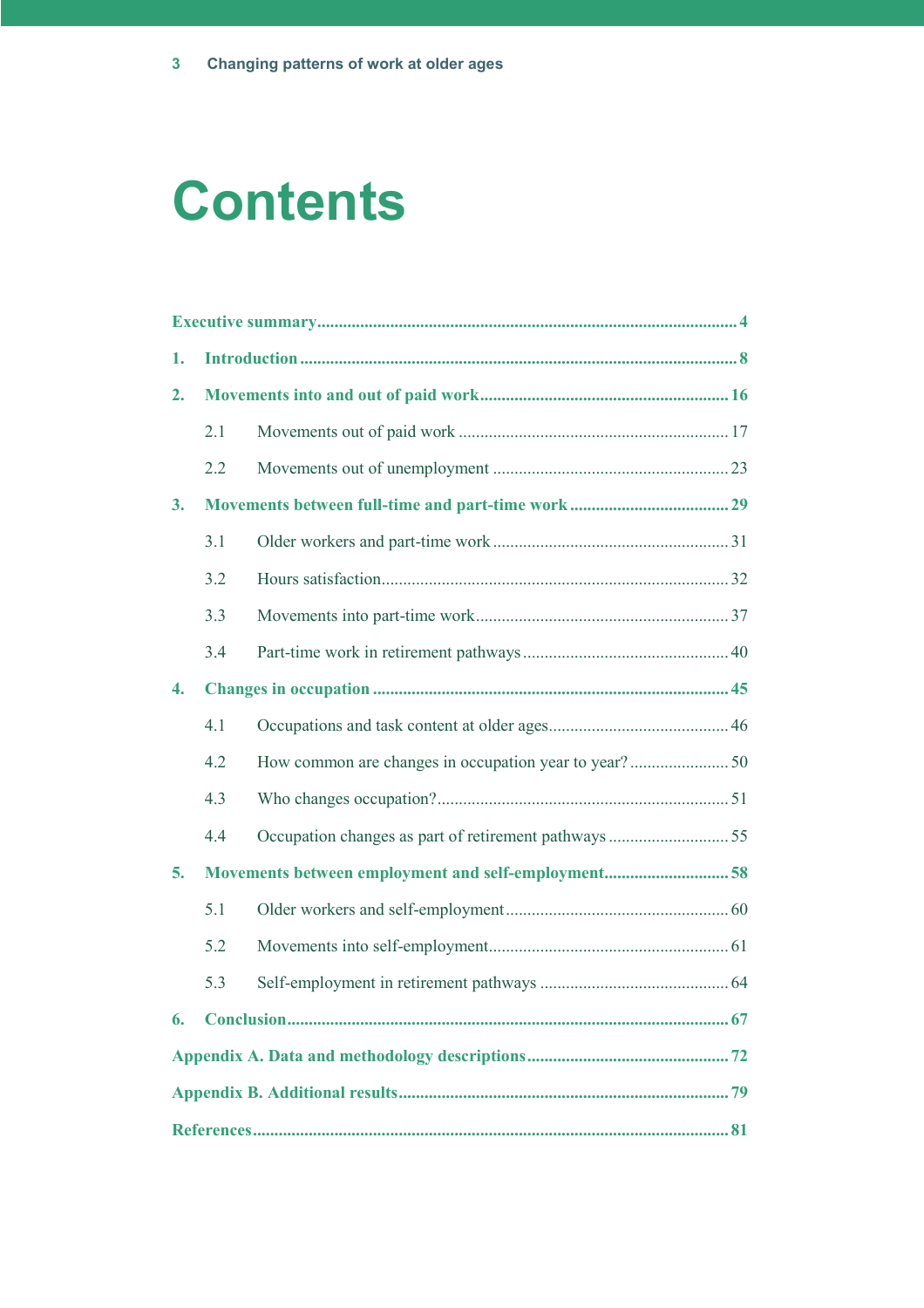## **Executive summary**

Longer working lives offer many benefits, but achieving these can pose challenges for individuals, employers and policymakers. In order to support people in their 50s and 60s to remain in paid work for longer, it is imperative that we have a good picture of what paid work looks like at older ages, and how that might evolve in future. The desired working patterns of older workers – in terms of their hours of work, the form of their employment or the tasks they undertake at work – may be quite different from those of middle-aged or younger adults.

An ageing population and higher employment rates for people in their 50s and 60s mean that patterns of work of older workers are an increasingly important issue for the country as a whole. Indeed, in 2019, around 10 million or 61% of 50- to 69 year-olds were in paid work, meaning that this age group comprises almost a third (31%) of the workforce in the UK, up from just 21% in 1992.

In this report, we provide fresh evidence on the nature of paid work at older ages, how employment patterns differ for people in different circumstances and how the situation is changing over time. In particular, we examine in depth the transitions that older workers make, both into and out of work and between different types of employment in the run-up to retirement.

Having provided a comprehensive picture of working life for people in their 50s and 60s, we then examine the implications of our findings for some key issues facing older workers in the labour market in the coming years, including which groups might be of particular concern in the wake of the COVID-19 pandemic. These issues are important not only for the individuals themselves, but for policymakers who are seeking to encourage people into longer and more fulfilling working lives, for employers who would benefit from employing them, and for civil society organisations and government agencies interested in assisting older people in finding productive work that allows them to balance their work and personal lives.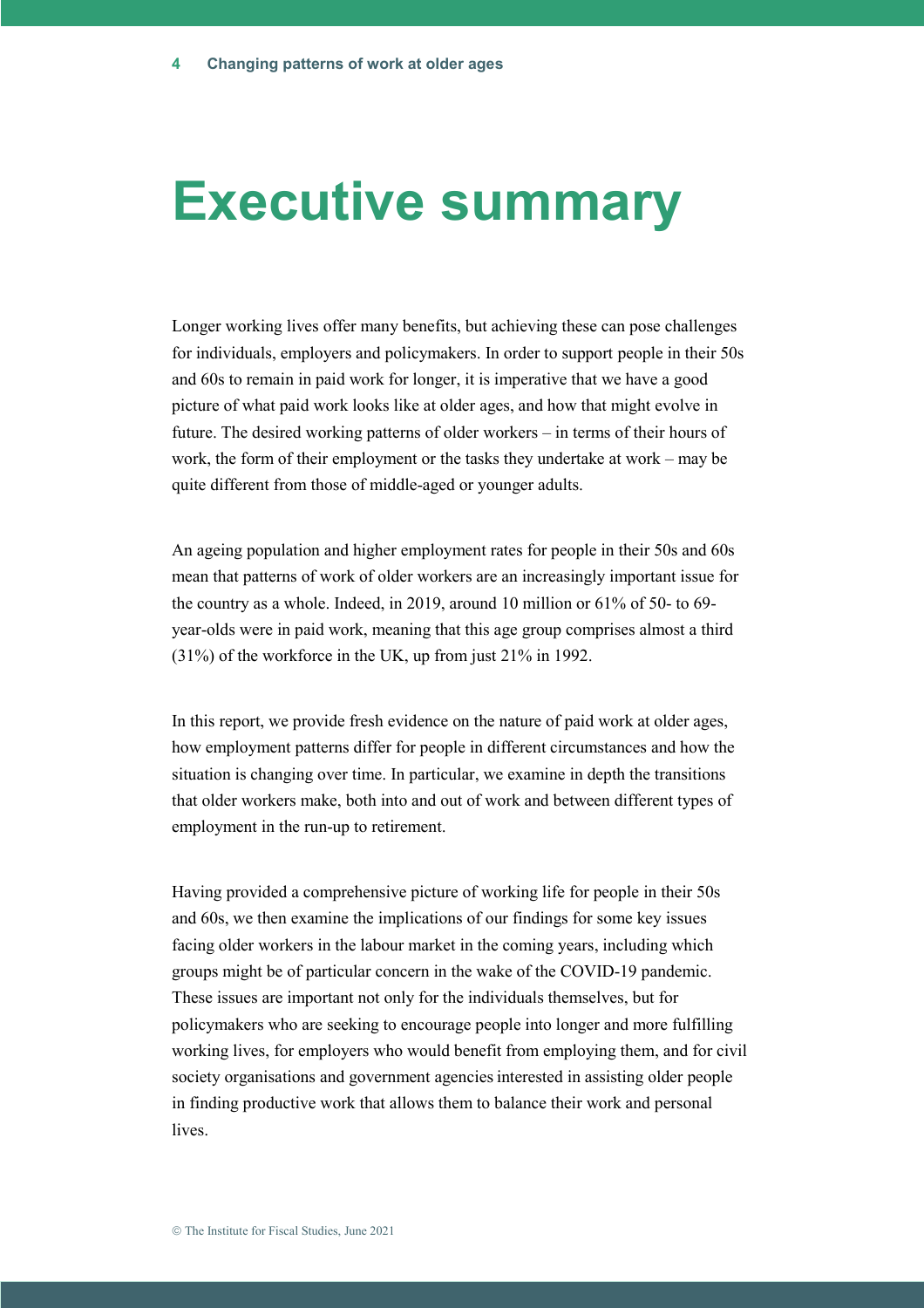### **Key findings**

- 1 **There are likely to be significant challenges for many people in their 50s and 60s finding new jobs after the end of the furlough scheme.** Older workers, particularly those aged over 65, have been more likely to be furloughed than middle-aged workers – at the end of April 2021, 14% of workers over 65 were furloughed, compared with 10% of those aged 40–49. There may well be significant numbers of older jobseekers in coming months.
- 2 **There are a number of reasons that finding new work may be challenging for people in their 50s and 60s.** Most older workers do not have much recent experience of searching for work: Over twothirds (69%) of 55-year-old workers have been with their employer for more than five years. Only 4% of older workers typically change employer in a single year. Older workers are also less likely than younger workers to change occupation, which may be necessary if vacancies are not available in their current line of work – and this is something that could become more prevalent as the economy adjusts to new patterns of working and spending after the pandemic.
- 3 **Older jobseekers from lower socio-economic groups are more likely to struggle to find new work after a period of unemployment.** Those with lower levels of education, the long-term unemployed and women are particularly less likely to re-enter work at older ages after becoming unemployed.
- 4 **Significant numbers of older workers would benefit from lower hours of work and more flexibility.** 16% of 50- to 69-year-olds in employment would like to work fewer hours, up from around 14% prior to the Great Recession. That is an increase of around 230,000 people. People in their 60s, those who own their home outright, those reporting a limiting health condition, and those who have been in their current job for longer are particularly likely to want to work less.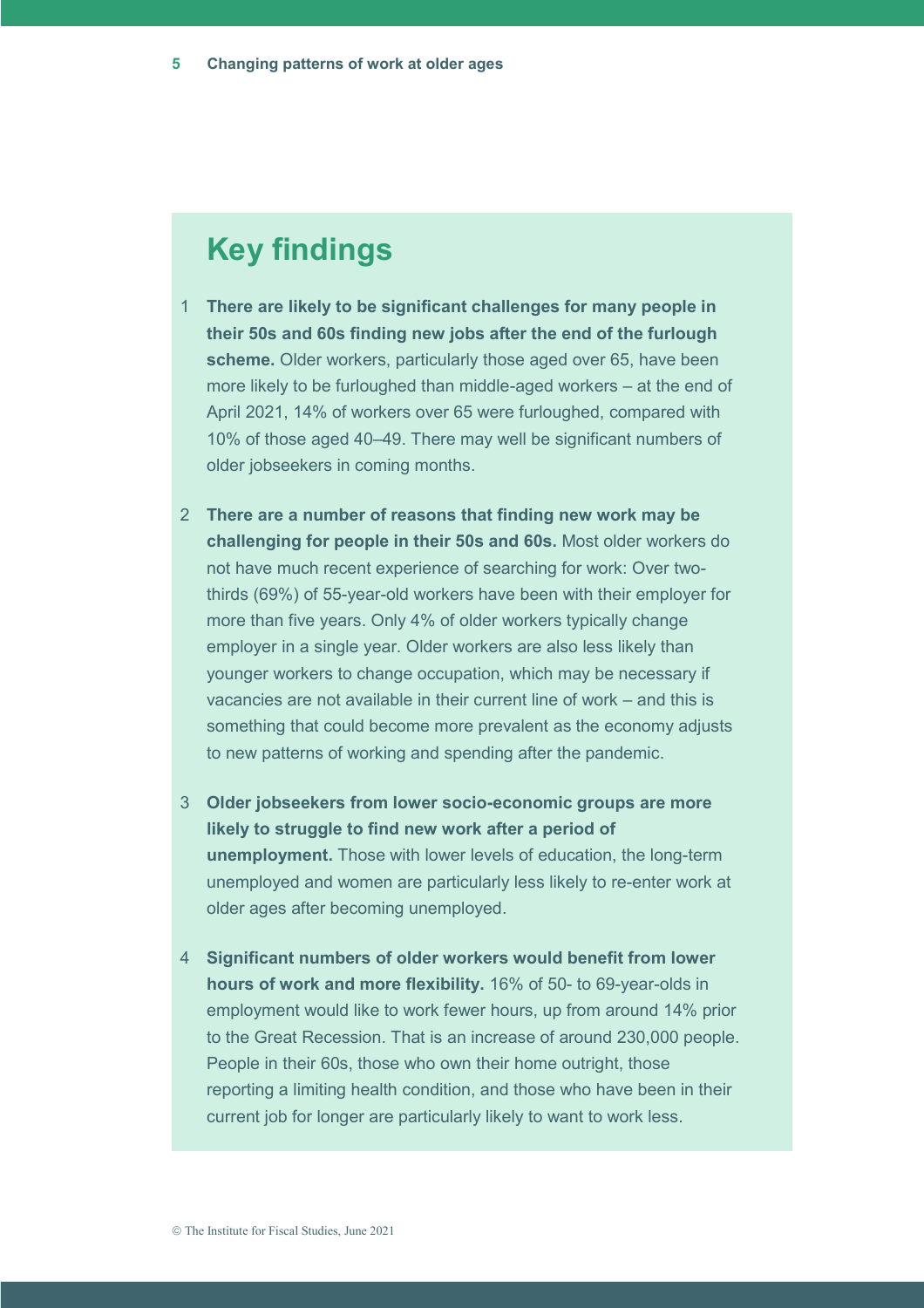- 5 **For some older workers, part-time work acts as a way of making a gradual transition towards retirement.** Moving into part-time work at older ages is more common amongst people with higher levels of education and living in less deprived areas – which could point to differences in access to part-time work or to differences in financial constraints that affect people's ability to reduce their hours.
- 6 **Only 9% of older employees become self-employed in the run-up to retirement.** Transitions into self-employment are more likely among men and those with a history of self-employment earlier in life. Given self-employment is a form of flexible work where people have greater autonomy over their hours, policymakers should consider whether older workers could be encouraged to view the option of being selfemployed as a way of extending their working life.
- 7 **Half of full-time workers move straight into non-working retirement, without any intermediate steps.** One particularly important factor predicting moving straight from full-time work to retirement is membership of a defined benefit pension – those with such a pension are 13 percentage points (ppts) more likely to go straight from full-time work to retirement than those without. These pensions are particularly common in the public sector. As the reforms to public sector pension arrangements have led to a reduction in the financial disincentives associated with working shorter hours before retirement, public sector employers should consider how best to support employees who want to move gradually into retirement.
- 8 **There is a small but important section of the older workforce who would like to work more hours.** Around 7% of older workers in 2019 wanted to work more hours per week, higher than the 5% seen in 2007 before the financial crisis. That is an increase of around 190,000 individuals. They tend to have less secure work arrangements, such as being on a temporary employment contract. They are more likely to have low earnings and shorter job tenures, be in their 50s rather than their 60s, be men and be working part-time. The self-employed are also more likely to want to work more hours, highlighting that the flexibility of self-employment also entails risks.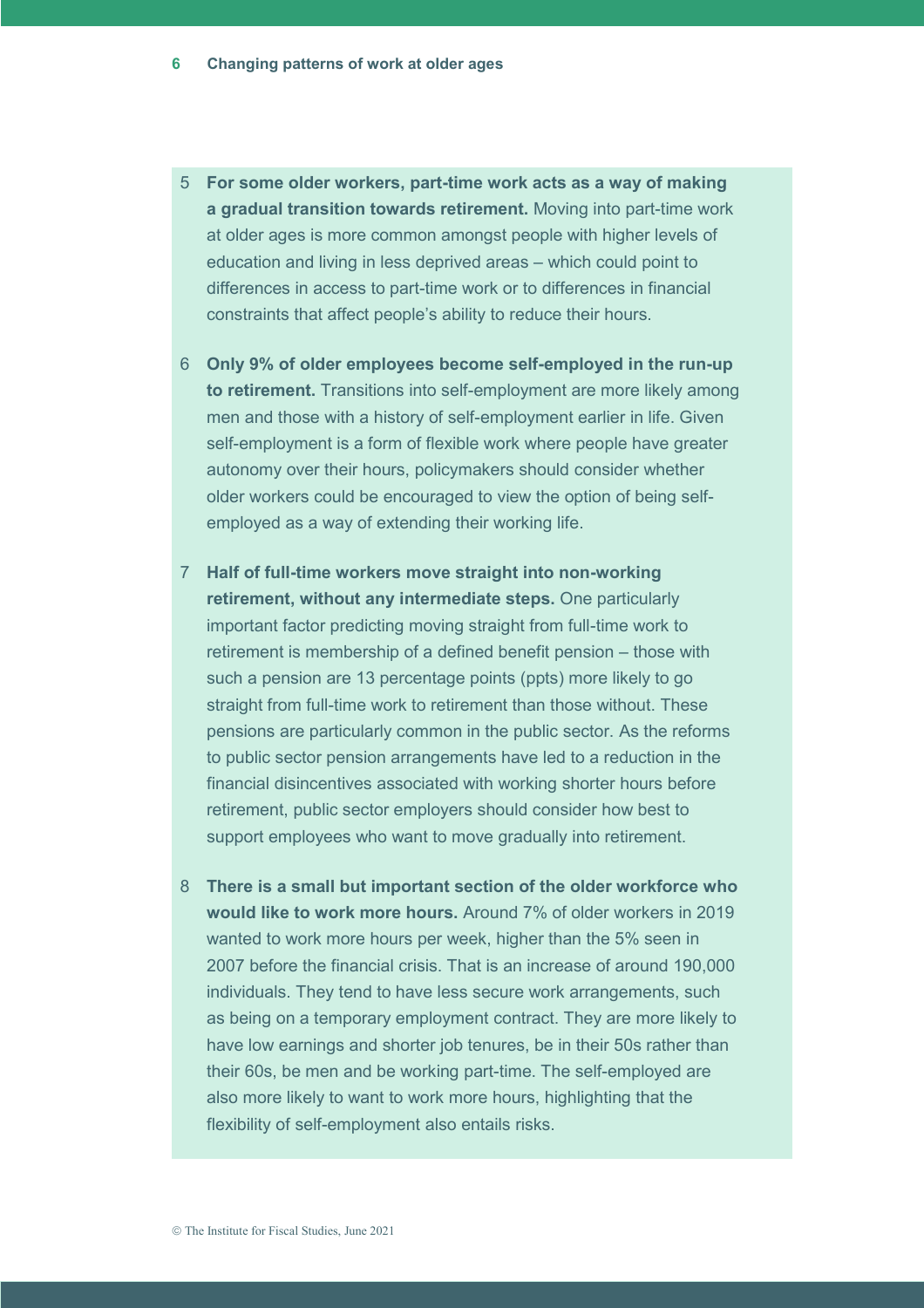- 9 **The position in the labour market of people in their 50s and 60s with long-standing health conditions requires special attention.** Around 49% of people (and 39% of workers) aged 50–69 report a long-standing health problem. Older workers with long-term and worklimiting health problems are 5 ppts less likely to be in paid work in a year's time than are similar workers without such a health problem. Those in work with a health problem are also significantly more likely to retire via a period out of the labour market.
- 10 **Some people in their 50s and 60s with long-standing health problems may have preferred, and been able, to stay in work if they had more flexibility or better support.** Indeed, those with a health problem are around 4 ppts more likely to want shorter hours than those without a health problem.
- 11 **The working lives of men and women who are approaching retirement over the next decade will be very different from those of people who did so over the last decade.** In future, those approaching retirement are increasingly likely to be in more stressful and more cognitively demanding jobs. Currently, older workers in these sorts of jobs are significantly more likely to want to work shorter hours but are actually less likely to move into part-time roles. This suggests that making sure appropriate flexible work options are available to this group should be a particular priority in the years to come.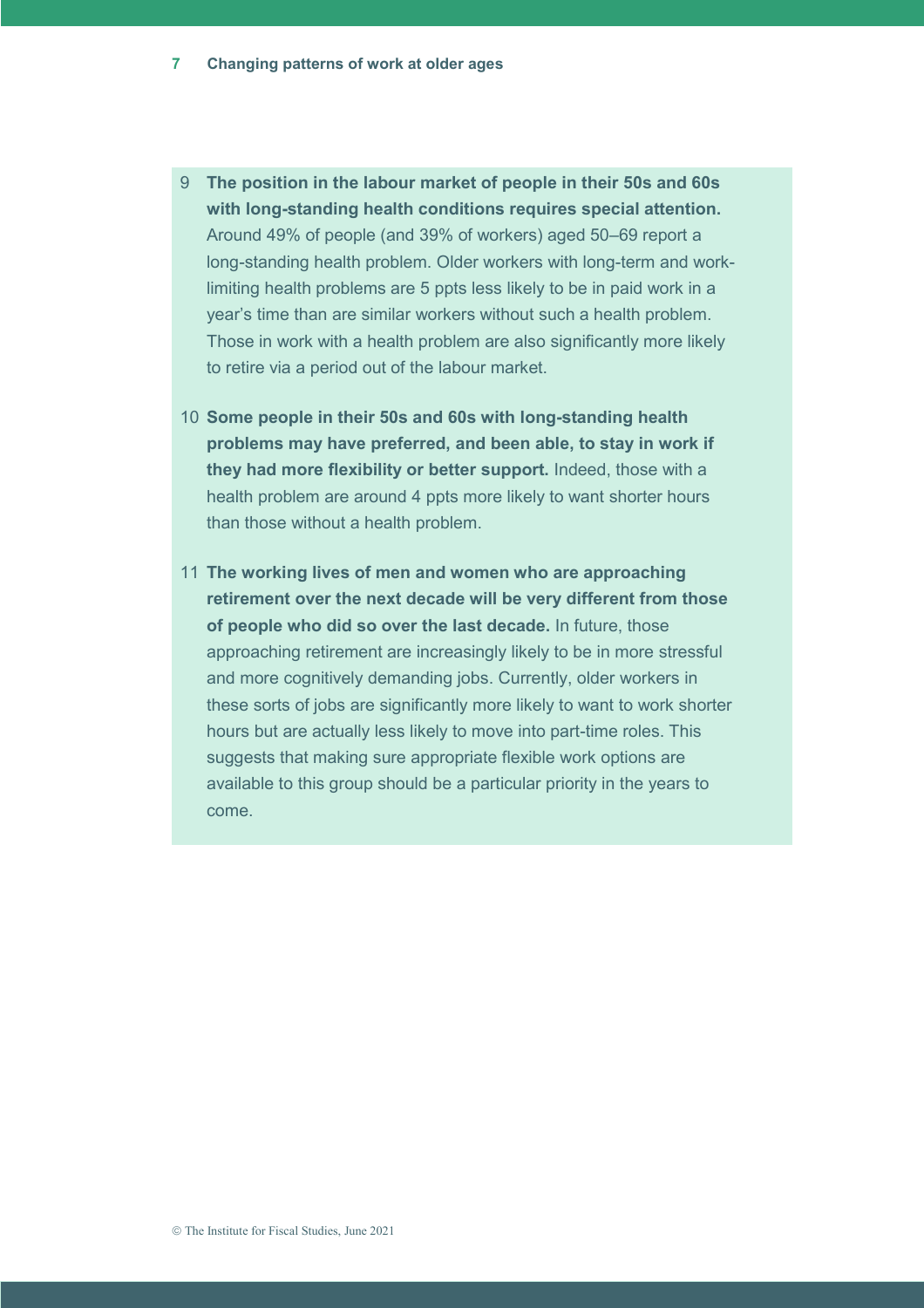## **1. Introduction**

One of the greatest successes of the last century is the increase in life expectancy at older ages enjoyed by many around the world. A man reaching age 60 in the UK today can expect to live for another 25 years, over a third longer than was the case 40 years ago. In response to this increased longevity, the government has been seeking to encourage individuals to remain in paid work for longer – perhaps most obviously by increasing the age at which individuals can start to receive the state pension. In addition to helping the government's financial position, longer working lives also make it easier for individuals to provide financially for their own retirement, and there can be other wider benefits – such as to health and social participation – for many from staying in work.

Longer working lives provide benefits but also challenges for individuals, employers and policymakers. The type of work desired by older workers may well be different from what middle-aged or younger people want – for example, in terms of their hours of work, the form of their employment or the tasks they undertake at work. This could arise due to changes in the health of older workers affecting the work that they are able or want to do, or simply due to changing preferences over time. Older workers may also have other demands on their time – for example, caring for a spouse or grandchildren. The extent to which older workers are able to continue in paid work, and to be satisfied in their situation, will therefore depend on the extent to which they are able to find employment that suits their needs and preferences.

Given these differences between older and younger individuals, in order for policymakers and employers to be able to support older workers to have longer working lives, it is imperative that we have a good picture of what paid work looks like at older ages. In particular, we need to be conscious of the fact that this could be quite a changing picture over time, with increasing numbers of people working into their mid 60s, late 60s and 70s, and many individuals – particularly women – reaching older ages with very different labour market histories from those in previous generations. Policy needs to be based on up-to-date evidence on the situation of older workers in the labour market.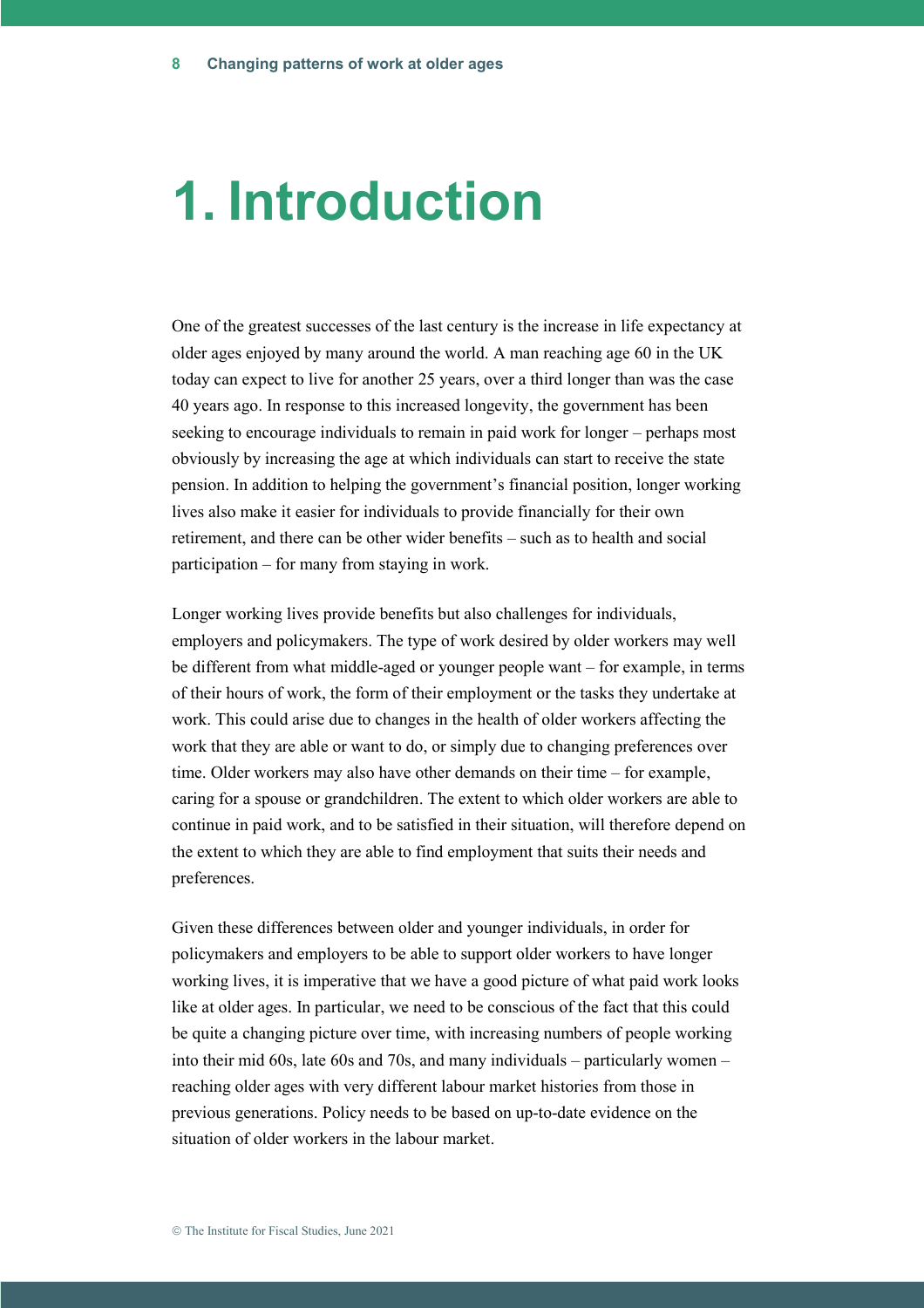That is the key aim of this report. We seek to understand more about the nature of work at older ages, how employment patterns differ for people in different circumstances and how the situation is changing over time. We do this in order to help identify which groups may find it easier and harder to adjust to higher state pension ages and longer working lives. In this context, it is particularly important to examine how people transition from work into their retirement. The traditional move from a full-time job into a non-working retirement is still the most common pathway. But there are many other patterns of work at older ages. These include movements: into and out of paid work; between jobs with different employers and in different occupations; between full- and part-time work; and between employment and self-employment. These patterns of work in the run-up to retirement give at least some people the opportunity to balance their work and personal lives in different ways. But they can also present challenges where changes are made involuntarily, or where particular groups are not easily able to change their work in the way that they would like. We shed light on these changes in work activities and different 'pathways' into retirement, how common they are amongst different groups and how their prevalence has changed over time.

All of the analysis in this report examines patterns in labour market activity among older adults up to the eve of the COVID-19 pandemic. This is because the immense shock to the labour market over the past year, with almost 9 million people furloughed at the start of May 2020 and almost 3.5 million still furloughed at the end of April 2021 (HMRC, 2021), means that the effects of the pandemic could obscure the important long-running pre-pandemic trends which are important for understanding the patterns of work for people in their 50s and 60s. Evidence on the trends and other patterns observed prior to the pandemic will also shed light on the groups for whom economic adjustments post pandemic might be particularly difficult, and throughout the report we highlight cases where this may be particularly concerning.

The analysis in this report uses data from two long-running micro-datasets: the UKwide Labour Force Survey (LFS) and the English Longitudinal Study of Ageing (ELSA). As a large and nationally representative dataset with detailed information on labour market issues, the LFS is used to understand in detail the economic activity of people aged 50–69. In addition, because it follows people for up to five consecutive quarters, we use it to understand transitions into and out of paid work and between different employers and forms of work over the course of a year. The analysis using the LFS is then supplemented using ELSA, which is a longitudinal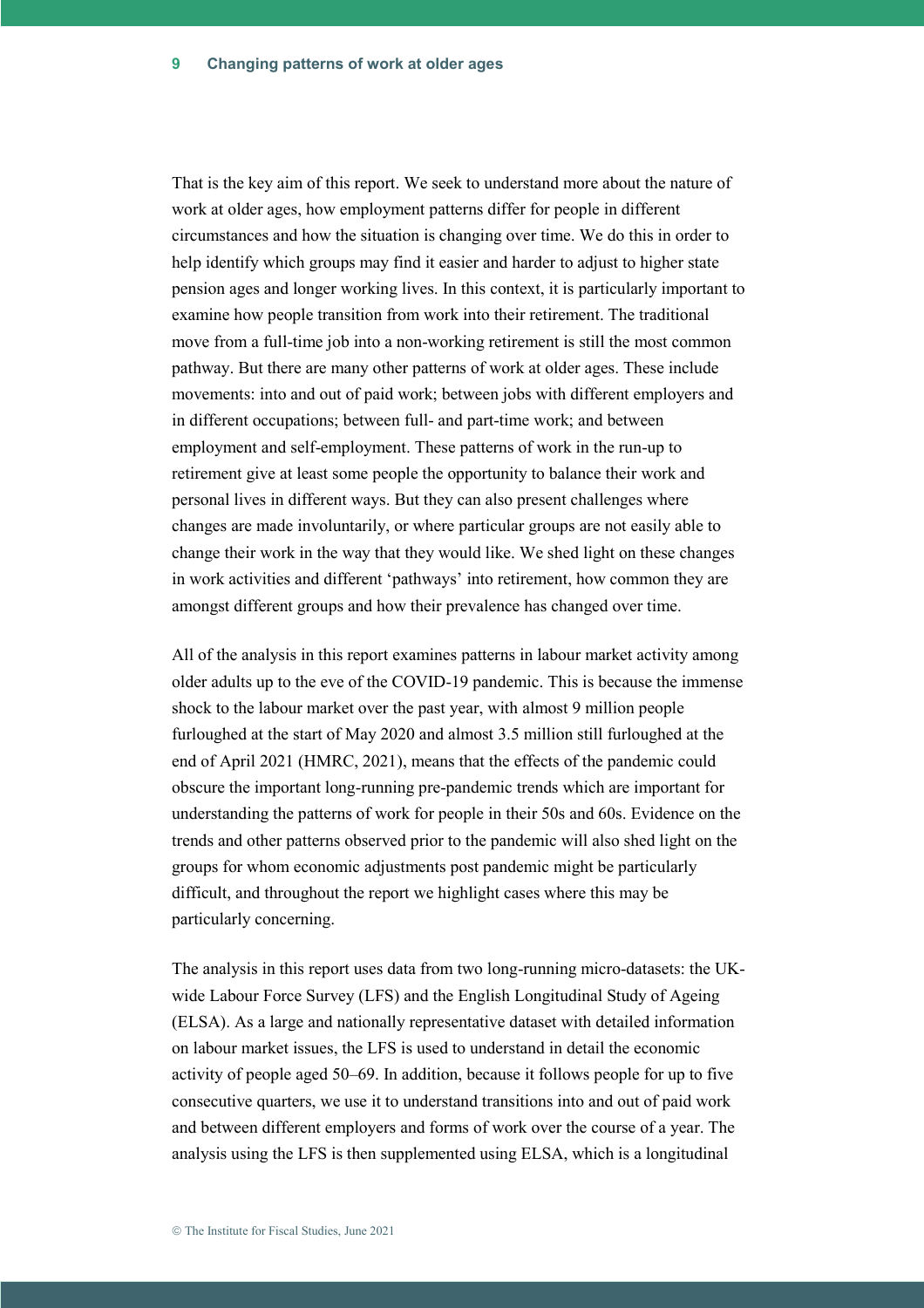study that has surveyed a representative sample of those aged 50 and over in England every two years since 2002 – allowing us to observe the labour market activity of some individuals over a full 16 years. This is particularly important as it allows us to observe a longer view of pathways between work and retirement at older ages. More details on the data used in this report, and the methodological approaches taken, are available in Appendix A.

It is important to provide some context for the analysis in the main chapters of this report. Using the LFS, in Figure 1.1 we document the share of people of different ages who are in paid work (either as permanent employees, temporary employees or self-employed workers), the share who are unemployed and the share who are not in the labour force, splitting this up by their main activity (such as retired, caring for family, or long-term sick).

**Figure 1.1. Share of individuals in different types of economic activity, by age (2017–19)**



Source: Labour Force Survey.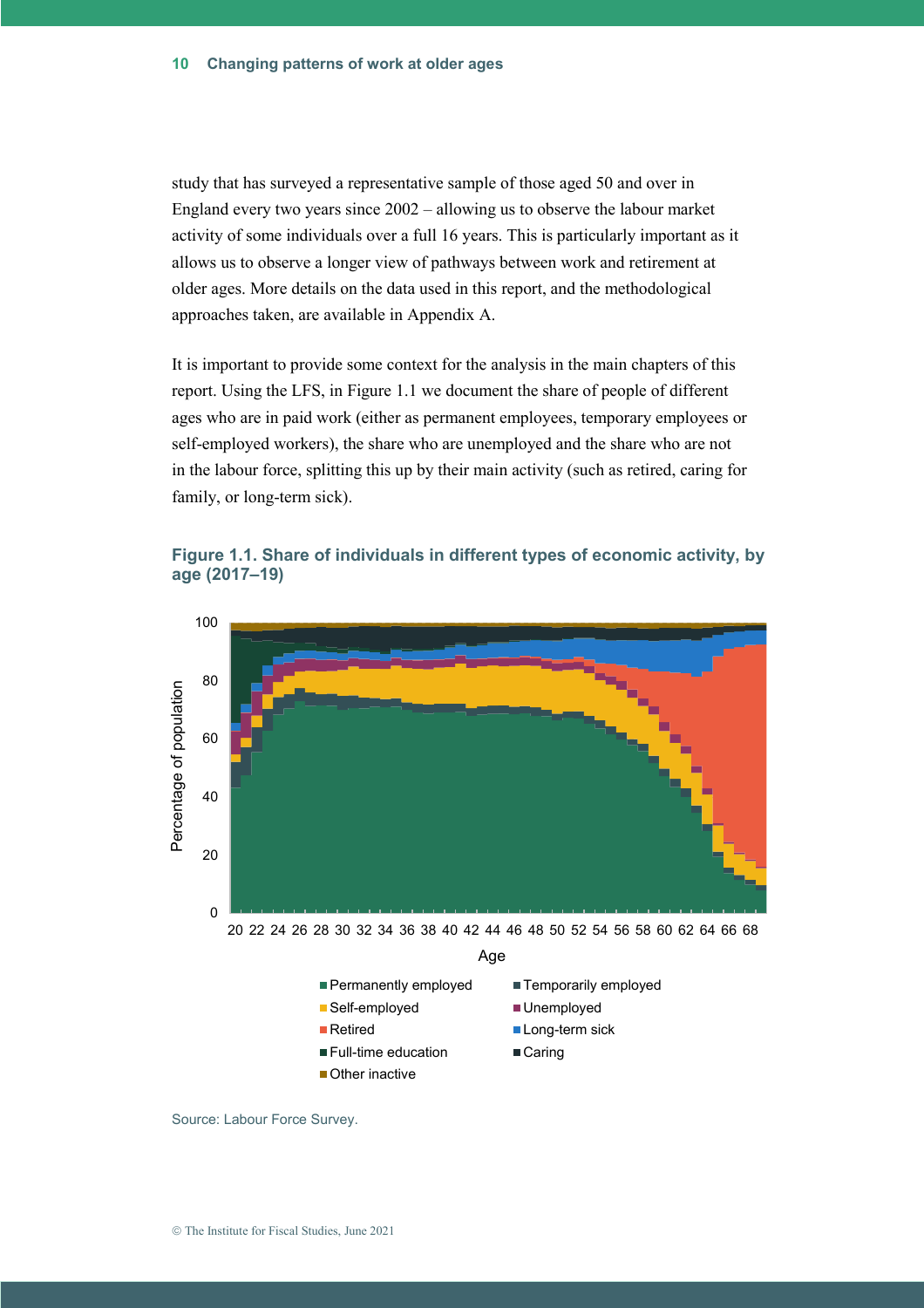The figure shows the share of individuals in these different forms of economic activity in 2017–19. Unsurprisingly, the share of individuals in paid work falls after approximately age 50: around five-in-six (83% of) 50-year-olds are in paid work, compared with under one-in-six (16% of) 69-year-olds. The fall in the proportion of people in work is relatively gradual, although this does get steeper after age 60 and in particular around state pension age: for example, about 41% of people are in paid work at age 64, but only 30% are still in work at 65. The main reason for the fall in the proportion of people in work is an increase in people who are retired or are out of work and reporting long-term health problems.



**Figure 1.2. Share of 50- to 69-year-olds in different types of economic activity, by year**

However, Figure 1.2 shows that the share of 50- to 69-year-olds in paid work has increased noticeably over the last 25 years, from around 46% in 1994 to just over 61% by 2019. This increase has mainly come about due to a reduction in the share who are retired or out of work and reporting long-term health problems. The

Source: Labour Force Survey.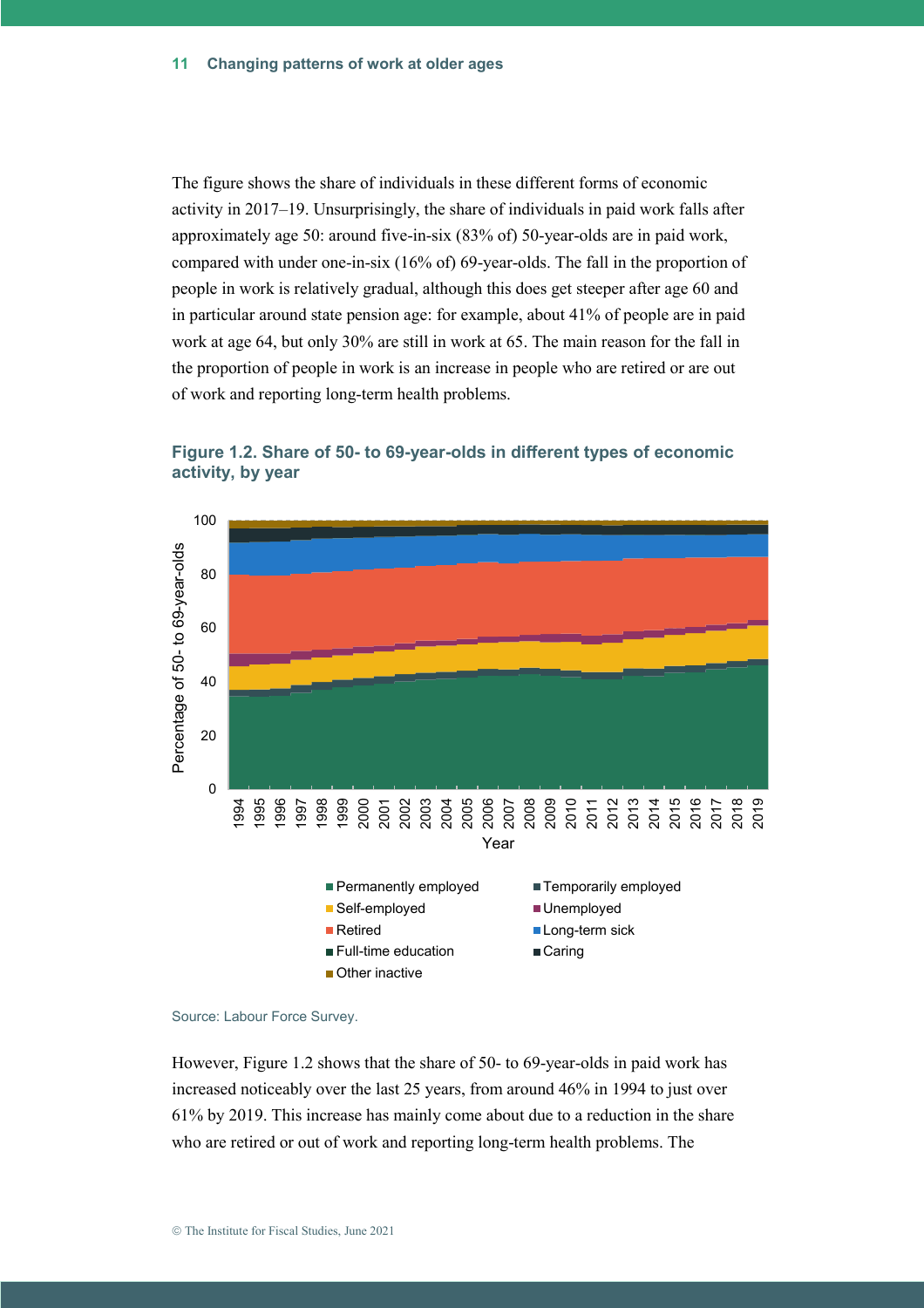increase has occurred at the same time as several government policies trying to encourage people to have longer working lives – for example, increases in the state pension age (Amin-Smith and Crawford, 2018), reforms to incapacity benefits (Banks, Blundell and Emmerson, 2015) and the removal of default or mandatory retirement ages in 2011.**<sup>1</sup>**

It is worth noting, though, that the employment rate of older workers experienced a large decrease during the 1980s, particularly for men. This means that, while recent years have seen an increase, the employment rate of men in their early 60s was still over 15 percentage points (ppts) lower in 2019 than in 1975 (Banks, Emmerson and Tetlow, 2017; Cominetti, 2021). This suggests that, despite recent successes, there is still scope for more people to stay in the labour market until older ages. We also know that the productive potential of people in their 50s and 60s (both in and out of work) is higher today as people in these age groups are much healthier now than they were in the mid 1970s (Banks, Emmerson and Tetlow, 2017).

Policymakers wanting to boost older-age employment rates require a proper understanding of the movements behind these headline trends. In this report, we therefore examine labour market activity at older ages in more detail, in particular focusing on changes in work activities.

At first sight, the labour market at older ages appears to exhibit much less turnover than at younger ages. Figure 1.3 describes the distribution of job tenure among those in paid work at different ages. The proportion of workers who have joined their job in the past year, or the past five years, is much lower at older ages. At age 55, over two-thirds (69%) of workers have been with their employer for at least five years. Since workers can join a job either directly from another job or after a spell out of work, this pattern has two possible explanations (or most likely a combination of the two). The first possibility is that older workers are less likely to switch jobs than younger workers, while the second is that older workers are less likely to start working again after a period out of the labour market than younger workers. We examine both of these questions in this report.

**<sup>1</sup>** Se[e https://www.gov.uk/government/news/default-retirement-age-to-end-this-year.](https://www.gov.uk/government/news/default-retirement-age-to-end-this-year)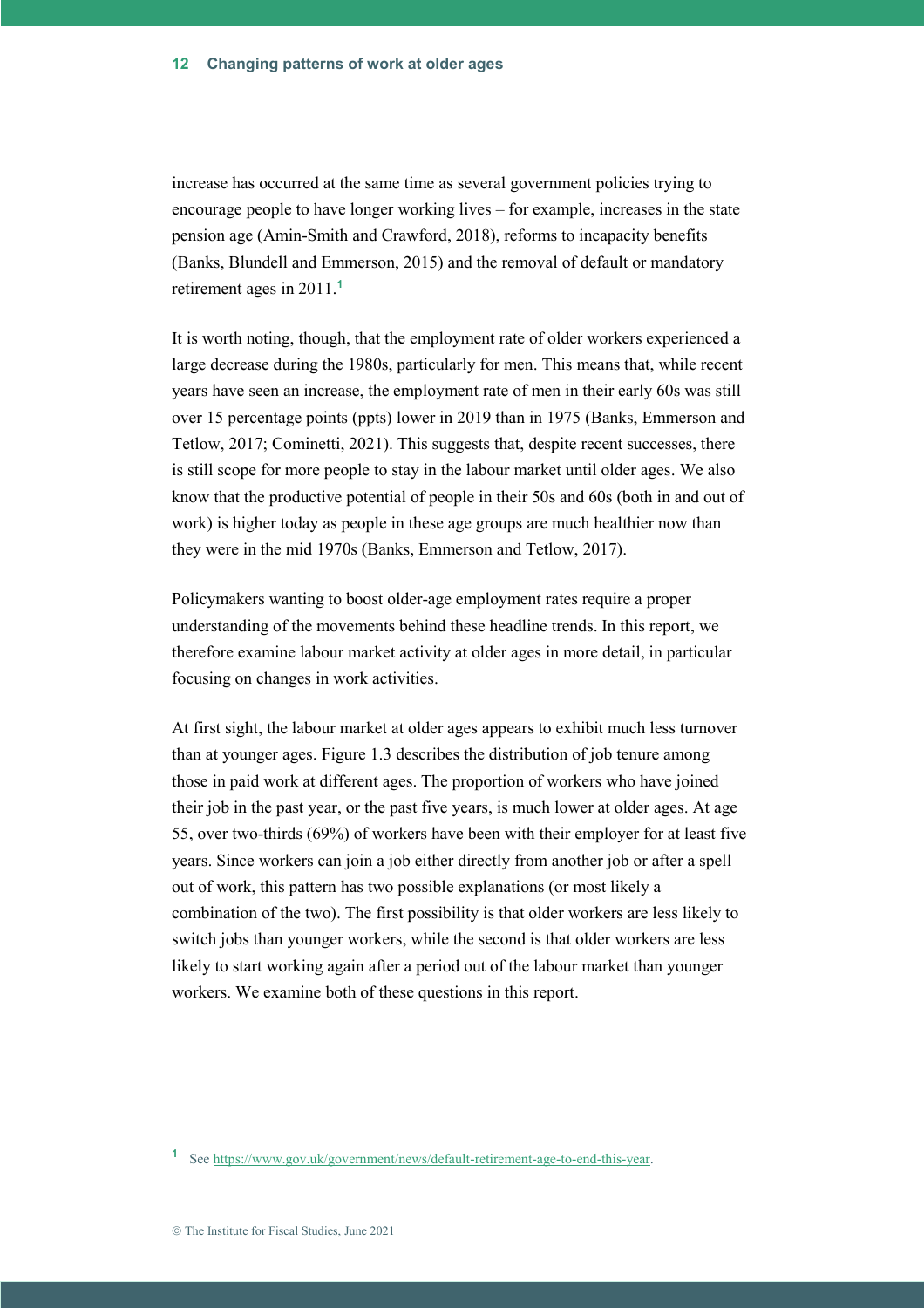

**Figure 1.3. Share of workers with different lengths of job tenure, by age**

```
Job tenure < 1 year \blacksquare Job tenure 1–5 years \blacksquare Job tenure at least 5 years
```
Note: Job tenure refers to the length of time a worker has been working for their current employer or has been (continuously) self-employed for.

Source: Labour Force Survey 2017–19.

Figure 1.4 shows that among those aged 50–69 who were in paid work over the period 2012–19, 5% of them were retired a year later, while 1% were unemployed and 2% were out of work but neither retired nor actively seeking work. Among those aged 50–69 who were observed to be unemployed, 35% were still unemployed a year later, while 31% were in paid work, 11% were retired and 24% were otherwise not in paid work. In Chapter 2, we examine these patterns in detail, including which types of older workers are more likely to leave employment, and which types of older jobseekers are less likely to find a job again after becoming unemployed.

Figure 1.5 illustrates the prevalence of various employment changes among older workers who remain in paid work over the course of a year. Around 4% change employer. Of course, people can change their work arrangements (such as their hours, or even their occupation) without changing employer, and they can change employer without changing their broad work arrangements.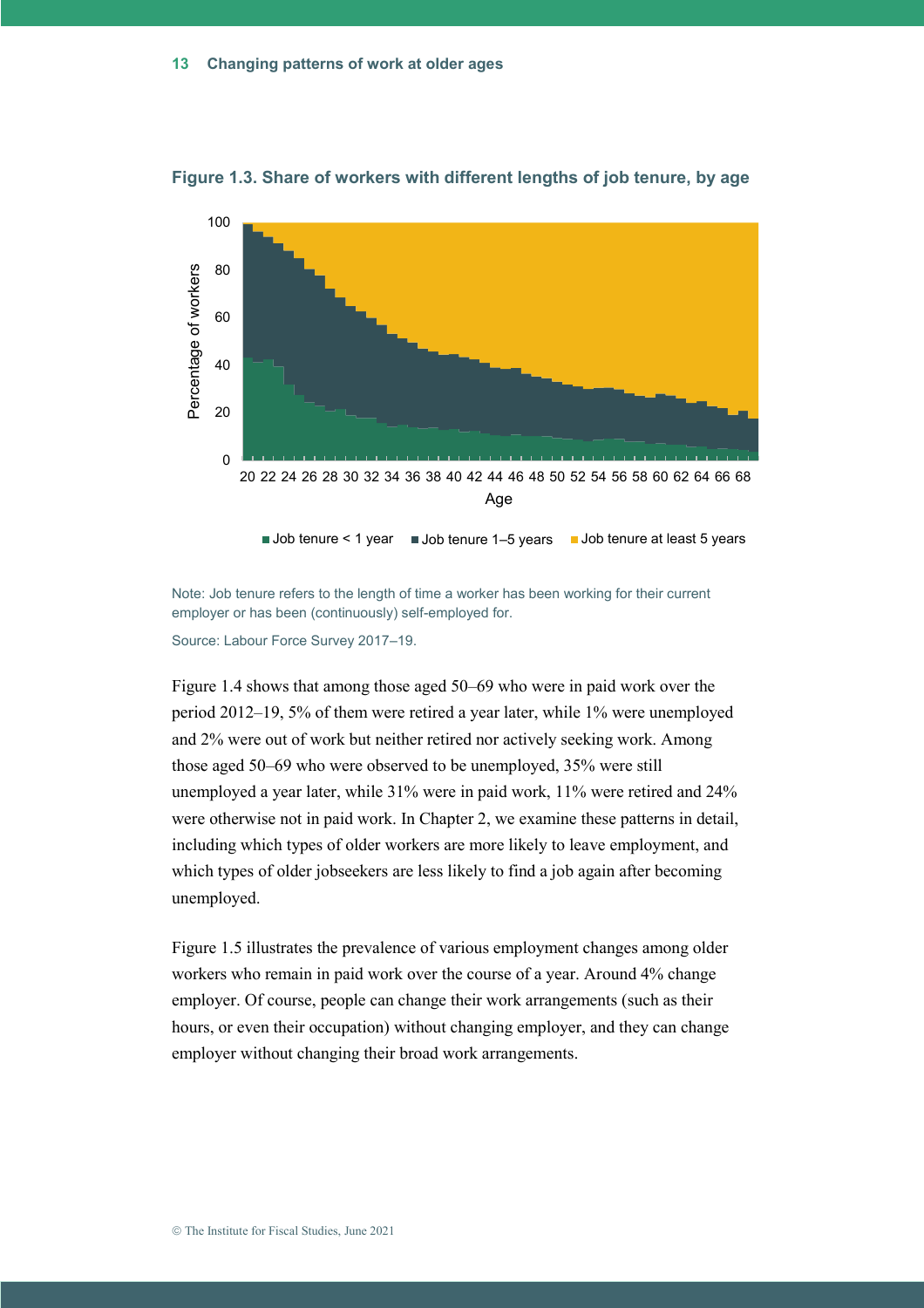

**Figure 1.4. Movements into and out of work among those aged 50–69 (2012–19)**

Note: Sample includes those employed (left four bars) or unemployed (right four bars) in wave 1. Bars show the share who are employed, retired, unemployed, or otherwise out of work in wave 5.

Source: Labour Force Survey.

Among older full-time workers, around 8% had moved into part-time work by a year later. In Chapter 3, we look particularly at the hours of work that people undertake at older ages, the extent to which people want to work more or fewer hours, and whether people move into part-time work as a pathway between fulltime work and retirement.

Around 3% of older workers report having changed their occupation over the course of a year. In Chapter 4, we examine these transitions in more detail, in particular which types of older workers change occupation, and whether people choose to move into occupations that are in some sense 'less demanding' as they approach retirement.

Among older employees, around 2% moved into self-employment by a year later. Chapter 5 examines the issue of self-employment, which is an important form of economic activity for older workers, and the types of people who switch between employment and self-employment in the run-up to retirement.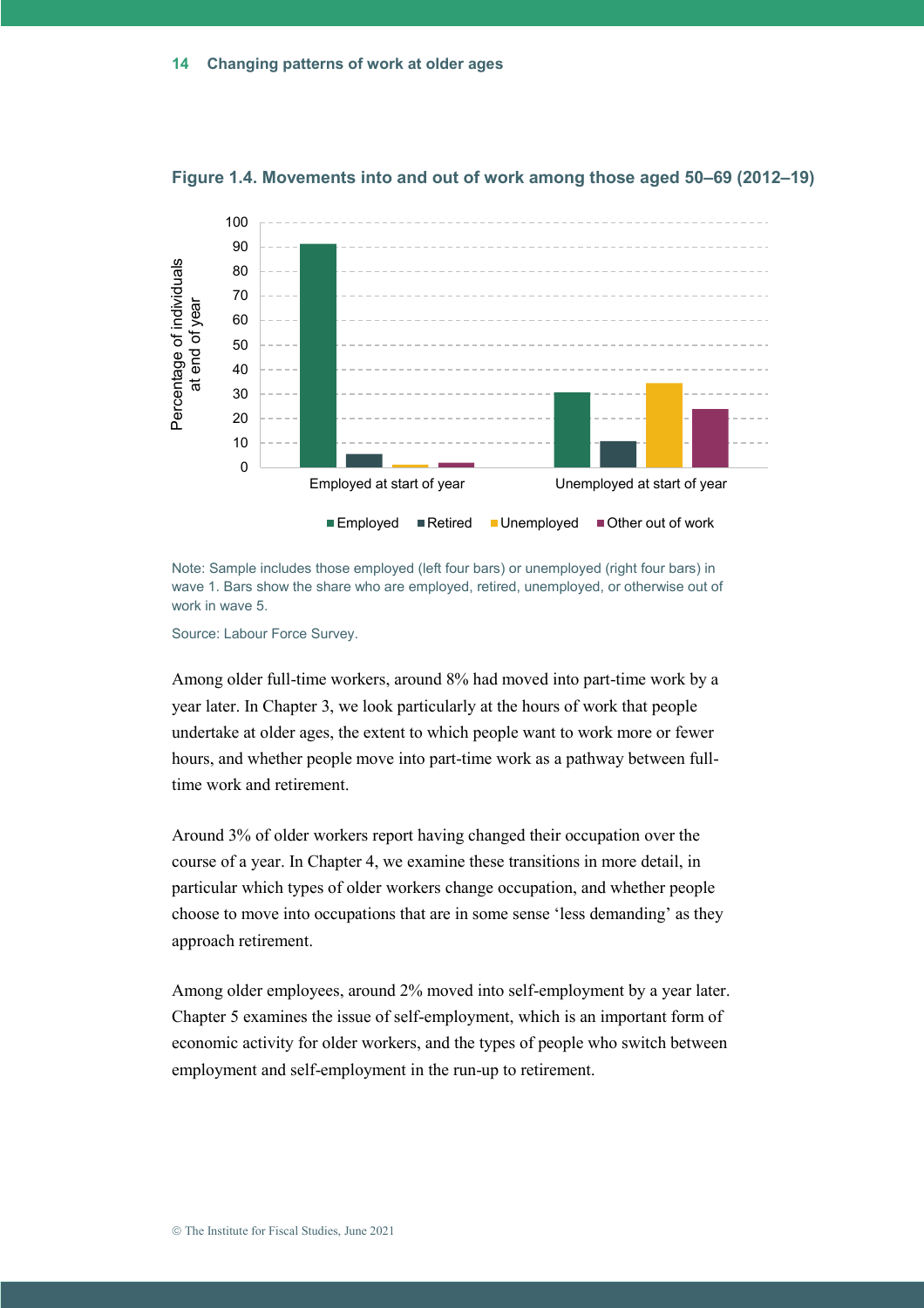

**Figure 1.5. Movements within employment among those aged 50–69 (2012–19)**

Note: The FT-PT bar shows the share of full-time workers in wave 1 who work part-time in wave 5 (conditional on still being in work); the Empl-Selfemp bar shows the share of employees who are self-employed in wave 5 (conditional on still being in work); the other three bars show the share of workers who report having switched employer, occupation or industry over the past 12 months (conditional on working 12 months prior). Full-time work is defined as working 30 or more hours per week, and part-time work as working fewer hours than that.

Source: Labour Force Survey.

Throughout all the chapters, we highlight the implications of our key findings for policymakers, employers and those interested in facilitating longer, fulfilling and productive working lives for older workers. In Chapter 6, we draw together our key findings from all the chapters, and discuss in particular where we think that there are likely to be difficulties facing the older population, or particular parts of the older population.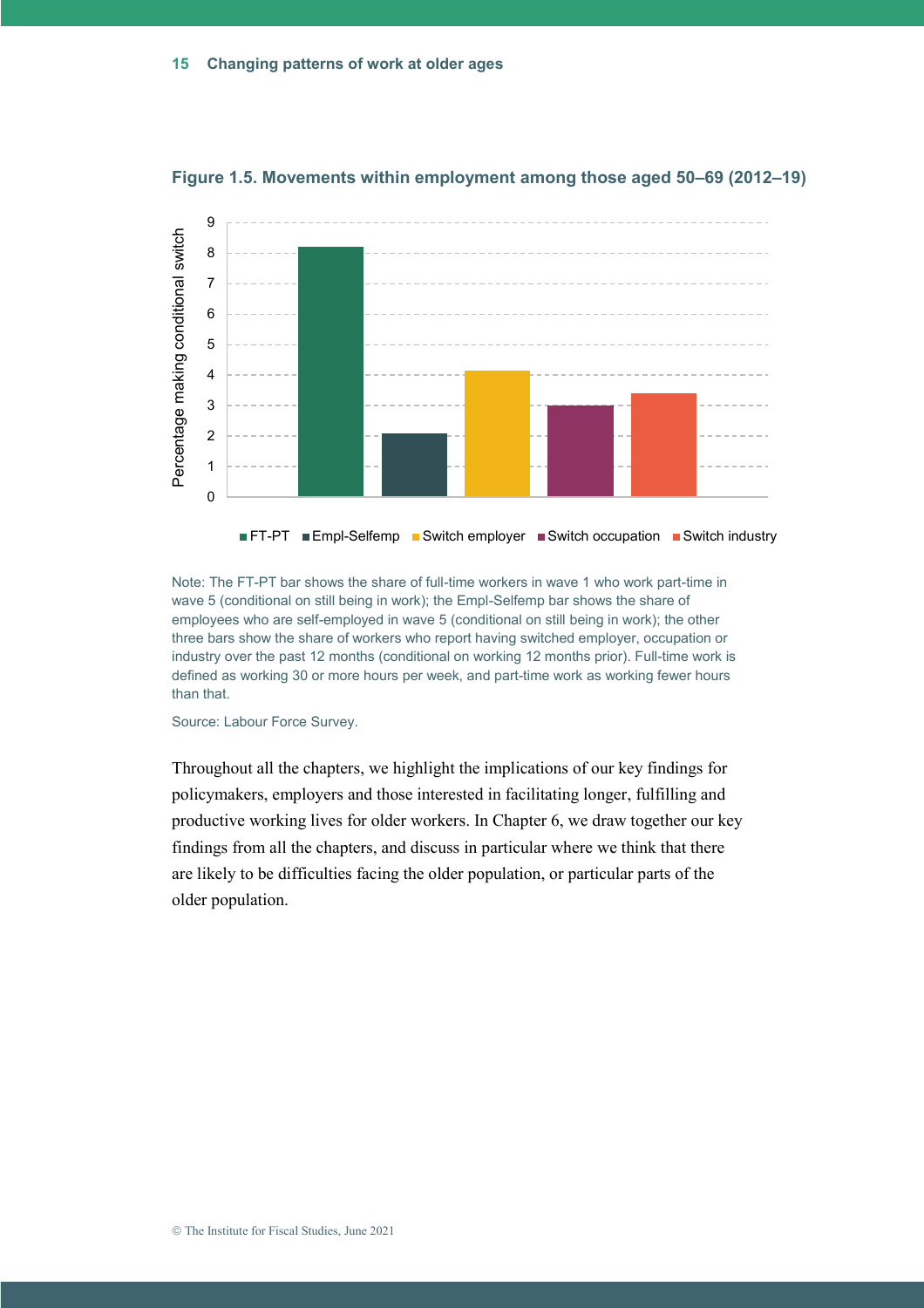# **2. Movements into and out of paid work**

While employment rates fall after the age of 50, and retirement rates rise, it is not the case that the only transitions people in their 50s and 60s make are from employment into retirement. Many older workers make other transitions, such as from paid work into unemployment or into economic inactivity due to poor health. And unemployed people often move back into paid work after a period searching for work.

To understand this behaviour more fully, in this chapter, we examine transitions into and out of work over the course of a year, using the Labour Force Survey. We find that workers are more likely to leave work as they get older, principally into retirement, and that older unemployed individuals are less likely to find work again than similar younger individuals. We also examine which characteristics are associated with a higher prevalence of making these transitions, and discuss potential implications for policymakers, in particular in the wake of the COVID-19 pandemic.

### **Key findings**

- 1 Older workers are more likely to leave paid work over the course of a year than younger workers, principally into retirement. Older jobseekers are also less likely to find a job than younger ones.
- 2 Women are almost 1 percentage point more likely to leave paid work at ages 50–69 than men with otherwise similar characteristics, and are around 4 ppts less likely to move from unemployment back into work.
- 3 Non-white older workers are 2 ppts less likely to stay in paid work at older ages than white older workers with otherwise similar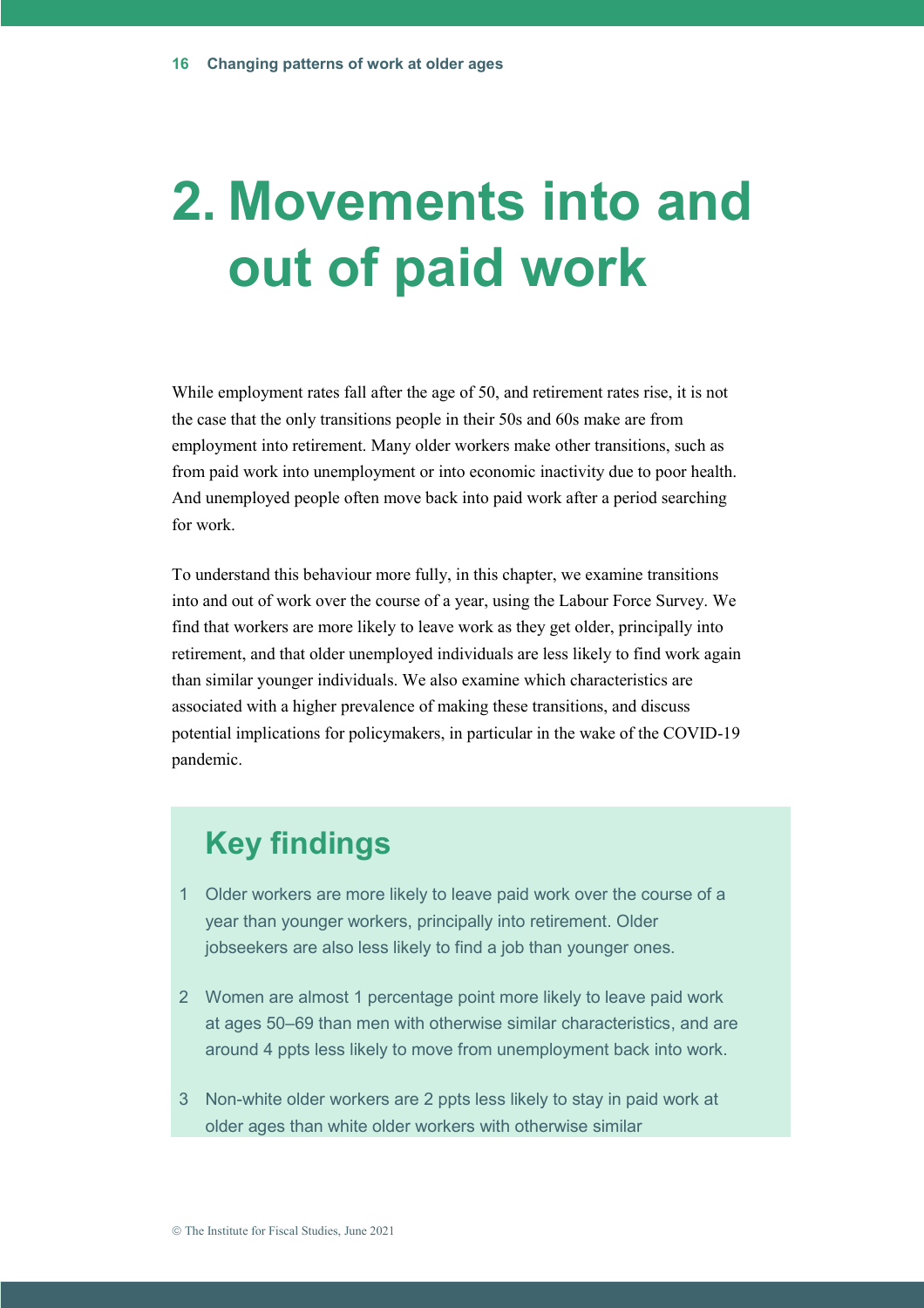characteristics, while immigrants are 2.5 ppts more likely to stay in paid work than workers born in the UK as they are less likely to retire.

- 4 Workers reporting a long-standing and work-limiting health problem are almost 5 ppts less likely to still be in work in a year's time compared with workers with otherwise similar characteristics but who do not report such a health problem. Jobseekers with a long-standing health problem also re-enter work at lower rates than those without such a health problem.
- 5 Compared with permanent employees, self-employed workers with otherwise similar characteristics are almost 2 ppts more likely to stay in paid work at older ages. Temporary employees are over 8 ppts less likely to stay in paid work than permanent employees. Relatedly, older workers who recently started their job are also more likely to be out of work in 12 months' time than older workers with longer job tenure.
- 6 Part-time work does seem to be a 'bridge' into retirement for some workers, as those working fewer than 30 hours per week are 3 ppts more likely to leave work and go into retirement than full-time workers with otherwise similar characteristics.
- 7 More-educated older jobseekers are 5 ppts more likely to have found work one year later than otherwise-similar jobseekers with lower levels of formal education.
- 8 Older jobseekers who have been out of work for 6–12 months are around 17 ppts less likely to be in work one year later than otherwisesimilar jobseekers who have moved out of paid work within the last 6 months, while those who have been out of work for over two years are over 30 ppts less likely to be in work one year later.

#### **2.1 Movements out of paid work**

We start by documenting how common it is for workers to retire from work, become unemployed or otherwise move out of work, and how this differs by age. This is shown in Figure 2.1 for two different time periods: 2012–19 (the years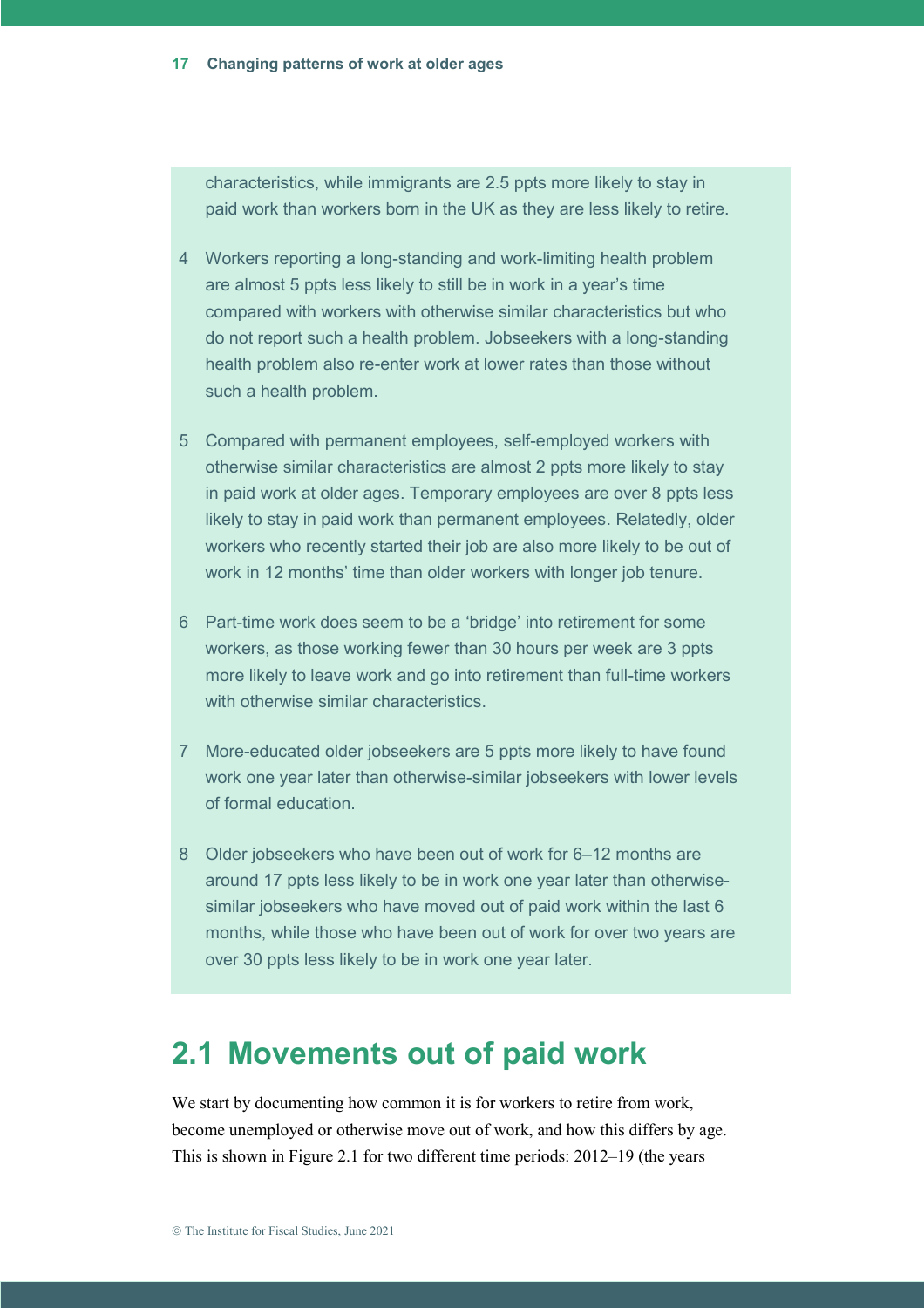running up to the pandemic) and 2002–07 (the years running up to the Great Recession). The likelihood that a worker retires over the course of a year unsurprisingly increases with age. Historically, there were spikes in retirement over the next year for those aged 59 and those aged 64 – for example, in the mid 2000s over 30% of 64-year-olds in work were retired a year later. However, alongside the female state pension age increasing from 60 to 65 between 2010 and 2018 and the state pension age for both men and women increasing from 65 to 66 between 2018 and 2020, these spikes in retirement at particular ages have become much less pronounced.

**Figure 2.1. Percentage of workers moving into retirement, unemployment or 'other out of work' within a year, by age**



Note: For those who are working in wave 1, the graph shows the percentage who are retired, unemployed or otherwise out of work in wave 5. Samples are restricted to those who respond to wave 1 between 2012q3 and 2019q1 (2012–19) and between 2002q2 and 2006q4 (2002–07).

Source: Labour Force Survey.

The share of workers becoming unemployed is fairly low, and similar across all ages and time periods at around 1–2%. The proportion of workers leaving work within the next year but classing themselves then neither as retired nor unemployed (typically such individuals report themselves to be either looking after family or long-term sick or disabled) increases slightly with age, but this has been less common over the latter part of the 2010s than in the earlier period.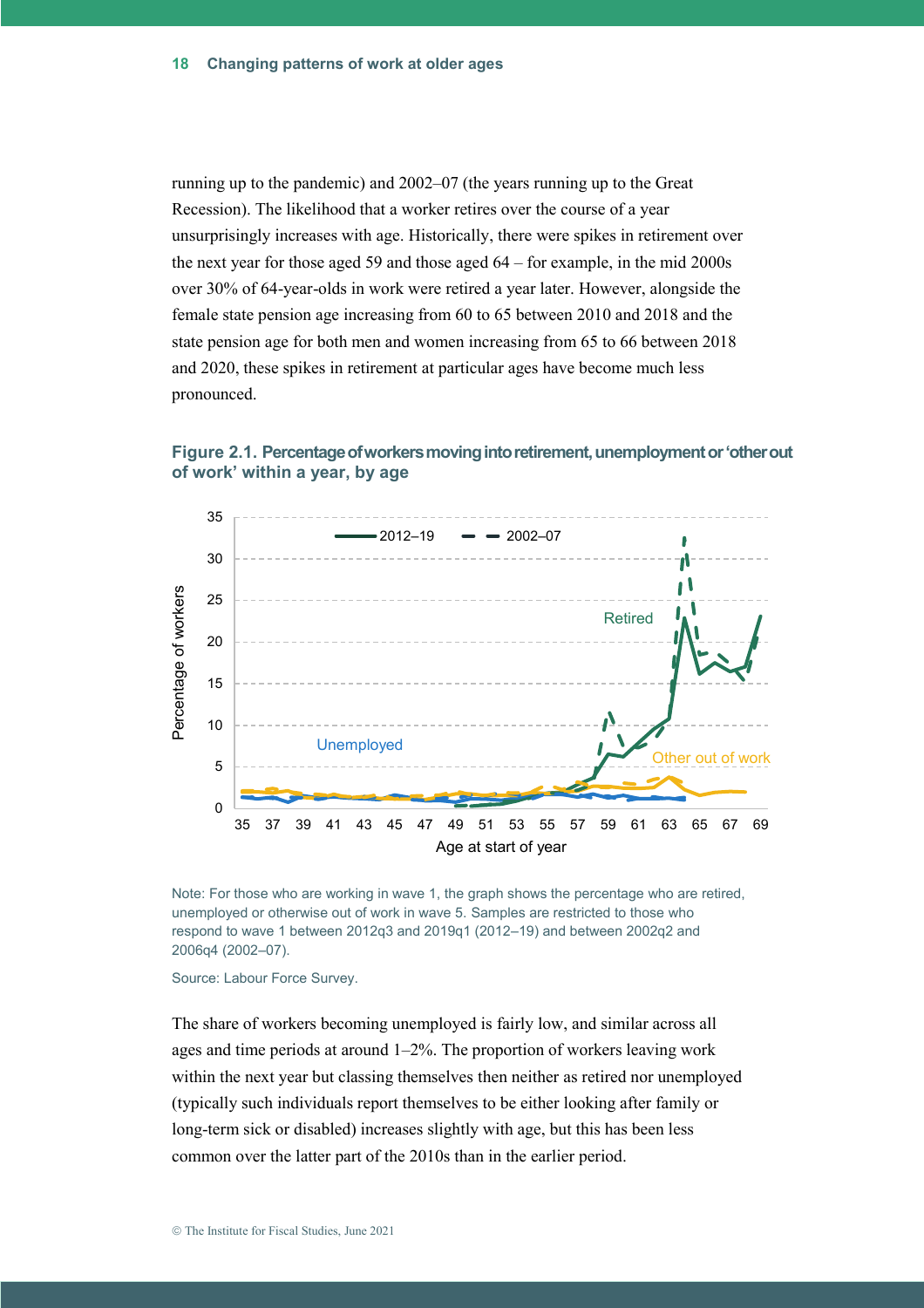What other characteristics, apart from age, affect the probability of workers leaving employment? To answer this question, we present the results from a multinomial logit regression in Figure 2.2. These results show, for a sample of people aged 50– 69 between 2012 and 2019, the association between their initial individual and job characteristics, and the probability of their being employed, unemployed, retired or otherwise out of work one year later. In this, and in similar analyses in later chapters, we examine associations between a large range of characteristics and the transition probabilities, including: sex, age, education, marital status, ethnicity, housing tenure, job tenure, health, hours of work, earnings and the task content of the job.

We measure the 'task content' of each occupation using the O\*NET database, which provides a rich set of variables for each occupation, describing the type of work performed, the general attributes of workers in these occupations, and typical work settings.

Following Ameriks et al. (2020) and Jolivet and Postel-Vinay (2020), we use principal component analysis to synthesise information in this database into the 'manual', 'interpersonal', 'cognitive' and 'stressfulness' task content of each occupation, where each measure is normalised to lie between 0 and 1. More details on the method can be found in Appendix A. As examples of the kind of task content scores different occupations are assigned, chief executives and senior officials have a manual task score of 0.41, interpersonal score of 0.65, cognitive score of 0.96 and stressfulness score of 0.89. In comparison, carpenters and joiners have a manual task score of 0.75, interpersonal score of 0.47, cognitive score of 0.52 and stressfulness score of 0.59.

A list of all variables can be found in Table DA.1 of the data appendix. Note that the effect of each characteristic is calculated assuming that all the other characteristics are held constant. For example, this means that when looking at differences between immigrants and UK-born individuals, it controls for other differences that may be important, such as education, sex or ethnicity. In this section, as well as in the rest of the report, we also repeat the estimation separately for 50- to 59-year-olds and for 60- to 69-year-olds, and highlight any significant differences between the two age groups.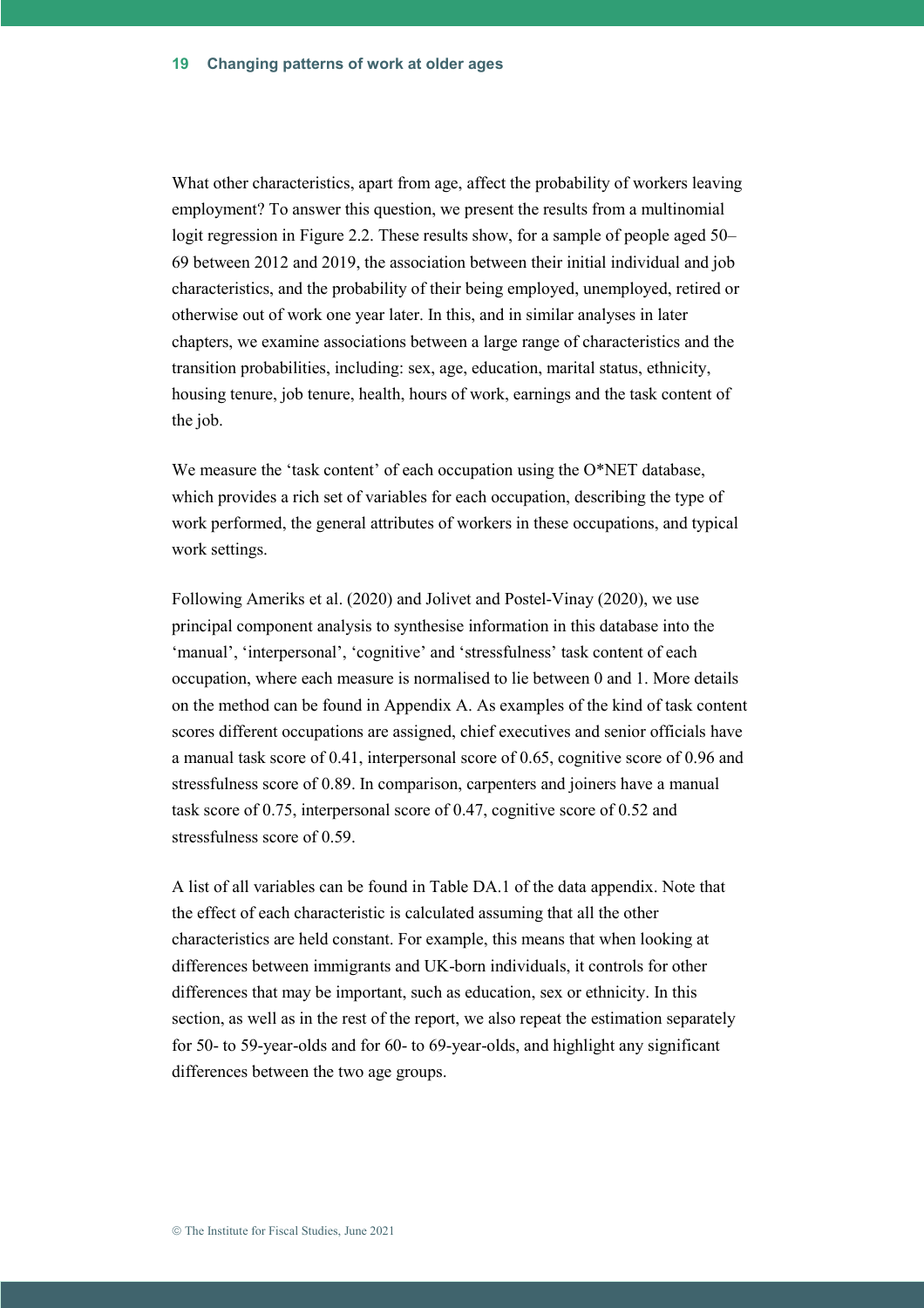

**Figure 2.2. Characteristics associated with leaving work among 50- to 69 year-olds**

Note: Average marginal effects from a multinomial logit regression. The sample is 50- to 69 year-olds who join wave 1 between 2012q3 and 2019q1 and who are working at that time. The outcome is whether they are employed, retired, unemployed, or otherwise out of work in wave 5. The independent variables are individual characteristics in wave 1. Solid bars indicate the effects are statistically significantly different from zero at the 10% significance level. See Table DA.1 in the data appendix for a full list of controls and base covariates.

Source: Labour Force Survey.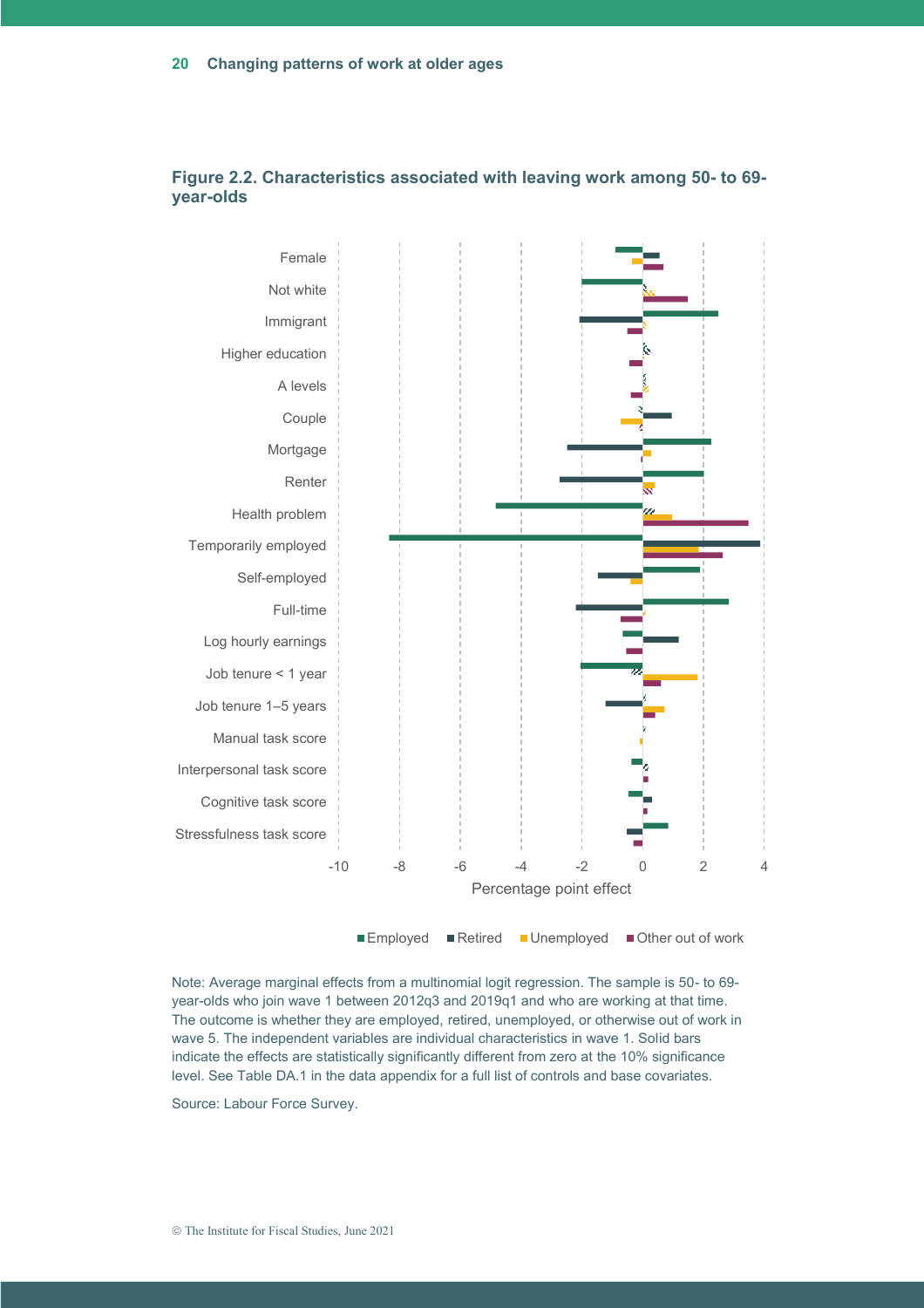Figure 2.2 indicates that many characteristics are associated with changes in transition probabilities for those who are in work:

- **Sex**: Women in paid work are estimated to be 0.9 ppts less likely to still be in paid work in a year's time compared with men – being more likely to retire or otherwise move out of paid work but not report themselves as unemployed. In particular, women are much more likely to go into caring (looking after the family and home) than men are. This relationship of women in paid work being less likely to still be in work a year later has, however, diminished over time, and particularly given that the state pension ages of men and women have been equalised since December 2018, this difference may have faded further.
- **Ethnicity** also seems to play a role. Non-whites are around 2 ppts less likely to still be working one year later than whites, and are more likely to move into 'other out of work'. **2** Immigrants, on the other hand, are 2.5 ppts more likely to still be working one year later than those born in the UK, and are less likely to move into retirement. The magnitude of this effect is larger for those in their 60s than those in their 50s. An important direction for future research is to understand more about the drivers of these patterns, the extent to which they are a cause for concern, and how policy could address these differences. For example, these differences could arise due to differences in financial constraints on retirement (either because of different spending needs or because some groups, such as immigrants who have spent less time in the UK, may have lower pension wealth), or due to different retirement preferences, or due to different opportunities in the labour market for different groups.
- **Education**: Education does not seem to have a significant association among 50- to 69-year-olds as a whole. However, when we restrict out focus to workers in their 50s, we find that those with higher education are 0.7 ppts more likely to retire than those with GCSE education or lower. Early retirement therefore seems to be more of an option for more educated workers, potentially because they have built up more pension wealth.
- **Housing tenure:** People who own their home outright are around 2 ppts less likely to still be in work and around 2.5 ppts more likely to be retired one year

<sup>&</sup>lt;sup>2</sup> Ideally, we would like to analyse differences for more granular ethnic minorities. Regrettably, we are unable to do this in this report due to limited sample sizes.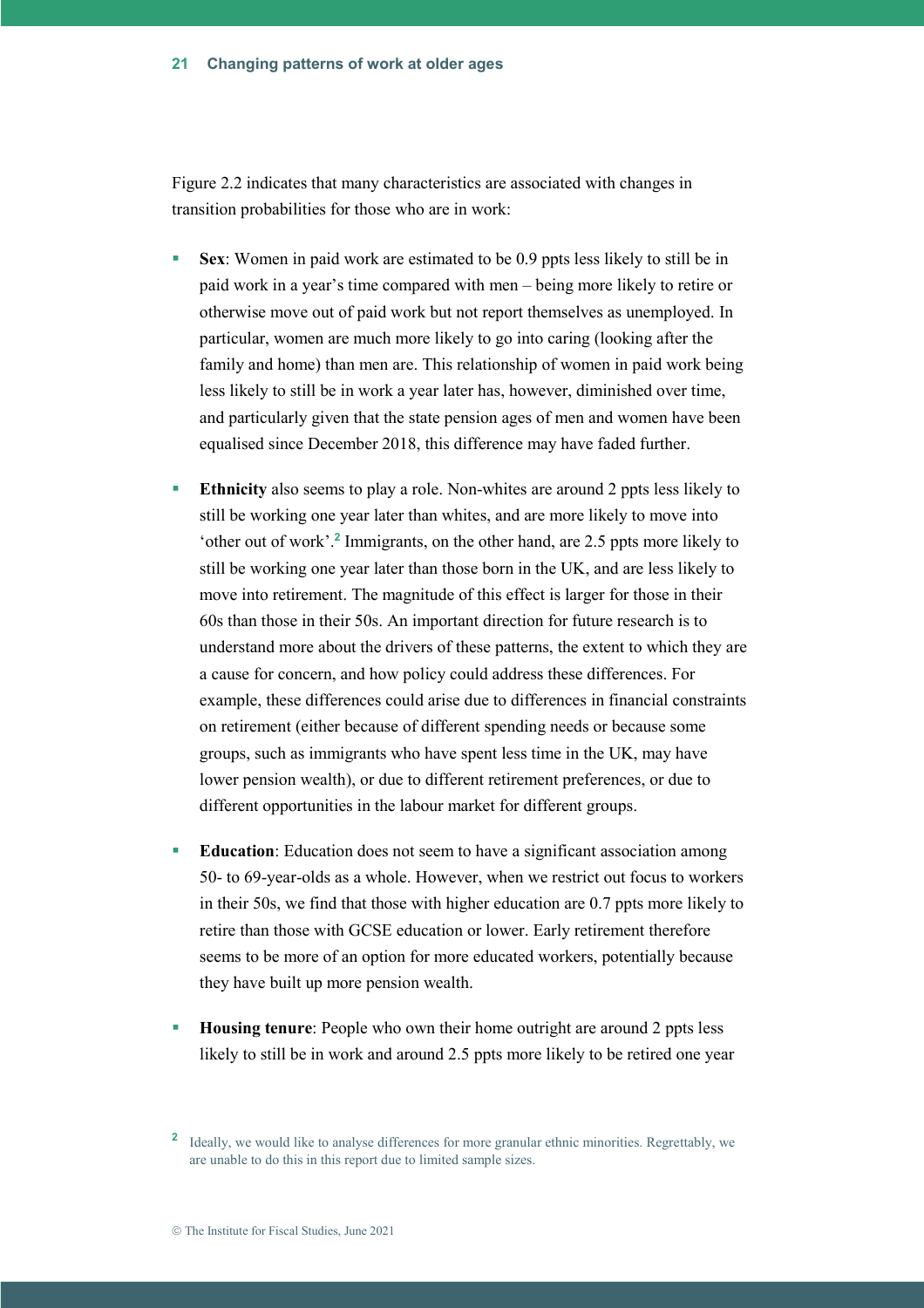later than renters and owner-occupiers with a mortgage. They are also 0.3–0.4 ppts less likely to have become unemployed. This could point to a potential issue in the future – if fewer people are reaching retirement owning their home outright, then they may have to remain in paid work for longer.

- **Health:** Those reporting a long-standing and work-limiting health problem are almost 5 ppts less likely to still be in work a year later compared with those not reporting such a health problem. They are not significantly more likely to retire though; rather, they are more likely to become unemployed or to go into 'other out of work'. This suggests that health problems are a barrier to longer working lives, and is consistent with the rising share of people who are out of work due to long-term health problems with age found in Figure 1.1. If people are to be encouraged to remain in paid work for longer, it is crucial that policymakers and employers consider how best to make work possible for those who might want to work but are struggling with health problems.
- **Employment type**: The type of job or employment contract that someone has is also associated with different probabilities of leaving work in the next year. For example, compared with permanent employees, self-employed workers are almost 2 ppts more likely to still be working a year later, mainly because they are less likely to retire or to become unemployed. This suggests that selfemployment can be a path to a longer working life for some individuals. To build on this, in Chapter 5, we explore which types of workers move into selfemployment at older ages. On the other hand, temporary employees are over 8 ppts less likely to still be in work a year later – this effect is particularly driven by those in their 60s. Just under half of this difference can be explained by a higher probability of retiring, suggesting that some workers might be using temporary employment at the end of their careers as a bridge to retirement (or less benignly could suggest that those moving out of temporary employment retire as they see little prospect of a move into paid work that they would like). Being more likely to move out of work when a temporary employee is not only a feature of older workers, though it is more likely for older workers. Being a temporary employee aged 35–49 increases the probability of subsequently leaving work by 4 ppts compared with being permanently employed, while the increase is 8 ppts for 50- to 69-year-olds. Older temporary employees are also around 2 ppts more likely to become unemployed and 2.5 ppts more likely to go into 'other out of work' than permanent employees, indicating that temporary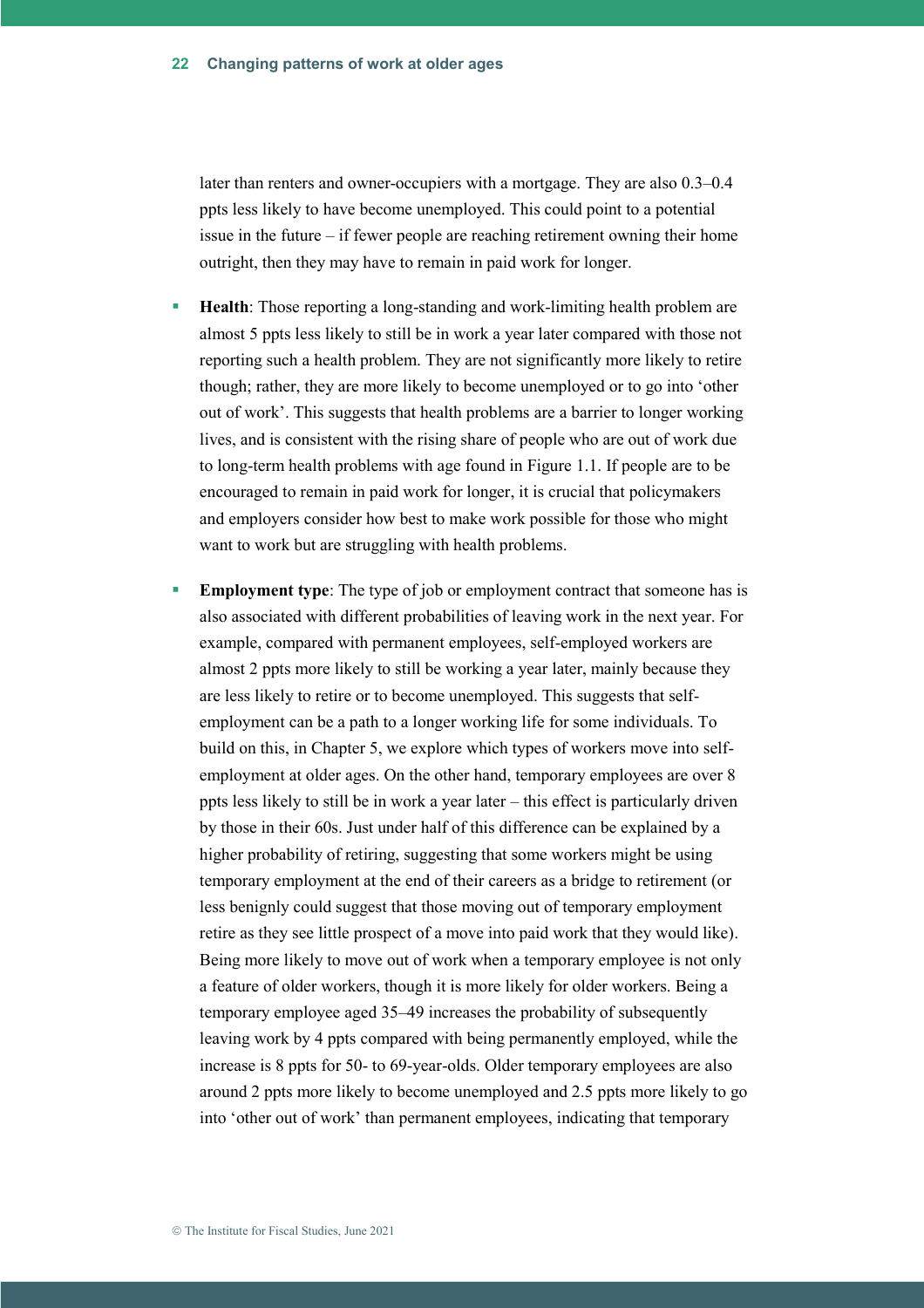employment could be indicative of some older individuals finding it difficult to find more stable employment in the years leading up to retirement.

- **Job tenure**: Related to the findings on employment type, we find older workers with a job tenure of less than one year are around 2 ppts less likely to still be in work a year later compared with those who have been with their current employer for over five years, as they are more likely to become unemployed or to go into 'other out of work'.
- **Hours of work**: Part-time workers are around 3 ppts less likely to still be in work a year later than full-time workers, mainly because they are more likely to go into retirement. This would be consistent with workers moving into parttime work (fewer than 30 hours per week) for a short time before retiring, something that we explore in more detail when looking at long-run transitions into retirement via part-time work in Chapter 3.
- **Task content**: Here, some common perceptions are not borne out in the data. For example, those with more manual jobs are no more likely to retire or otherwise move out of work (if anything, they are less likely to become unemployed). Thus the perception that people in manual work have to leave work at younger ages because of the physical demands of the work is not supported by this evidence. Those with more stressful jobs are also less likely to retire and less likely to move out of work and not class themselves as unemployed. It is those in jobs involving more interpersonal or cognitive tasks who have a lower probability of staying in work.

#### **2.2 Movements out of unemployment**

It is also important to examine how likely people in their 50s and 60s are to move out of unemployment – in particular, how likely they are to re-find work – particularly in the context of relatively high rates of furloughing of older workers during 2020 and early 2021: at the end of April 2021, 14% of workers over 65 were furloughed, compared with 10% of those aged 40–49 (HMRC, 2021). We therefore now turn to examining the subsequent economic activity of older unemployed individuals: the probability that they become employed, or retired, or that they remain unemployed, or that they remain out of work but no longer report themselves to be unemployed a year later, and the characteristics associated with those different transitions.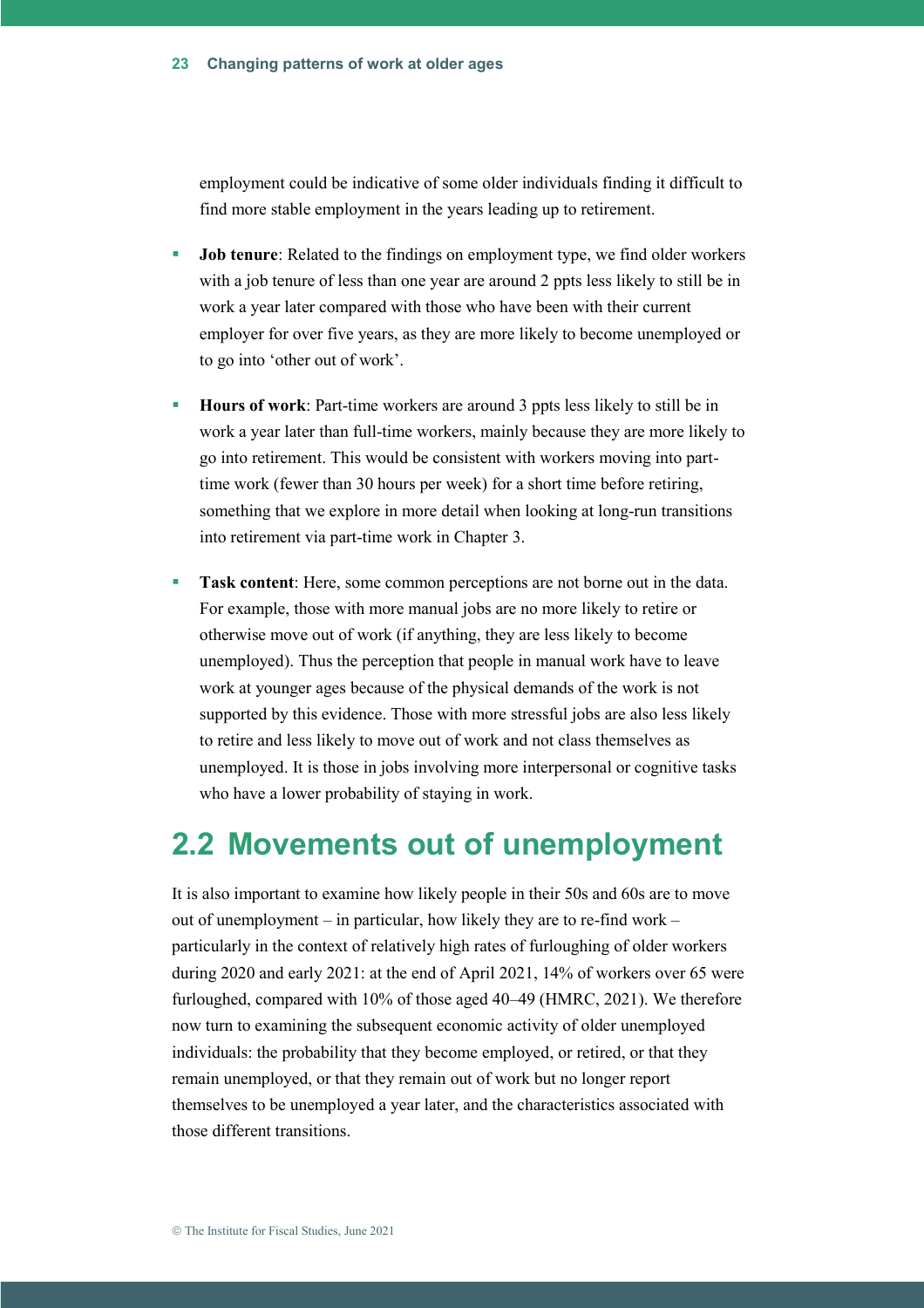



Note: For those who are unemployed in wave 1, the graph shows the percentage who are employed, retired, unemployed, or otherwise out of work in wave 5. Points with fewer than 10 people are suppressed.

Source: Labour Force Survey.

In Figure 2.3, we plot, for unemployed people aged 35–69 between 2012 and 2019, the proportions who make different transitions over the following year. Most strikingly, we see that the proportion of unemployed people who are employed a year later declines significantly with age. For unemployed individuals in their mid to late 30s, around 45–50% of them were in paid work one year later, while the rate was just 25–30% for those in their late 50s. In part this is driven by more longerterm unemployment among older workers (who generally find it harder to find new work) – in 2019, 37% of 50- to 69-year-old jobseekers had been unemployed for at least a year, compared with 33% of 35- to 49-year-old jobseekers. In addition, a recent report by the Resolution Foundation found that over the period 1998–2020, 62% of *newly* unemployed people aged 50 or over returned to work within six months, compared with 74% among those aged 16–29 and 72% among those aged 30–49 (Cominetti, 2021).

The proportion of unemployed individuals who are still unemployed one year later does not vary in a clear way with age; rather, unemployed people are more likely to go into retirement or 'other out of work' as they get older. These trends are still true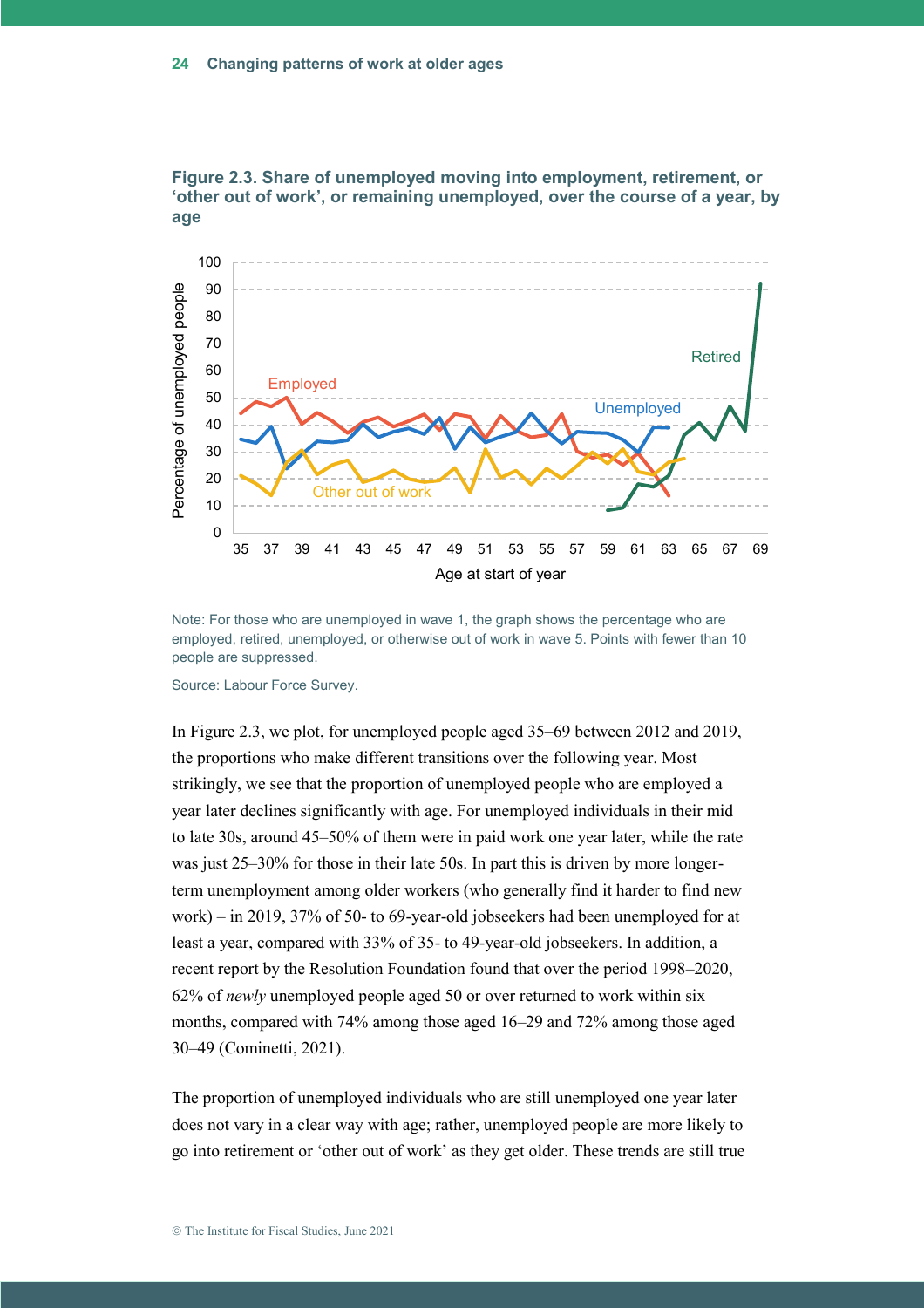after controlling for many other characteristics, such as the education level of the individual, and the length of time they have been unemployed for.

The fact that the older unemployed are less likely to find jobs than younger unemployed people means that older individuals are more vulnerable to long-term spells out of the labour market after losing their jobs. This is especially worrying in the current circumstances: recent analysis published by the Office for National Statistics (2021) suggests that around 1.3 million over-50s were on furlough in early 2021. 30% of these employees think there is a 50% chance or higher that they will lose their job when the scheme ends. While there is appropriately a lot of policy focus on the youngest adults, the risk of long-term unemployment among older jobseekers implies that there should also be particular attention paid to the challenges facing older jobseekers. Of course, age is not the only characteristic associated with the likelihood of a jobseeker finding employment. Figure 2.4 presents results from a similar multinomial logit regression to Figure 2.2, restricting the sample to those who are unemployed when they first appear in the LFS. **3**

We find that there are important associations between the following characteristics and the probabilities of making different transitions:

- **Sex**: Unemployed older women are nearly 4 ppts less likely to be in work one year later than similar older men. This is not because they are more likely to remain in unemployment; if anything, they are also less likely to be unemployed one year later. Rather, they are nearly 5 ppts more likely to be in 'other out of work', suggesting weaker attachment to the labour force.
- **Education:** Whereas education did not have a significant effect on the probability of staying in work, it does seem to matter for the likelihood of finding work. Those with some form of higher education are around 5 ppts more likely to be in work a year later compared with those whose highest qualifications are GCSEs or lower. This is principally due to the fact that unemployed individuals with higher education are less likely to end up in 'other out of work'.

**<sup>3</sup>** A slightly different set of variables are controlled for since we do not observe job tenure, task content of occupation, hours of work, and so forth for those individuals who are unemployed. However, for those variables that are observed for both employed and unemployed people (such as sex, age and education), we control for the same variables, and in addition we examine the association between length of time unemployed and the probability of leaving unemployment.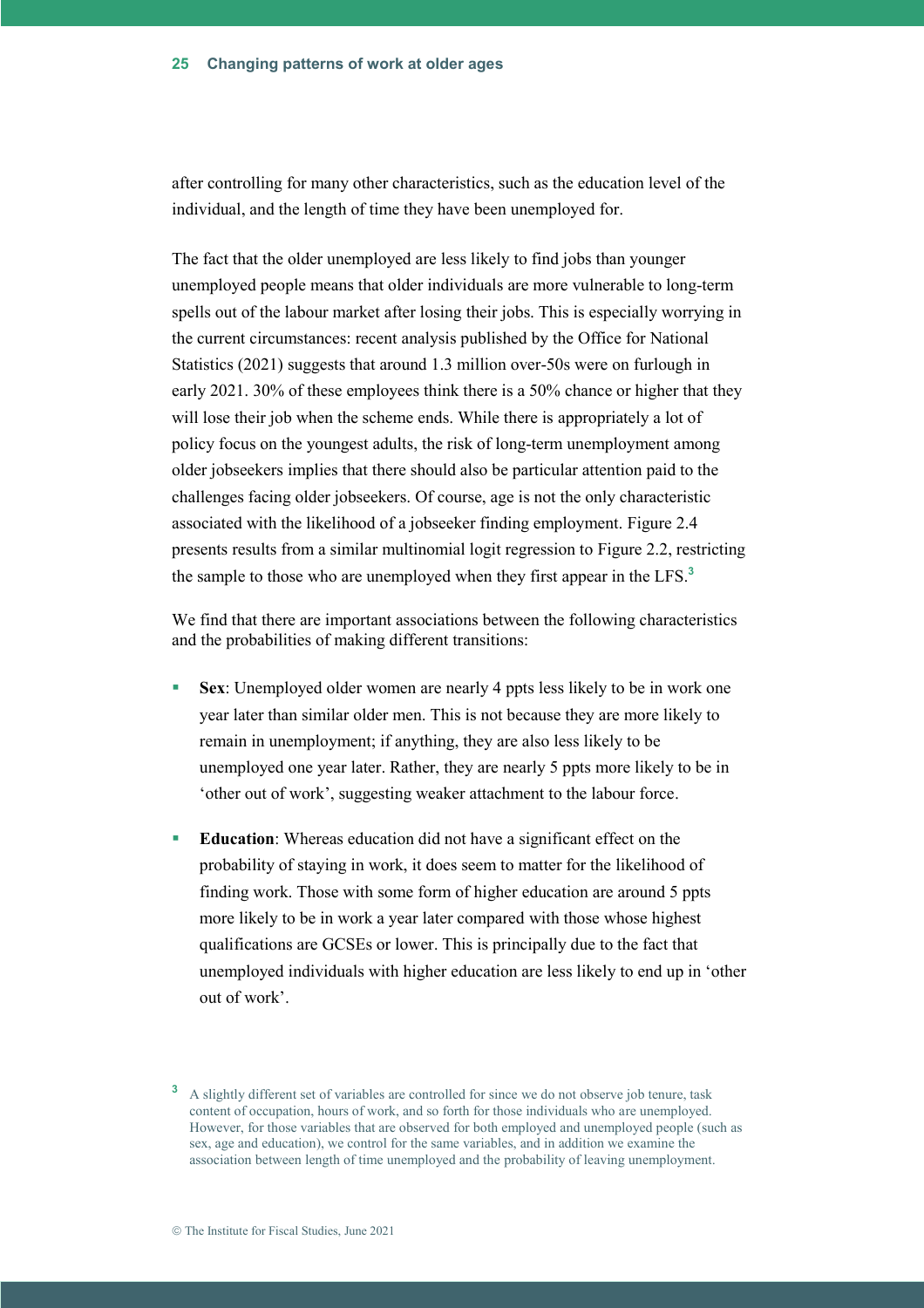

#### **Figure 2.4. Characteristics associated with leaving unemployment among 50- to 69-year-olds**

Note: Average marginal effects from a multinomial logit regression. The sample is 50- to 69 year-olds who join wave 1 between 2012q3 and 2019q1 and who are unemployed in wave 1. The outcome is whether they are employed, retired, unemployed, or otherwise out of work in wave 5. The independent variables are individual characteristics in wave 1. Solid bars indicate the effects are statistically significantly different from zero at the 10% significance level. See Table DA.2 in the data appendix for a full list of controls and base covariates.

Source: Labour Force Survey.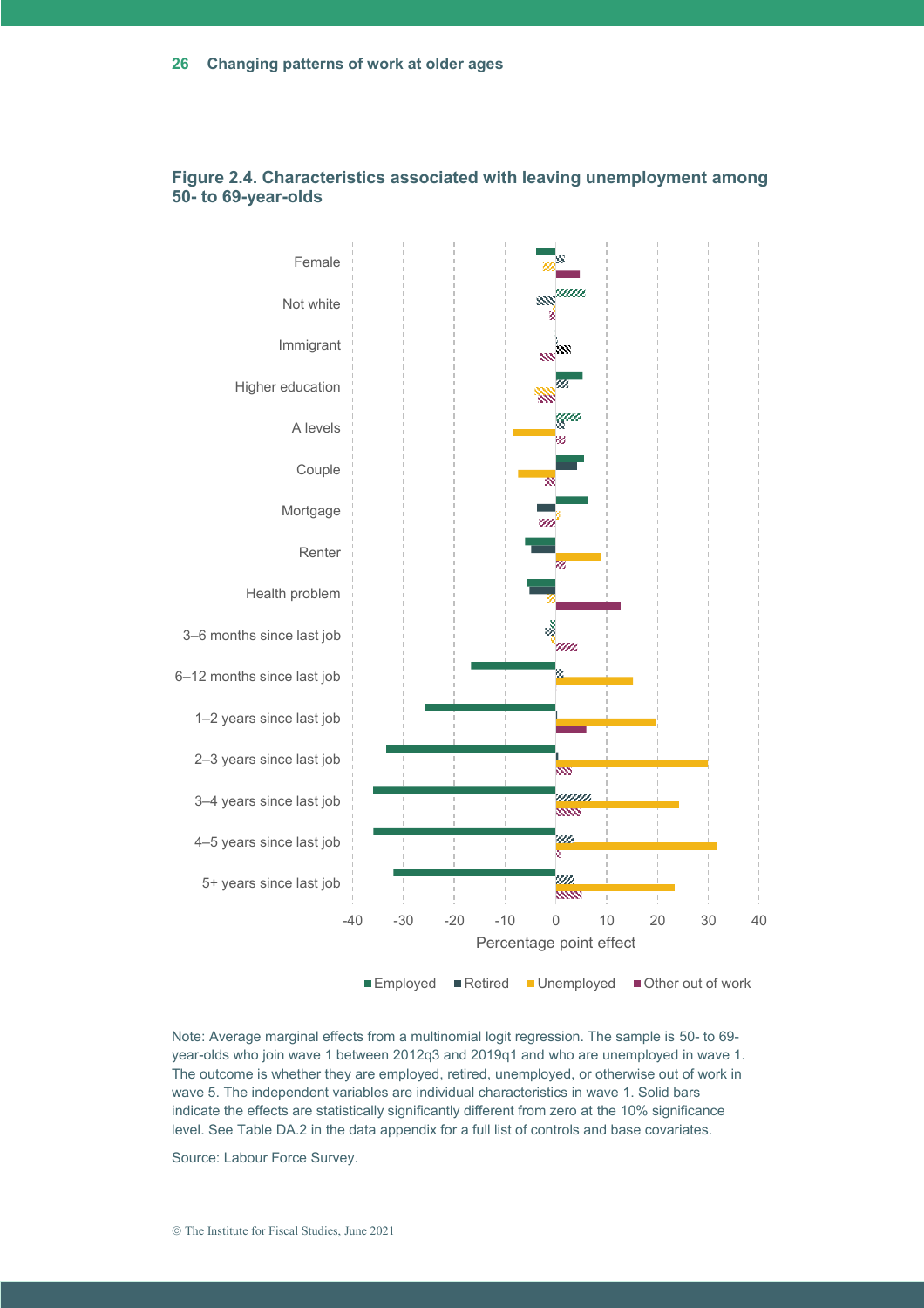- **Health:** Those with a long-standing health problem are almost 6 ppts less likely to be in work a year later, and over 5 ppts less likely to be retired, compared with similar jobseekers not reporting such a health problem. Instead, they are around 13 ppts more likely to be in 'other out of work', suggesting that these individuals also particularly struggle to find a job, and often leave the labour force altogether in response. Repeating this analysis separately for 50- to 59 year-olds and 60- to 69-year-olds, we find that this effect is driven by those in their 50s, indicating that these ages could potentially benefit more from extra support.
- **Length of time unemployed:** The length of the unemployment spell matters hugely for how likely older jobseekers are to enter employment. Those who have already been out of work for 6–12 months are around 17 ppts less likely to be in work one year later than someone who has been out of work for less than 6 months, while those who have already been out of work for over two years are over 30 ppts less likely to be in work one year later. This supports evidence from other research that individuals in long-term unemployment are especially likely to need support to find a job, particularly given the individual costs borne by the long-term unemployed (Nichols, Mitchell and Lindner, 2013; Mueller, Spinnewijn and Topa, 2021).

There are also some characteristics that are not (statistically) significantly associated with the likelihood of an unemployed older individual entering work. For example, the probability that an unemployed non-white person enters work is not statistically different from the probability for an otherwise-similar white person, although there may of course be different effects between more disaggregated ethnic groups. Similarly, we do not see strong evidence that the probability of entering employment is different for immigrants than for those born in the UK.

In summary, women, those with lower levels of education, those with health problems and the long-term unemployed are particularly less likely to re-enter work at older ages after becoming unemployed. And older unemployed individuals are much less likely to move back into paid work than younger unemployed individuals. As emphasised earlier, these groups may be particularly vulnerable if there is an unemployment spike after the end of the furlough scheme. This is important for people in their 50s and 60s, not only for their current circumstances, but for their future resources too, as the last few years of work before retirement can be crucial for building up retirement savings (Crépon et al., 2013). It has also been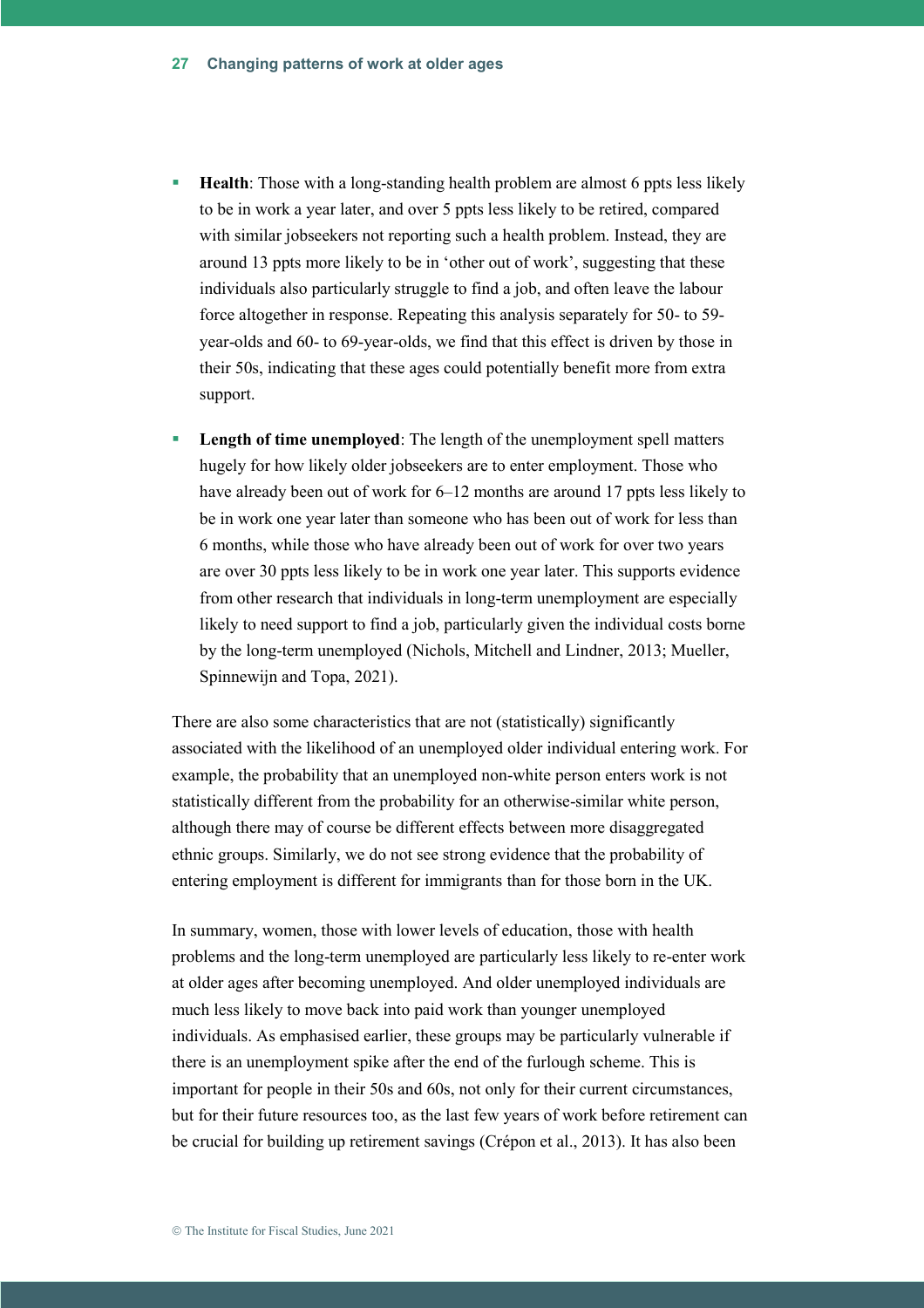#### **Changing patterns of work at older ages 28**

shown that job loss at older ages and involuntary retirement have negative effects on physical and mental health (Gallo et al., 2000; Mandal and Roe, 2008; Riumallo-Herl et al., 2014). Policymakers should therefore pay particular attention to the challenges facing older workers who lose their jobs as the furlough scheme is wound down, which is scheduled to occur over Summer 2021.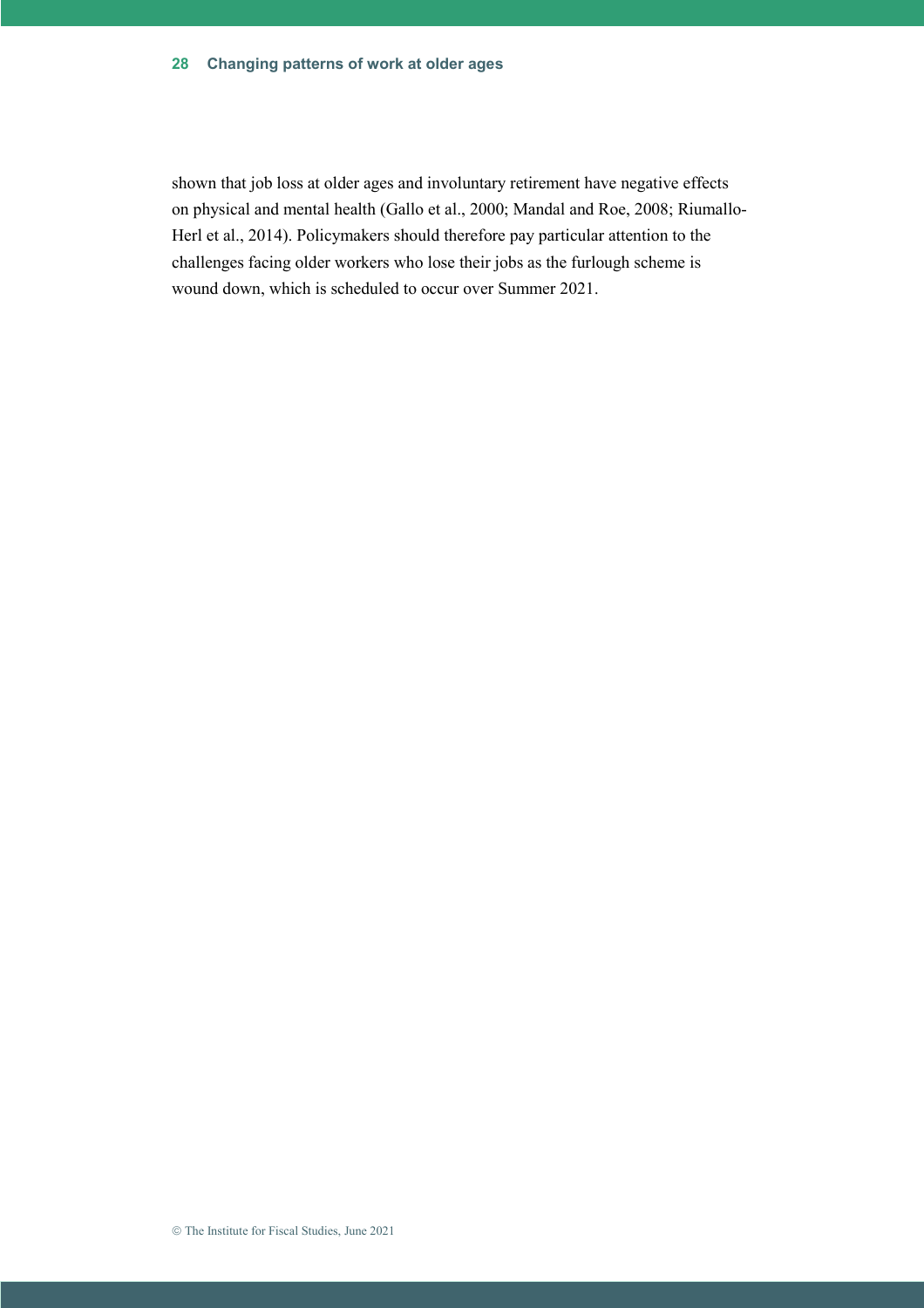# **3. Movements between full-time and parttime work**

Part-time work is a prevalent form of work among older workers, especially women, and can offer valuable flexibility for those in later parts of their career. But hours of work, and satisfaction with them, vary across the population. For some people, part-time work brings them earnings while balancing other responsibilities in their personal or family life. Whereas for others, part-time work does not provide enough income to meet their financial needs. Careful analysis of people's hours of work, satisfaction with their hours and transitions between different hours of work is important for understanding later-life economic activity.

In this chapter, we show how the proportion of workers in part-time work changes with age, and the extent to which older workers are satisfied with their current level of hours. We then discuss in more detail movements between full-time and parttime work among older workers. In particular, we look at which kinds of individuals are more or less likely to move into part-time work between ages 50 and 69. Throughout, we define full-time work as working 30 or more hours per week, and part-time work as working fewer hours than that.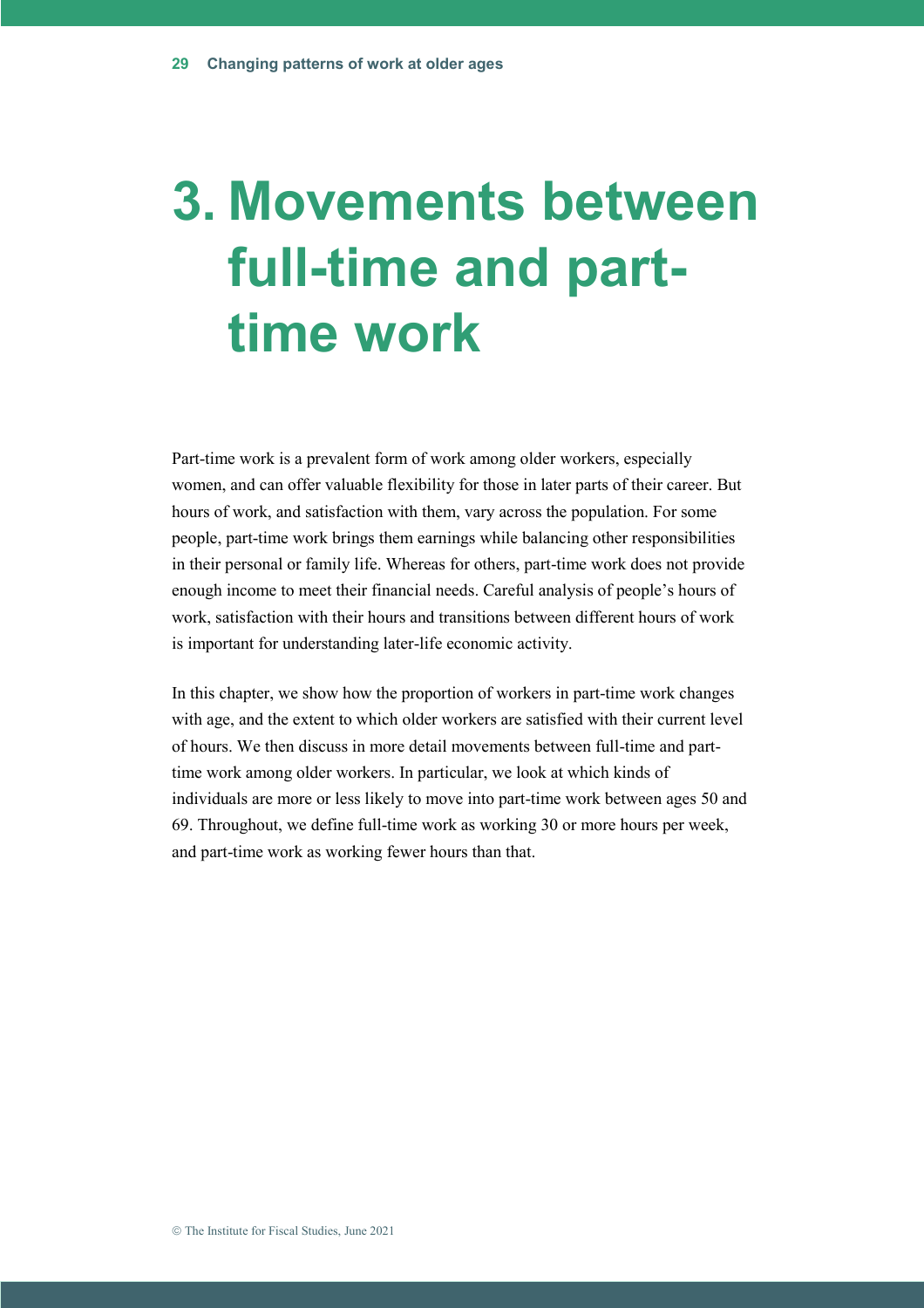## **Key findings**

- 1 Part-time work is more prevalent among older workers than younger workers, but the share of 50- to 69-year-olds in this type of work has remained fairly stable over the past 30 years.
- 2 The proportion of older working women in part-time work has decreased from 62% in 1992 to 53% in 2019, while there has been a slight increase in the proportion of older working men in part-time work (from 25% in 1992 to 27% in 2019).
- 3 Despite the higher prevalence of part-time work among older workers, a significant minority of older workers, about 16%, would like to work fewer hours, compared with 7% of older workers who would like to work longer hours. In contrast, over three-quarters of part-time workers are happy with their hours of work.
- 4 The proportion of workers moving from full-time to part-time work increases with age, and these transitions are particularly common among workers in their 60s.
- 5 Transitions into part-time work are more common among older workers with indicators of higher socio-economic status, such as higher levels of education or living in less deprived areas.
- 6 These transitions are also more common among workers who have less secure work arrangements, such as those who are temporarily employed, are self-employed, earning less or have shorter job tenures.
- 7 Part-time work plays an important part in retirement transitions; of full-time workers who we first observe in 2002–03 and then follow for 16 years, we find that 30% move from full-time to parttime work during this period.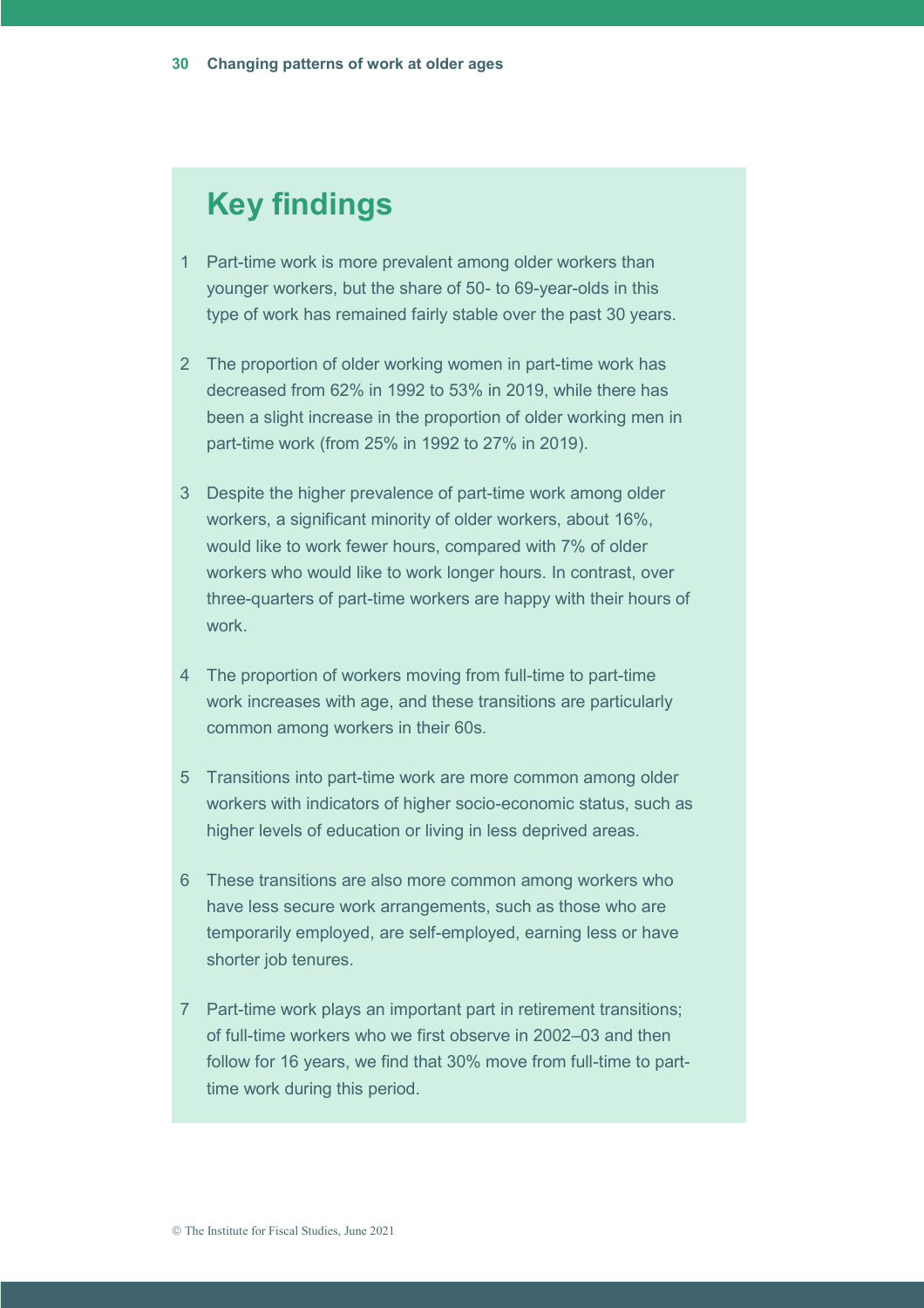#### **3.1 Older workers and part-time work**

Most people in paid work work full-time and overall this remains true even of those in paid work in their early 60s (though not at older ages). However, analysing the patterns of part-time work is important for understanding the diversity of economic activity that people in their 50s and 60s undertake. In this section, we document the share of workers who work part-time, focusing again on people aged between 50 and 69.

Figure 3.1 shows the share of workers working fewer than 30 hours per week in 2017–19, by age and sex. Two things stand out. First, the share of part-time workers is relatively stable at around 20% from the late 30s to the mid 50s, after which point it starts to rise, with the largest increases at the ages of 65 and 66. By age 69, almost 70% of workers work part-time. Second, at all ages, a higher share of women work part-time than men.





Note: Part-time workers are defined as those who work fewer than 30 hours in a normal week.

Source: Labour Force Survey.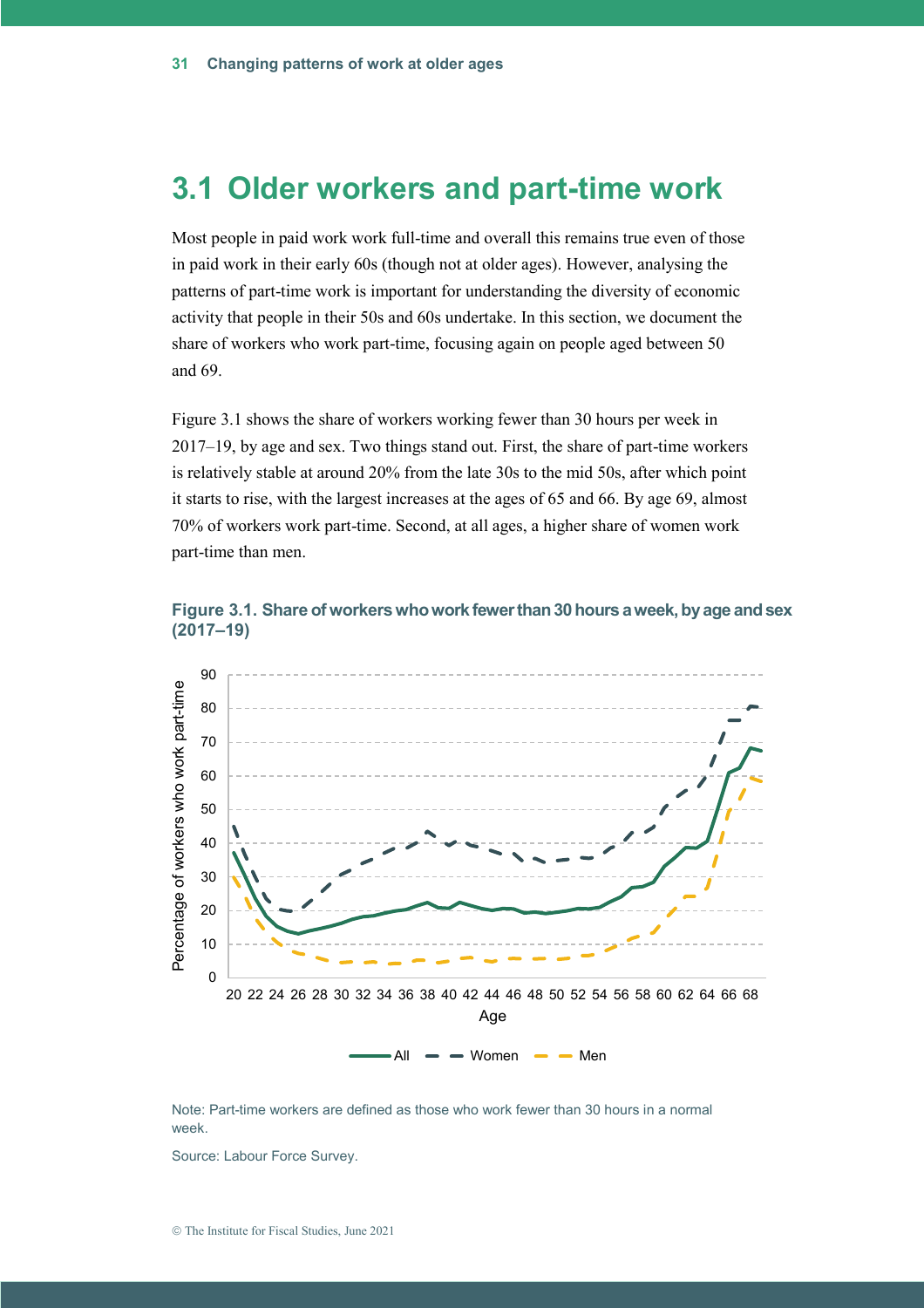The proportion of older workers in part-time work has remained remarkably stable over time – Figure B.1 in Appendix B shows that the proportion of workers aged 50–69 in part-time work has been around 40% throughout the period from 1992 to 2019. However, the share of employed women in this age group working part-time has fallen steadily over this period, from 62% in 1992 to 53% in 2019, whereas the prevalence of part-time work has increased only slightly among working men in this age group: from just under 25% of workers in 1992 to just over 27% in 2019.

#### **3.2 Hours satisfaction**

Are older workers choosing to work fewer hours, or simply not able to find jobs that would allow them to work full-time? One way to address this question is to assess whether older workers are happy with the number of hours they are working. Some research finds evidence of underemployment among UK workers (Bell and Blanchflower, 2018), implying that workers would like to work more hours than they are currently working. In this section, we investigate this issue further, and examine the extent to which older workers would like to work more or fewer hours.

Figure 3.2 shows the proportion of workers of each age who would prefer longer hours (green lines) and those who would prefer shorter hours (yellow lines). The dashed lines show the responses for workers currently in full-time work, and the solid lines show the responses for workers currently in part-time work.

We can see that about one-in-three workers in their early 20s who are working parttime would like to work longer hours, and about one-in-ten of those in full-time work would also prefer longer hours. This proportion falls by age for both full-time and part-time workers, and the difference between the two groups decreases over time as well. Preference for longer hours of work is more common among part-time workers also in the older age groups, but out of part-time workers aged over 60, less than 10% would like to work more hours. Overall, 7% of workers aged 50–69 would like to work longer hours.

The age profile of the proportion of workers who would like to work fewer hours looks nearly the opposite. About 3% of workers in their early 20s would like to work fewer hours, and the trends are very similar across both full-time and parttime workers in their 20s and 30s. From about age 40, preference for shorter hours is more common among full-time workers, reaching about 20% of full-time workers in their 60s. However, it is interesting to note that over 10% of people over the age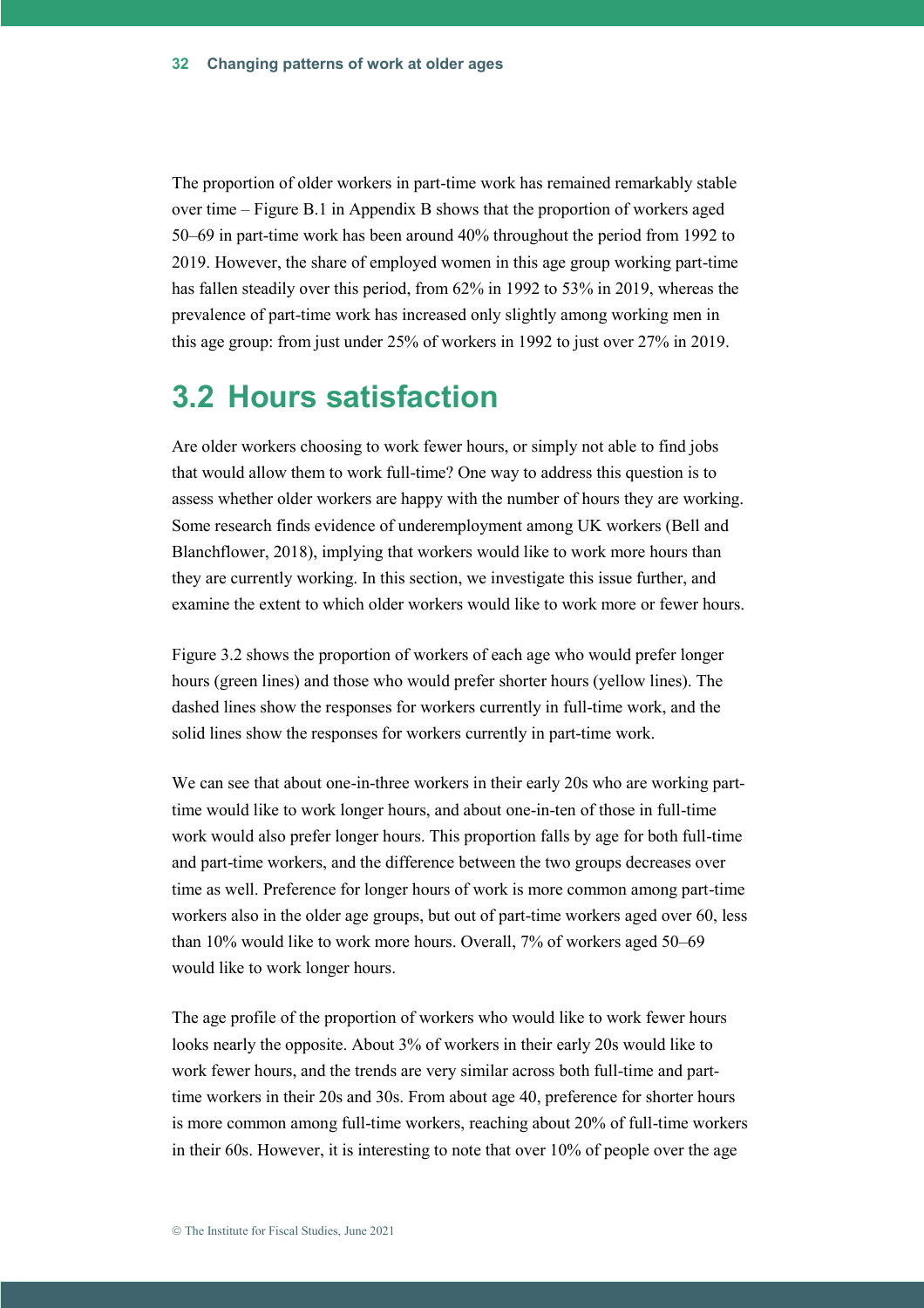of 50 who are already in part-time work report that they would like to work even shorter hours.

To get a sense of whether significant numbers of older workers preferring shorter hours (and a smaller fraction desiring more hours of work) is a recent phenomenon, Figure 3.3 shows how the proportions of older workers (aged 50–69) wanting to work longer or shorter hours have changed since the early 2000s. The proportion of older workers wanting to work shorter hours gradually increased between 2012 and 2016, from around 14% to 16%, but the level has been relatively close to 15% all the way since the early 2000s. In the aftermath of the 2008 financial crisis, there was also a large increase in the proportion of older workers wanting to work longer hours, up from 5% in 2007 to 9% in 2012, but this has decreased again in recent years to reach 7% in 2019.





Note: 'Prefer longer hours' includes respondents who are either (i) looking for an additional job, or (ii) looking for a different job with longer hours preferred, or (iii) not looking for a job but would prefer longer hours. 'Prefer shorter hours' includes respondents who are either (i) looking for a different job with shorter hours preferred, even if it meant less pay, or (ii) not looking for a job but would prefer shorter hours, even if it meant less pay.

Source: Labour Force Survey.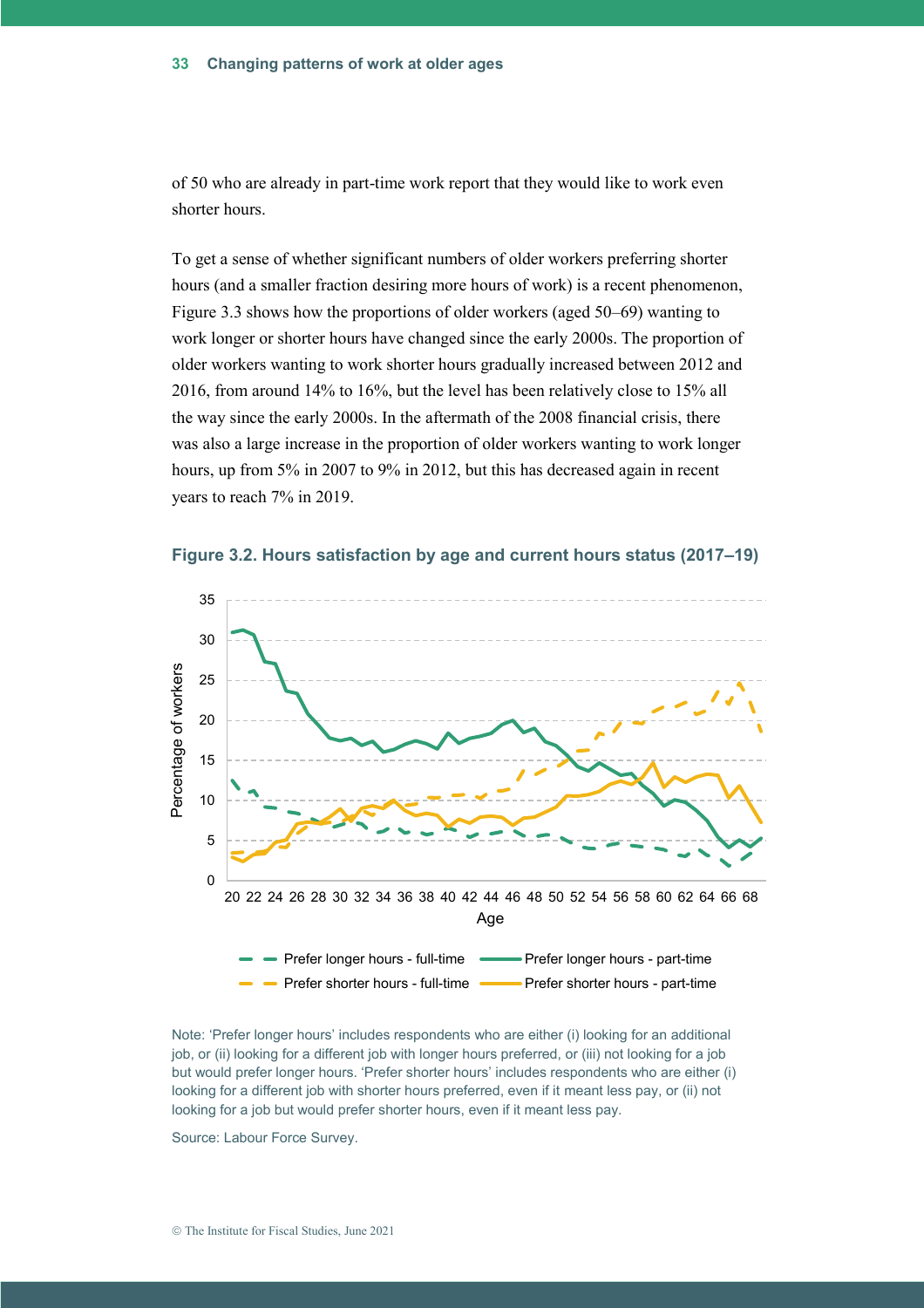

**Figure 3.3. Hours satisfaction among workers aged 50–69 over time**

In order to understand the potential drivers of satisfaction with hours, we can run a multinomial logit model to examine the associations between hours satisfaction of older workers and various characteristics of the individual and their job. Figure 3.4 shows the results from the regression. The bars can be interpreted as a percentage point change in the likelihood of being satisfied with hours / wanting more hours / wanting fewer hours, compared with individuals without the given characteristic.

We find that working women are more likely than men (by 3.6 ppts) to want shorter hours of work, as are those living in a couple compared with single people (by 3.4 ppts). Being born outside the UK is, on the other hand, negatively correlated with wanting to work shorter hours and positively correlated with wanting to work longer hours.

Note: See Figure 3.2 for definition of hours satisfaction. Source: Labour Force Survey.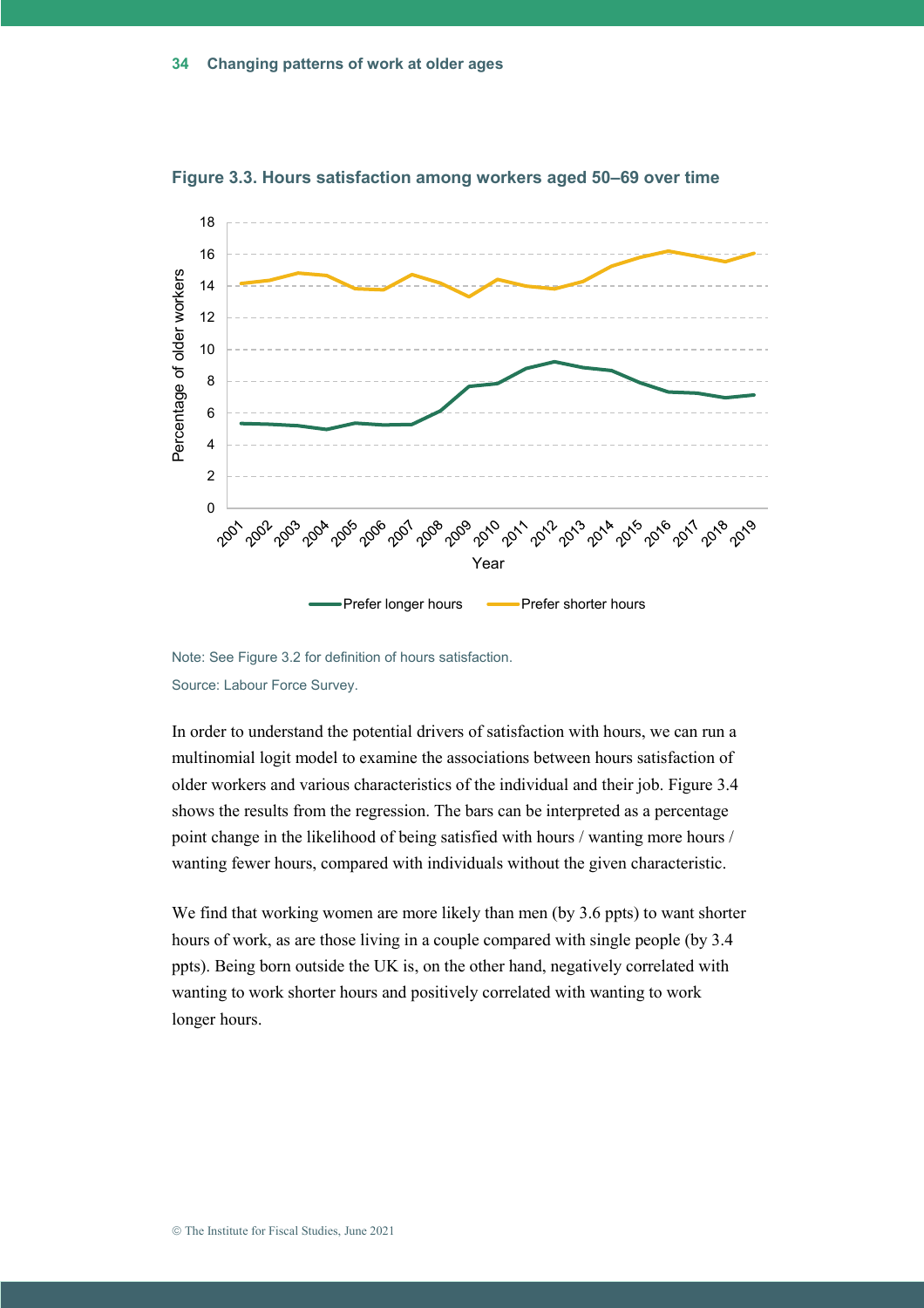

#### **Figure 3.4. Characteristics associated with hours preference among workers aged 50–69**

■ Satisfied with current hours ■ Prefer shorter hours ■ Prefer longer hours

Note: Average marginal effects from a multinomial logit regression. The sample is workers aged 50–69 in 2017–19. The outcome is whether they are satisfied with their current hours, would prefer longer hours or would prefer shorter hours, defined as in Figure 3.2. The independent variables are individual characteristics in wave 1. Solid bars indicate the effects are statistically significantly different from zero at the 10% significance level. See Table DA.3 in the data appendix for a full list of controls and base covariates.

Source: Labour Force Survey.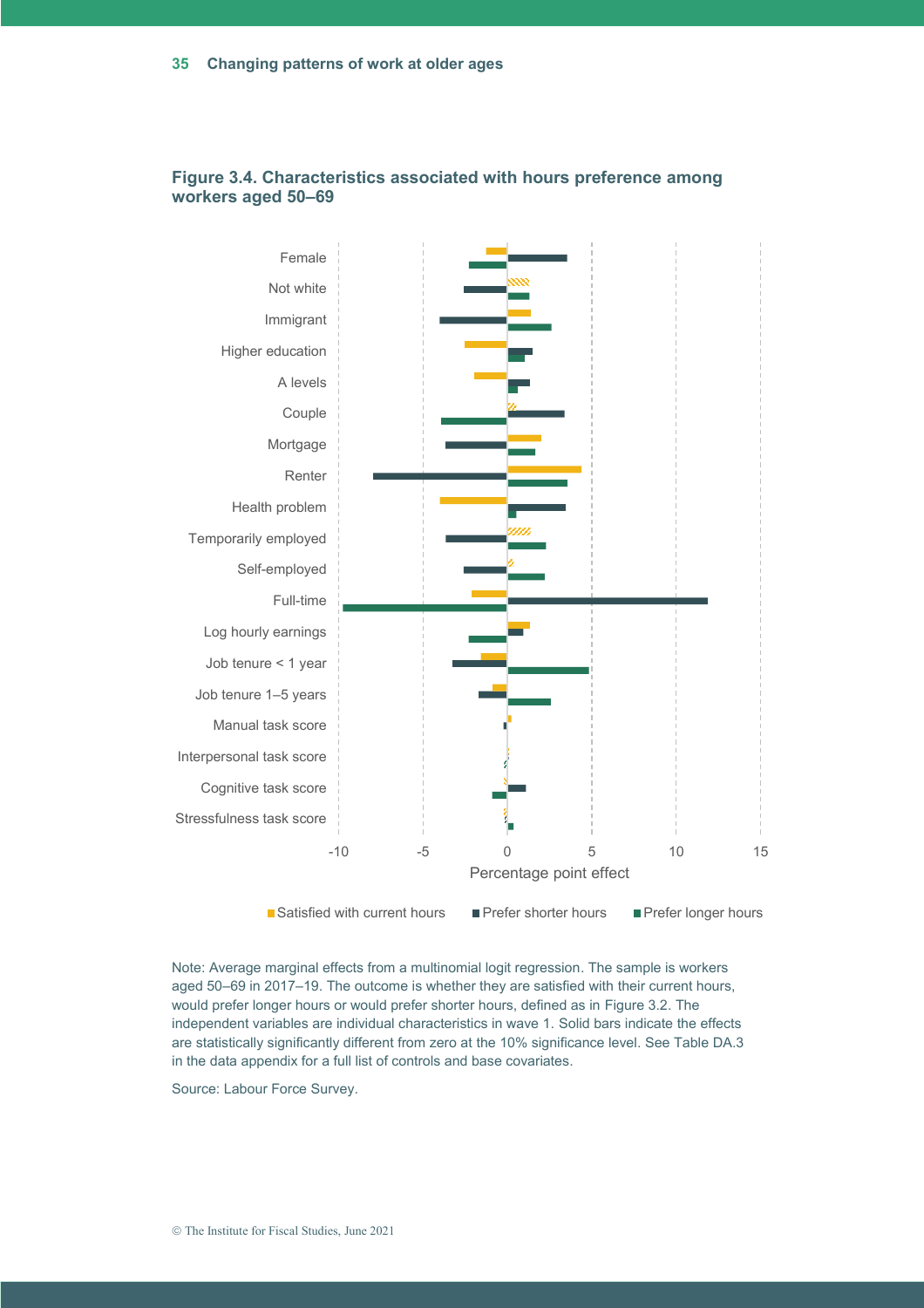Those with higher socio-economic indicators are also generally more likely to want to work shorter hours – for example, those with higher levels of education and those living in less deprived areas. **<sup>4</sup>** Those with a mortgage are more likely to want more hours, and less likely to want fewer hours, than those who own their property outright, and those who are renting are more likely still to want more hours and less likely to want fewer hours. This highlights the importance of financial concerns for work patterns at older ages. If more people reach later working life with outstanding mortgages, or not owning property, as current trends in owner-occupation at younger ages suggest might be the case (Cribb, 2019), this would be expected to be associated with even more older workers wanting to work longer hours in the future.

Those reporting a health problem are around 3.5 ppts more likely to want shorter hours and less likely in general to be satisfied with their current hours than those without a health problem. This could highlight that some of those managing health conditions having difficulty finding flexible employment to suit their needs.

In terms of job characteristics, unsurprisingly it is those working full-time who are much more likely to want to work fewer hours and those working part-time who are more likely to want to work more hours. The self-employed might be expected to be more satisfied with their hours than employees, since they have more agency over how much they work. However, self-employed workers are actually more likely to want to work more hours than employees (by around 2.2 ppts) – which could indicate that while self-employment provides some flexibility, a lack of suitable work is still an issue for some older self-employed people.

Employees with higher levels of hourly pay and those with permanent jobs are more likely to want to work shorter hours and less likely to want more hours than those with lower levels of earnings or temporary jobs – suggesting that underemployment is a bigger issue for those in less stable and less financially welloff positions.

Finally, the association of the task content of people's occupations and their satisfaction with their hours is somewhat unexpected. Controlling for all the other

**<sup>4</sup>** As measured by the English Index of Multiple Deprivation (IMD); coefficients are reported in the full results in Table DA.3 in the data appendix.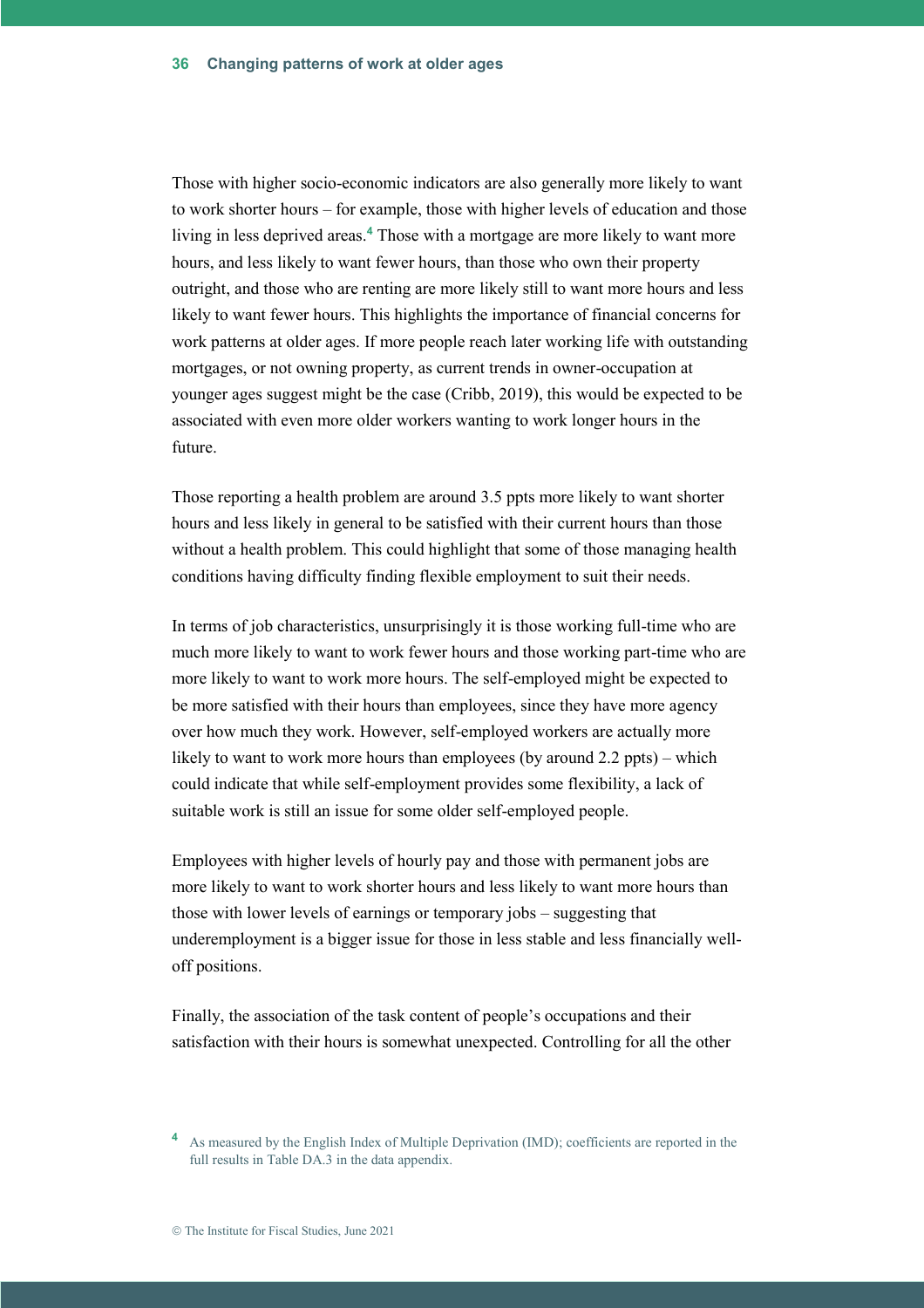factors, those in more manual jobs are less likely to want shorter hours, while those in more stressful jobs are more likely to want more hours than those in less stressful jobs – despite manual work and stressful work being perceived to be activities that older workers might want to move away from. However, this is not true when other factors are not controlled for. These findings are similar to the results we saw in Figure 2.2, where those in jobs with higher manual and stressfulness task content scores were less likely to retire or move out of work over the subsequent year.

### **3.3 Movements into part-time work**

Figure 3.1 showed that the proportion of workers working part-time increases with age, which could be driven by part-time workers staying in paid work for longer or by people moving into part-time work at older ages (or both). However, despite this, a significant minority of older workers would like to work fewer hours (particularly among those working full-time), and wanting to work shorter hours is more common among older workers than wanting to work longer hours.

In this section, we examine the prevalence of transitions into part-time work at older ages, and seek to understand what kind of workers choose and are able to move into part-time work at older ages.

Figure 3.5 shows the proportion of people in paid work of different ages who move from full-time to part-time work within the next year. The three lines indicate different periods: data from the eight years prior to the COVID-19 pandemic (2012–19) and two six-year periods prior to the Great Recession (1997–2002 and 2002–07). Between 2012 and 2019, the proportion of full-time workers moving each year to part-time work is relatively stable for age groups below age 50, with around 5% of full-time workers making this switch at each age. After age 50, the proportion of workers moving to part-time work starts to increase with age – and particularly so since the early 2000s. Among workers aged 60, about 10% move from full-time to part-time work in the next year. After age 60, the proportion of workers reducing their hours increases even more, with about a quarter of workers in their mid 60s moving from full-time to part-time work within the next year. This peak in the proportion of workers moving to part-time work in the year they turn 65 in the earlier periods**<sup>5</sup>** is driven by two effects – fewer full-time workers stay in

**<sup>5</sup>** This was the state pension age for men until October 2018.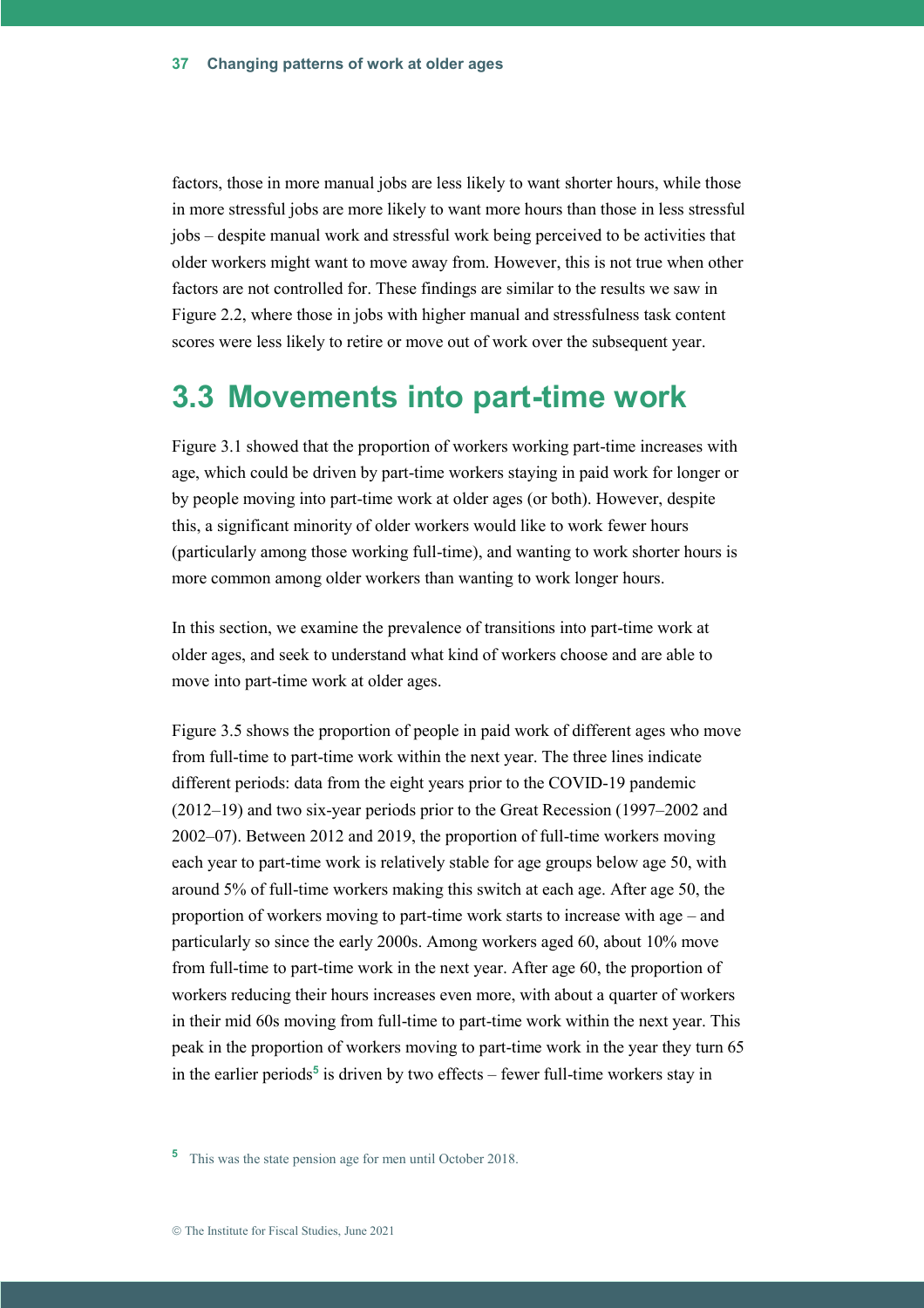employment in this year (as they move to retirement instead), and also more of the remaining full-time workers do start working part-time. The proportion moving to part-time work levels off after the peak at 65 (especially in the earlier periods), as a smaller proportion of full-time workers still working at those ages retire in each year, and also a smaller proportion of the remaining full-time workers move into part-time work.



**Figure 3.5. Movements from full-time to part-time work**

Note: The graph shows the percentage of full-time workers in wave 1 who work part-time in wave 5, conditional on still being in work in wave 5. Part-time work is defined as fewer than 30 hours in a normal week.

Source: Labour Force Survey.

Figure 3.6 shows the results from a logit regression that examines the characteristics associated with whether an older full-time worker changes to parttime work rather than staying in full-time work. The reported coefficients can be interpreted as the percentage point change in the likelihood of moving from fulltime to part-time work, while keeping all other variables constant.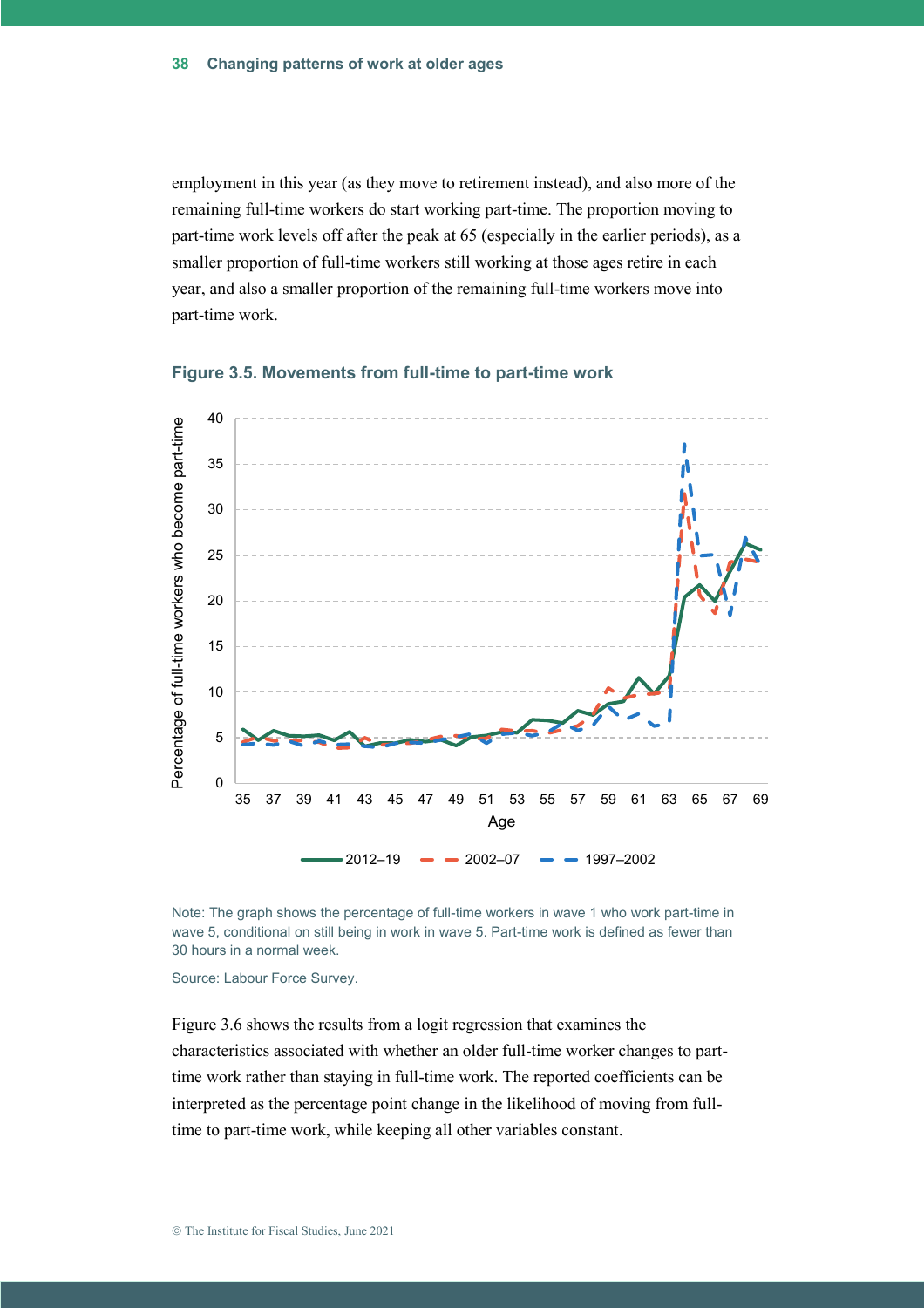

#### **Figure 3.6. Characteristics associated with full-time to part-time movements among 50- to 69-year-olds**

Note: Average marginal effects from a logit regression. The sample is those who join wave 1 between 2012q3 and 2019q1 and who are in full-time work in wave 1 and working in wave 5. The outcome is whether they are in part-time work in wave 5. The independent variables are individual characteristics in wave 1. Solid bars indicate the effects are statistically significantly different from zero at the 10% significance level. See Table DA.4 in the data appendix for a full list of controls and base covariates.

Source: Labour Force Survey.

We find that those who cross the state pension age (SPA) threshold in the next year are 6.6 ppts more likely to move from full-time to part-time work, even after controlling for age. In other words, reaching the SPA is associated both with greater retirement (shown in Figure 2.1), and with a greater reduction in work hours among those staying in employment, than is the case at other ages.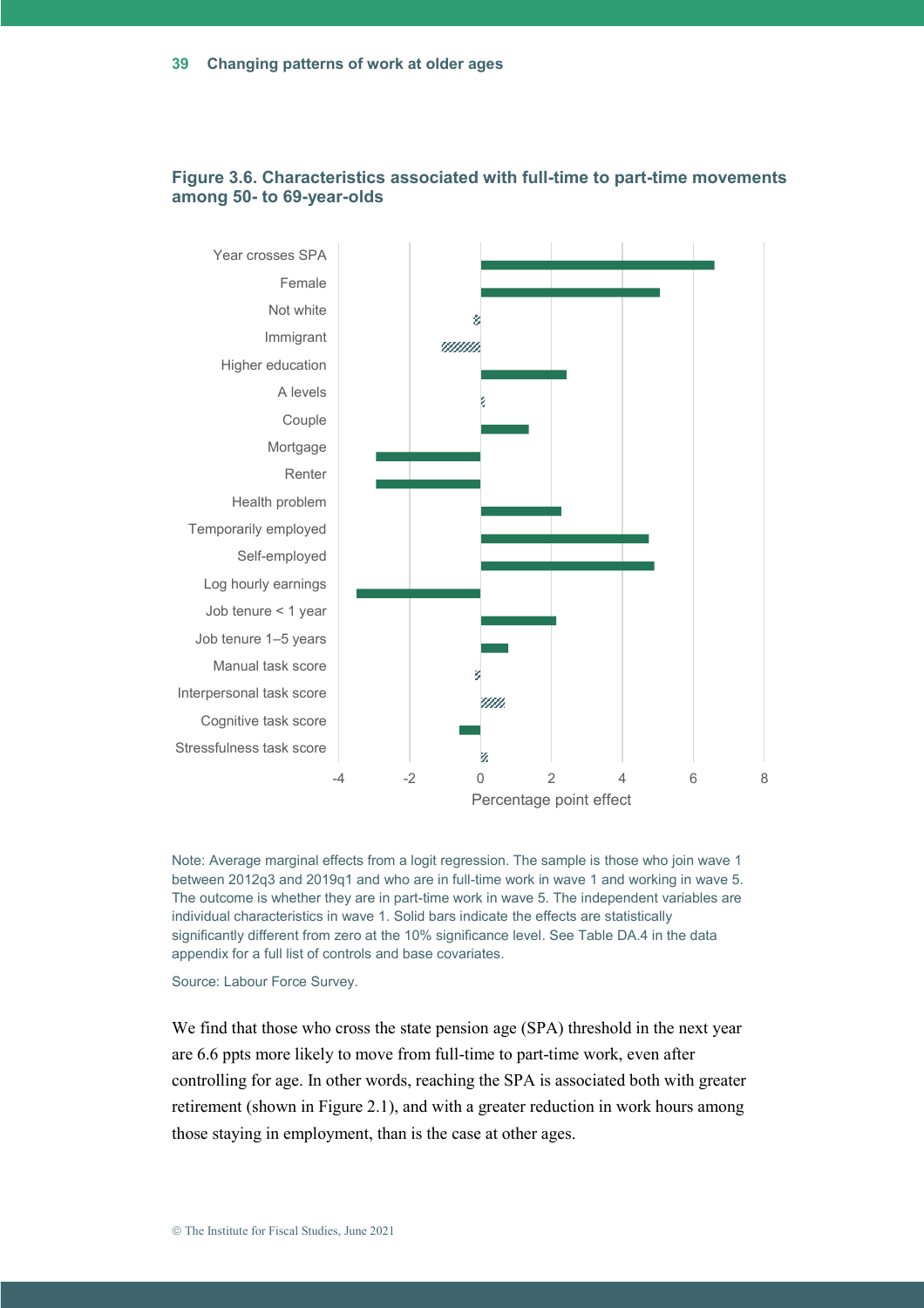Figure 3.1 showed that women are more likely to work part-time at all ages than men, and Figure 3.6 indicates that this is at least in part because they are 5.1 ppts more likely to move from full-time to part-time work in a given year. Those living as a couple are also more likely to move to part-time work than those who are single.

Movements to part-time work seem to be associated with certain indicators of higher socio-economic status. In particular, those with higher levels of education, those who own their house outright, and those living in less deprived areas are all more likely to move to part-time work in a given year.

However, movements to part-time work are also more common among those with less secure work arrangements. Those who are self-employed or temporarily employed are more likely to move to part-time work, as are those with lower earnings and shorter job tenures. Those in full-time work who have a health problem are also more likely to move into part-time work.

This suggests that there are two groups of workers moving into part-time work at older ages: one group that can afford to work fewer hours to enjoy more leisure time, and another that may well prefer to work longer hours but cannot find a suitable full-time job. Among the group of older workers moving from full-time to part-time work, 13.9% would prefer to work longer hours after becoming part-time, compared with 12.3% of all part-time workers. This share is higher for non-white workers, immigrants, renters, those with a health problem and people living in more deprived areas, suggesting that these groups are more likely to be moving into parttime work despite preferring longer hours.

## **3.4 Part-time work in retirement pathways**

The previous section focused on movements from full-time to part-time work over the course of a year. However, it is also interesting to take a longer-run view and consider how important part-time work is as a step as people move from full-time work into retirement. We know that, increasingly, labour market trajectories and pathways into retirement are considerably more complex than the traditional model where people retire directly from one full-time job (Banks, 2016).

In particular, the pattern where individuals reduce their hours of work before retiring fully is often called 'gradual retirement'. The evidence from the US on the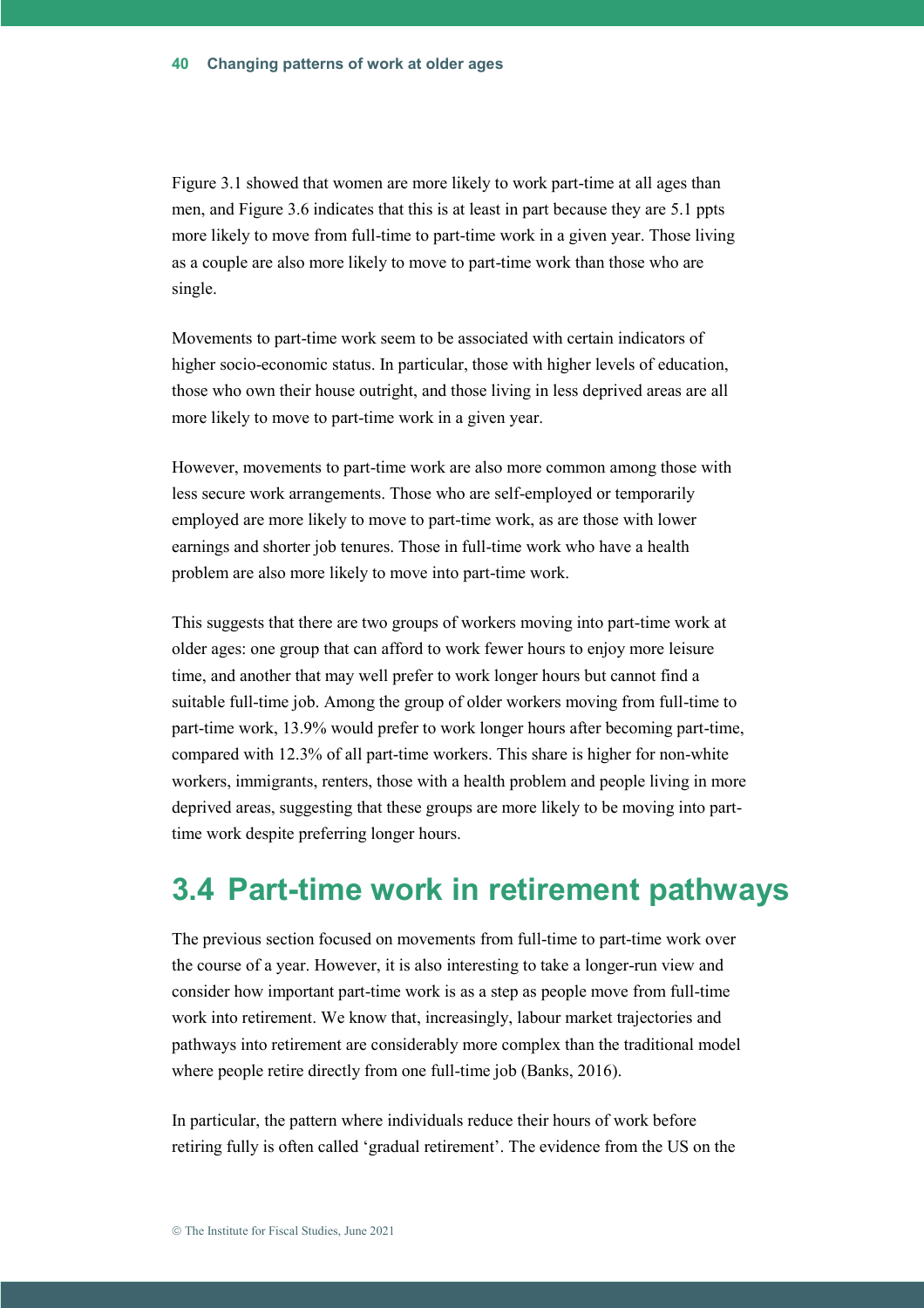importance of gradual retirement is somewhat mixed. For example, Cahill et al. (2006) find that only 10% of older workers reduce their hours by more than 20% in in later life, while Boissonneault and de Beer (2018) find that about half of their sample go through gradual retirement with periods of part-time work or partial retirement before full retirement. A UK study by van der Horst et al. (2017) suggests that most of the prevalence of part-time work at older ages is driven by women who have been working part-time most of their careers.

Here we focus on a sample of workers from the English Longitudinal Study of Ageing who are aged 50–59 in 2002–03 and remain in the survey over the following 16 years. We can examine how important part-time work is for that particular group of workers as they transition from paid work towards retirement over the following 16 years.**<sup>6</sup>** Considering all workers in our sample, we find that half work part-time at some point in the 16 years that we observe them.

In the following analysis, we focus specifically on the extent to which people use part-time work for transitioning from full-time work to retirement. Thus, in the rest of the chapter, we only consider a sample of workers who in 2002–03 were in fulltime work, leaving out those who were already working part-time in the first period. Our pathway of interest is a 'gradual retirement' pathway, which we define to include anyone who moves from full-time to part-time work during the 16-year observation period. When considering the sample of individuals who were in fulltime work in 2002–03, we find that nearly half of the sample retire directly from full-time work. However, a significant minority, about 30% of full-time workers, take the gradual retirement pathway and move from full-time to part-time work during the period before leaving the labour market.

We also find that about 8% of our sample moved to retirement via being out of work, and about 6% are 'unretired' in that they return to work after being retired. It is worth noting that the size of the 'unretired' group can vary based on the definition of unretirement. For example, Platts et al. (2017) find, using data from the British Household Panel Survey and Understanding Society, that 25% of UK workers experience a 'retirement reversal after reporting being retired', but their definition of unretirement includes also those who return to full-time work after

**<sup>6</sup>** More details on the data are available in Appendix A.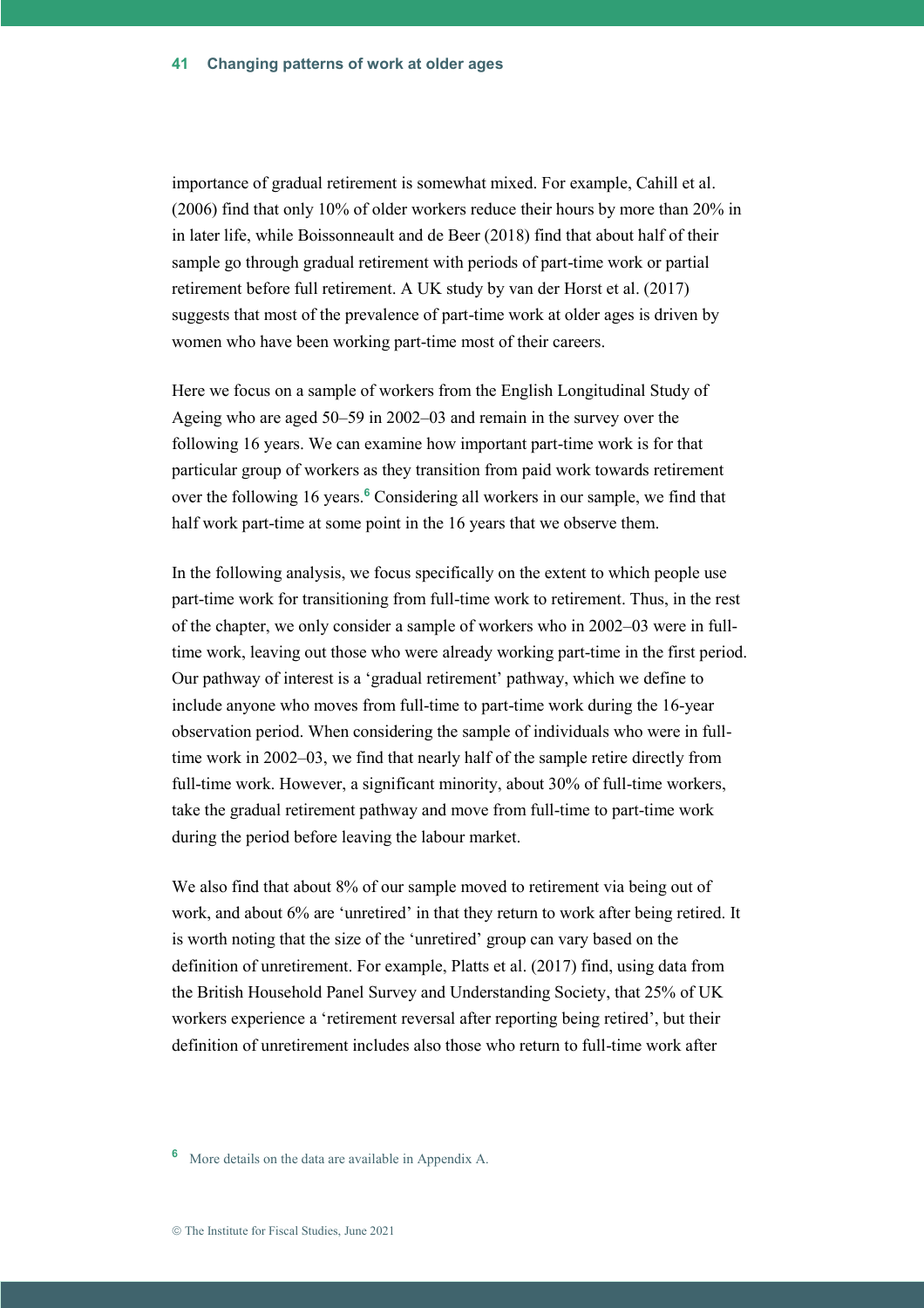periods of part-time work. Kanabar (2015) finds rates of unretirement more similar to ours using the same ELSA data we use here.

To assess what kind of individual and job characteristics are associated with gradual retirement, we use a multinomial logistic regression. We focus on how characteristics in the first period, 2002–03, are associated with pathways in later life.

Key results are shown in Figure 3.7. We focus on reporting results for our key pathway of interest, the gradual retirement pathway via part-time work. **<sup>7</sup>** The figure shows the magnitude of the association, which can be interpreted as the percentage point change in the likelihood of a person with that characteristic being in the gradual retirement pathway.

We find that women are 19 ppts more likely than men to be in the gradual retirement category. This is a very large effect in magnitude, which shows that even when controlling for a number of other job and individual characteristics, strong gender differences in prevalence of gradual retirement remain.

Renters are much less likely to move into retirement through part-time employment: 14 ppts less likely to do so than those who own their property outright. This suggests that financial constraints may be an important factor in gradual retirement decisions, which may become increasingly important if more people reach later working lives as renters.

Another interesting finding in these results is about health. The short-term transition analysis in the previous section showed that those with a health condition were more likely to move into part-time work within a year, conditional on staying in work. However, in our long-run analysis, those who have ever had a work-limiting health condition are less likely to move to retirement through gradual retirement, and more likely to retire via periods of being outside the labour market. This suggests that although transitions into part-time work can be important for some workers with health problems, overall it is more common for them to leave the labour market altogether.

**<sup>7</sup>** The full results are in Table DA.5 in the data appendix.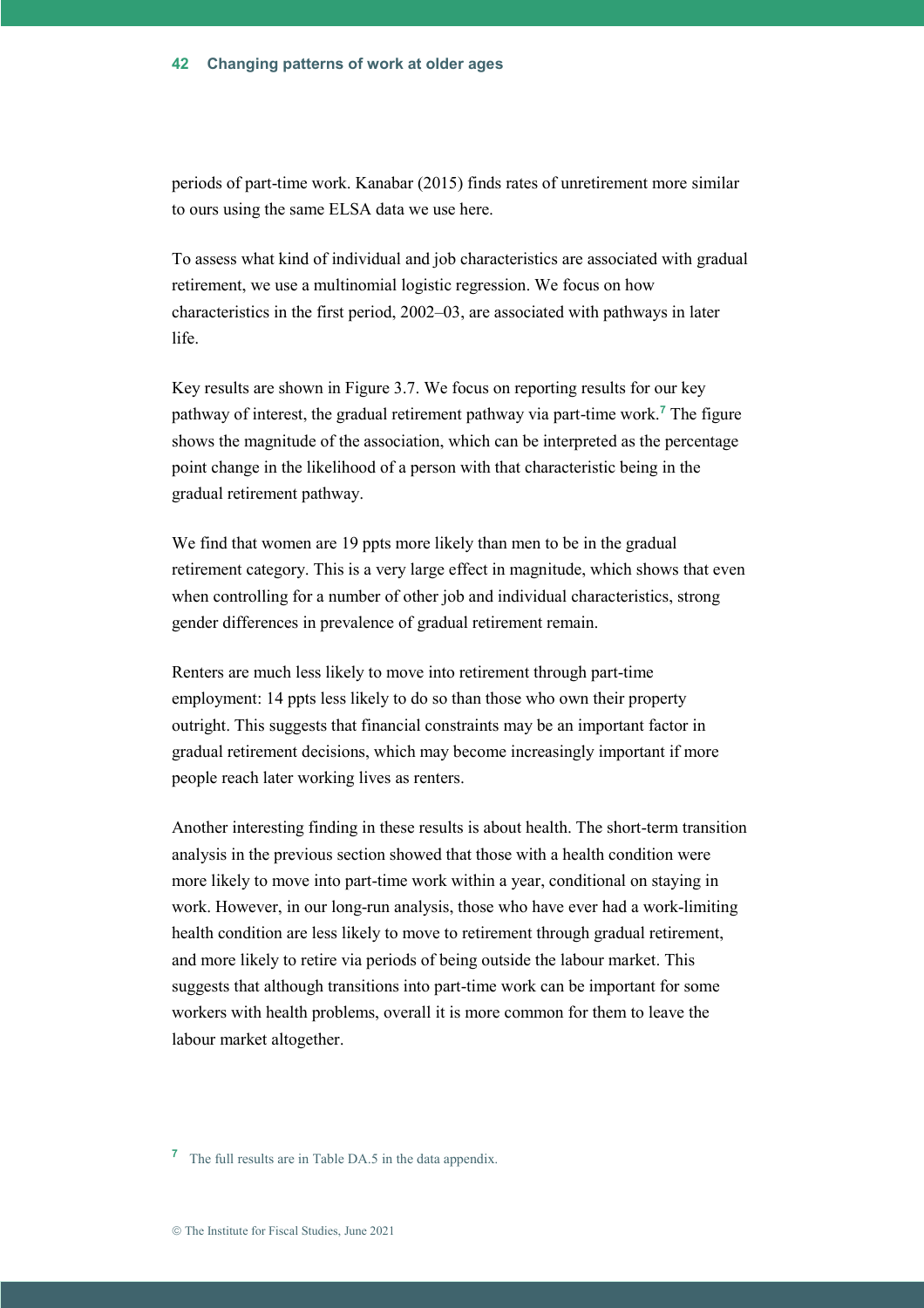

#### **Figure 3.7. Characteristics associated with gradual retirement among those aged 50–59 and working full-time in 2002–03**

Note: Solid bars indicate that the association between the characteristic and the probability of taking the gradual retirement pathway is significant at least at the 10% level. Striped bars indicate that the results are not statistically significantly different from zero. Results are from a multinomial logit regression of a pathway indicator on wave 1 characteristics that also controls for age (indicator for being aged over 55 in wave 1), having a missing wage, and wealth quintiles. 'Yes answer to CES-D' means that the respondent answered yes to a Center for Epidemiologic Studies Depression Scale question that might indicate depressive symptoms. 'Ever had work limiting condition' means that the respondent had a work-limiting condition at any point during waves 2–9 of the survey. Number of observations 934. See Table DA.5 in the data appendix for the full set of results.

Source: English Longitudinal Study of Ageing.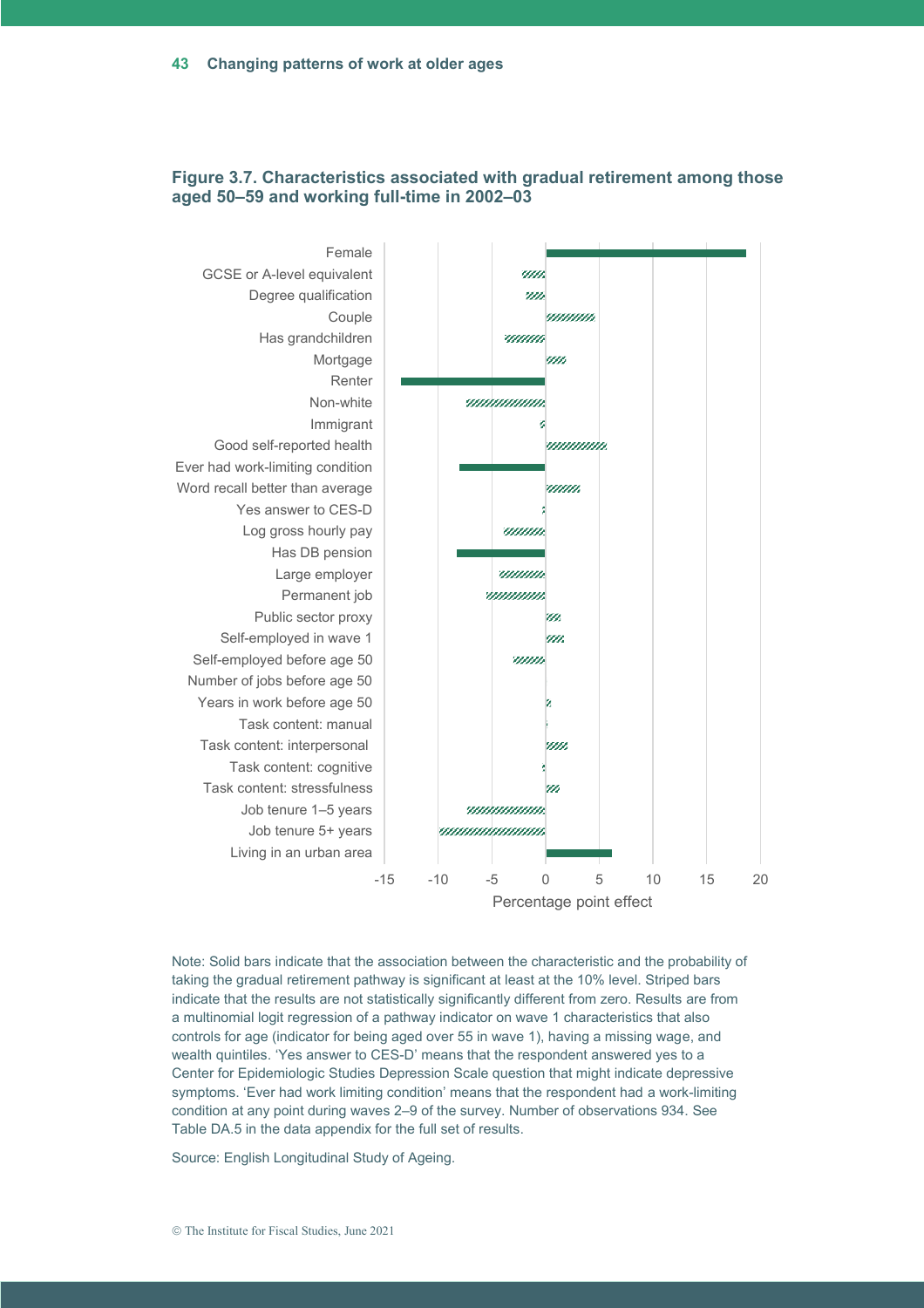Those with a defined benefit (DB) pension are also significantly less likely to retire gradually (by 8.3 ppts compared with those without a DB pension), and more likely to retire directly from full-time work. This is likely to be driven by financial incentives to stay in the same job until the normal pension age that can come from being a member of a DB scheme. Decline of the provision of DB pensions may lead to an increased demand for more flexible pathways into retirement in the future, although this will be less evident in sectors where DB pensions are more prominent, specifically the public sector.

Those living in urban areas are more likely to retire gradually, by 6.2 ppts compared with those living in rural areas. This is likely driven by the fact that urban areas have more part-time jobs available – for example, due to larger hospitality and retail sectors. This highlights the different opportunities facing those ageing in different areas.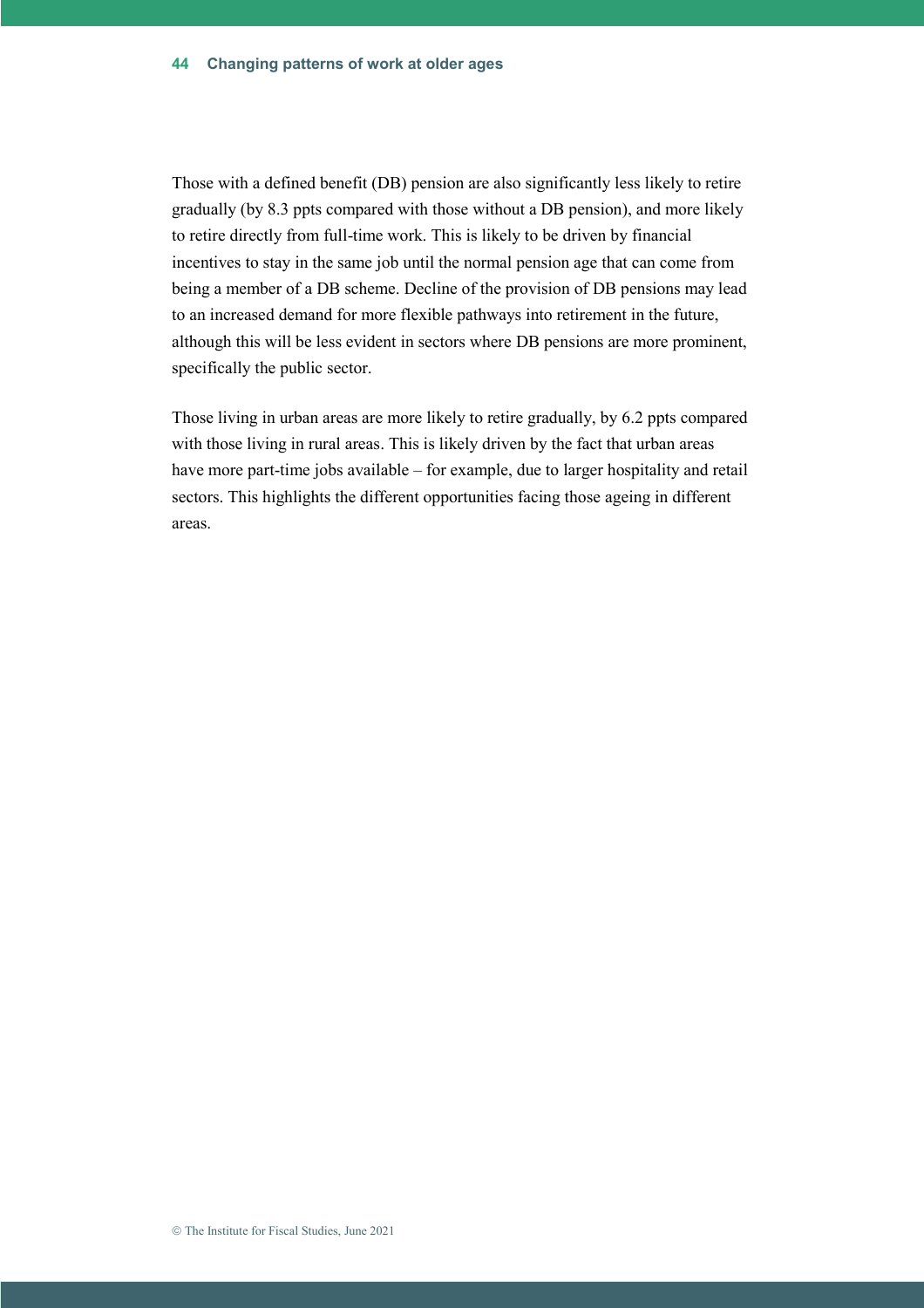# **4. Changes in occupation**

For people's quality of life and material standard of living, it is important not only whether they are in work, and the hours or form of work they undertake, but also what work they actually do while in work. In this chapter, we document the type of occupations that older workers work in, as well as the sort of tasks they undertake at work. We then examine how common it is for older workers to change occupation, and which types of individuals are more likely to do this. In particular, we examine whether older workers are more likely to move into less manual or less stressful jobs, as well as the broader individual circumstances that are associated with individuals changing occupation. We then examine how occupation changes feature in long-run retirement pathways, and for which groups they are more prevalent.

## **Key findings**

- 1 Older workers change occupation and employer more generally less often than younger workers. The probability of changing occupation over a year declines steadily with age, from 6% among workers aged 35, to 4% among workers aged 50 and 1% among workers in their late 60s.
- 2 We find no evidence that workers in more stressful or more manual occupations are more likely to change occupation, although there is some evidence that workers who do change occupation tend to move towards less stressful jobs.
- 3 Those who have been in their job for less than a year are (all else equal) more likely to change occupation over the following year. There is, therefore, a group of older workers not in stable, long-term employment.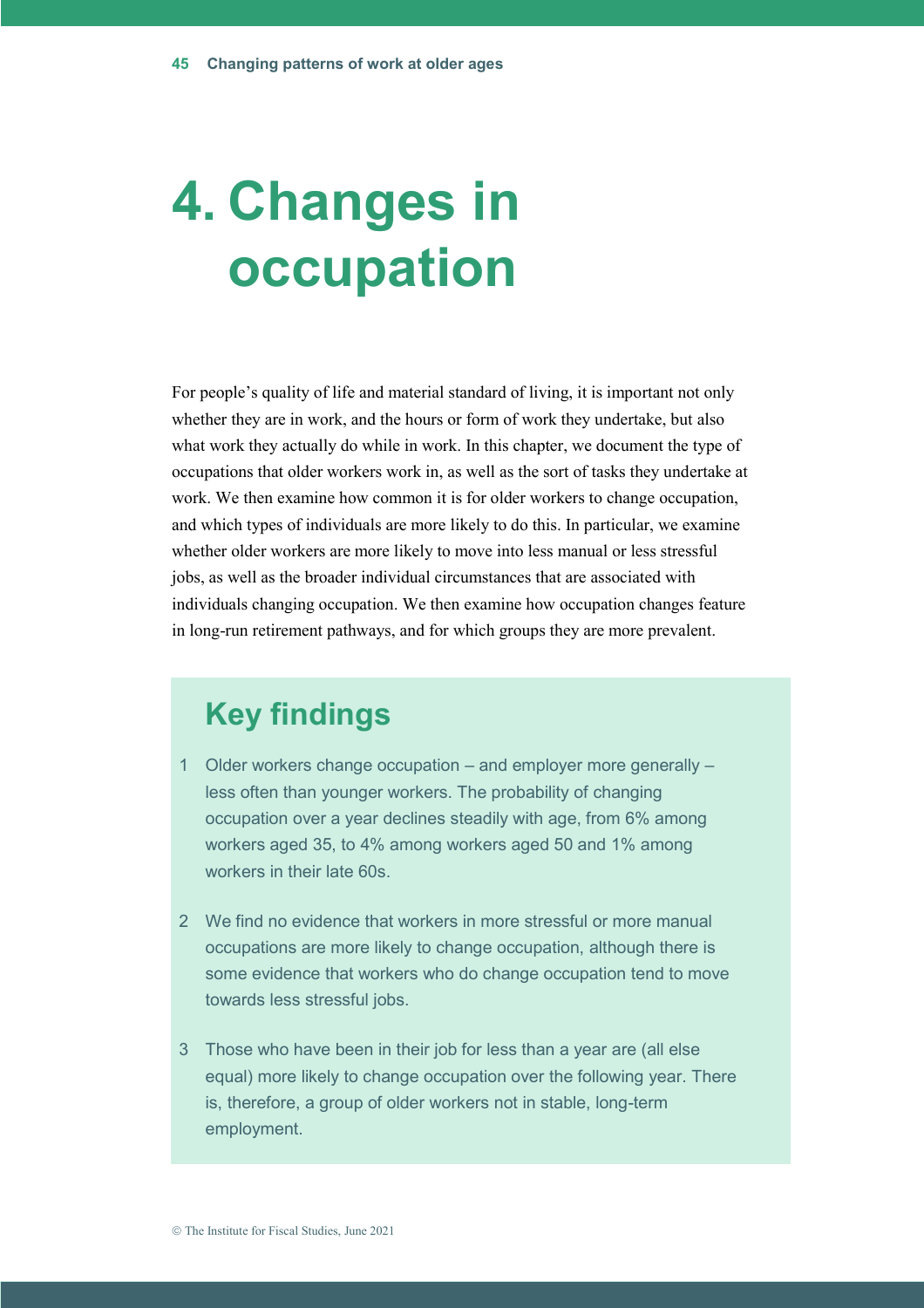- 4 On their pathway to retirement, people with health problems are less likely to change occupation, while those with better self-reported health and better cognitive function are more likely to change occupation. This raises concerns that people with less good health face greater barriers in adjusting their work at older ages.
- 5 Workers who have had more jobs before age 50 are more likely to have multiple occupations in their retirement pathways than those with fewer jobs before age 50. This suggests that some people tend to switch occupations more throughout their working lives, including at older ages. This could be because they prefer to move to different occupations and/or because the roles they work in are more precarious.

## **4.1 Occupations and task content at older ages**

We start in Figure 4.1 by showing the occupational composition of different age groups in 2017–19. Compared with 35- to 49-year-olds, a higher proportion of older workers are in machine operative and elementary occupations, skilled trade occupations, administrative and secretarial occupations, and caring, sales and customer service occupations. On the other hand, a lower proportion of older workers are in managerial and professional occupations and associate professional and technical occupations. This is particularly important given that earnings are higher on average in these occupational groups (Office for National Statistics, 2020a). This pattern could be the result of two different trends: either workers are disproportionately moving out of managerial, professional and technical occupations as they age (age effects), or perhaps those in earlier-born generations are less likely to have been in these occupations at all ages than later-born generations (generation effects).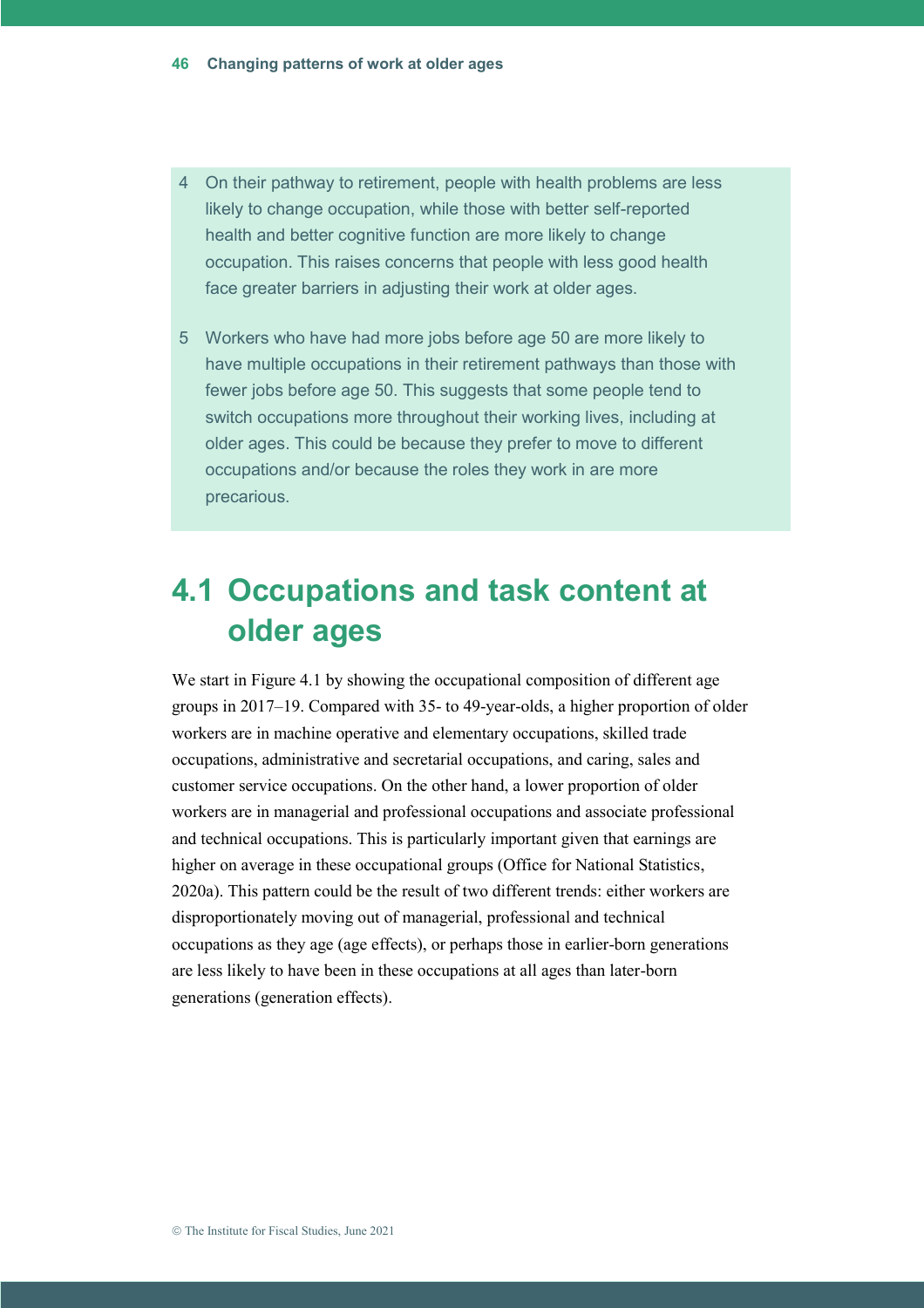

**Figure 4.1. Share of workers in different occupations, by age (2017–19)**

Note: Categories refer to 2010 Standard Occupational Classification major groups. The following categories include two major groups: 'Managers and professionals' includes major groups 1 and 2; 'Caring, sales, customer service' includes major groups 6 and 7; 'Machine operatives & elementary occupations' includes major groups 8 and 9.

Source: Labour Force Survey.

To unpick this, we examine how the proportion of workers in 'managerial and professional' and 'associate professional and technical' occupations has changed for successive generations as they have aged. In Figure 4.2, we group people into generation or 'birth cohort' groups, where each group contains all individuals born within a given five-year period. Then, for each year, we plot the proportion of workers in each birth cohort group who are working in managerial, (associate) professional and technical occupations against the average age of the birth cohort group in that year. We can use this to 'follow' each birth cohort group over time as they get older, and to see what happens to the proportion in these occupations.**<sup>8</sup>**

**<sup>8</sup>** This is not done using longitudinal data but using repeated 'cross-sections' of the population, which, when grouping people together by year of birth, allows us to track the economic circumstances of different generations as they age.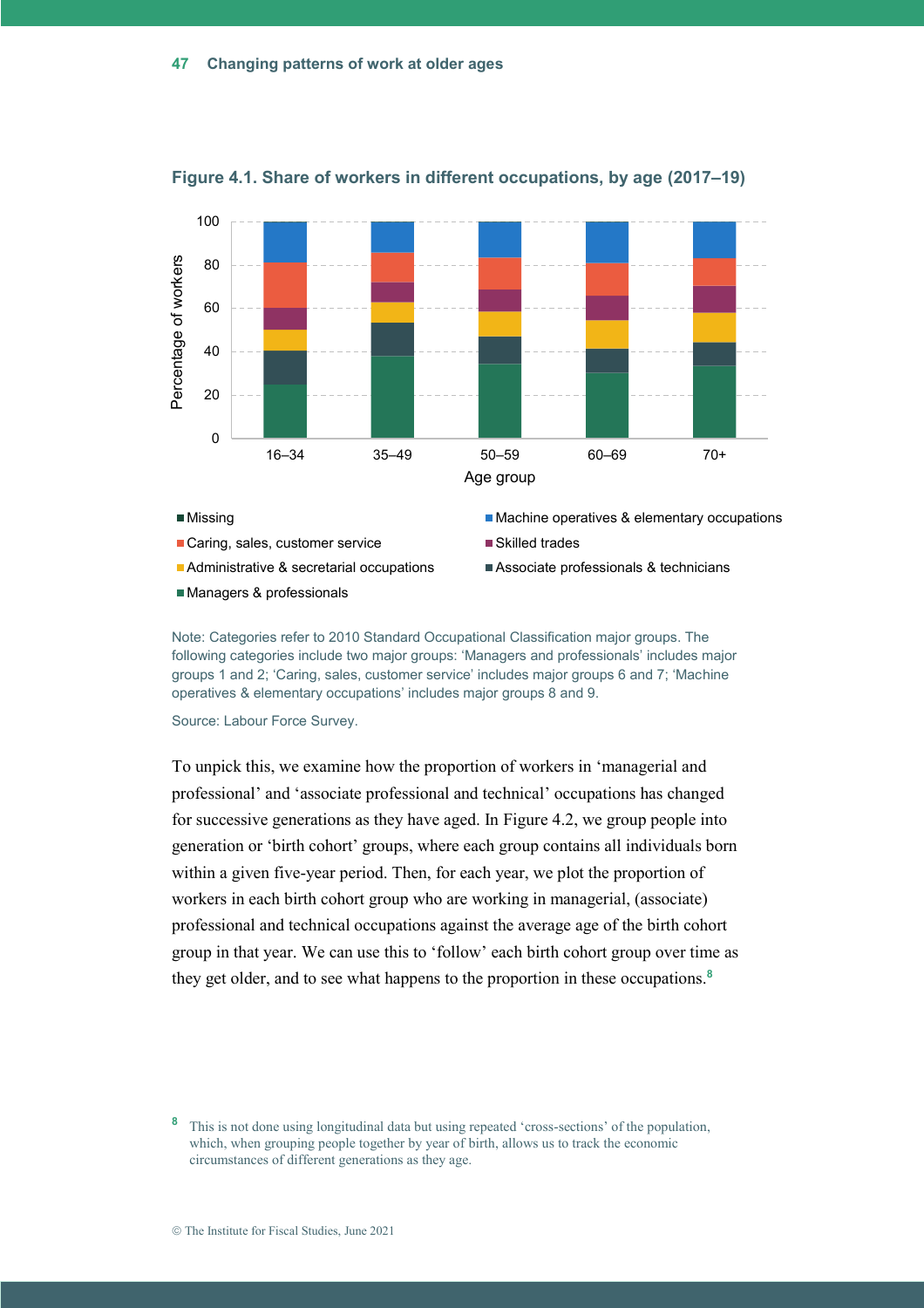

**Figure 4.2. Share of workers in managerial, professional, associate professional and technical occupations, by birth cohort and age**

Note: Managerial, professional, associate professional and technical occupations include the first three major groups of the 2010 Standard Occupational Classification.

Source: Labour Force Survey 1992–2019.

The resulting picture suggests that the differences in occupation between older age groups shown in Figure 4.1 are largely the result of differences between generations, with earlier-born generations being less likely to be in managerial, (associate) professional and technical occupations, rather than due to individuals systematically moving out of these occupations at older ages. We can see this by noting that, when comparing different birth cohort groups at the same age, the share of workers in these occupations is lower in earlier-born cohorts and higher in laterborn cohorts. When we follow a given birth cohort group over time at older ages, we see little consistent evidence of a falling share of workers in these occupations.<sup>9</sup>

**<sup>9</sup>** For some birth cohorts, we see a rise in the share of workers in managerial, (associate) professional and technical occupations as they reach their late 60s. This might be driven by workers in these occupations being more likely to stay in work until older ages.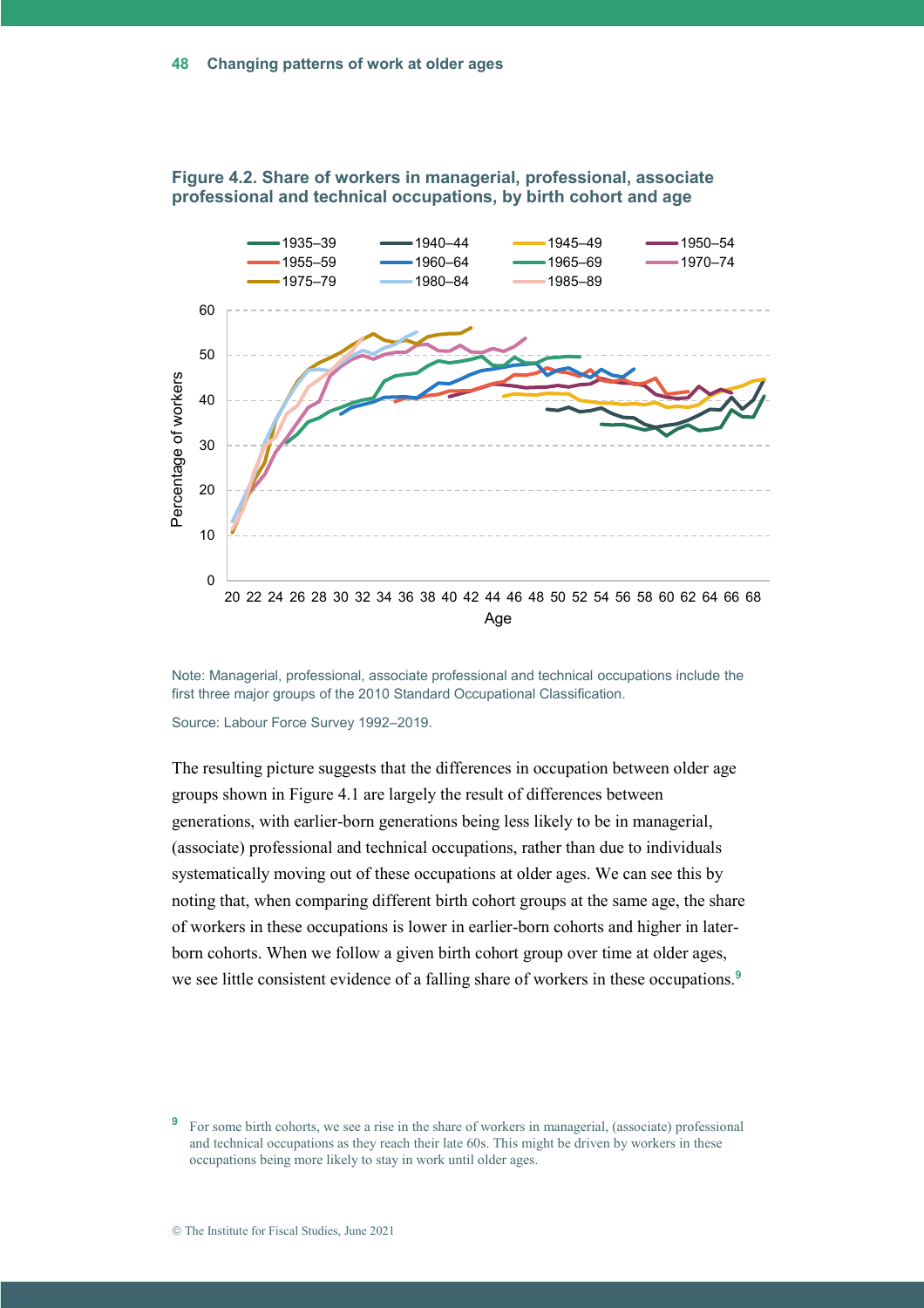This pattern – of a greater share of workers being in managerial, (associate) professional and technical occupations in younger cohorts – is true even when comparing cohorts born in the 1960s and 1970s. This suggests that people approaching retirement in the coming decades are likely to be working in considerably higher occupational class jobs (such as in the professions) than people who retired in the last decade or so.

#### **Figure 4.3. Average interpersonal, cognitive, manual and stressfulness task content, by birth cohort and age (2001q2–2019q4)**



Note: See Appendix A for detail on how task content measures are constructed. Source: Labour Force Survey and O\*NET database.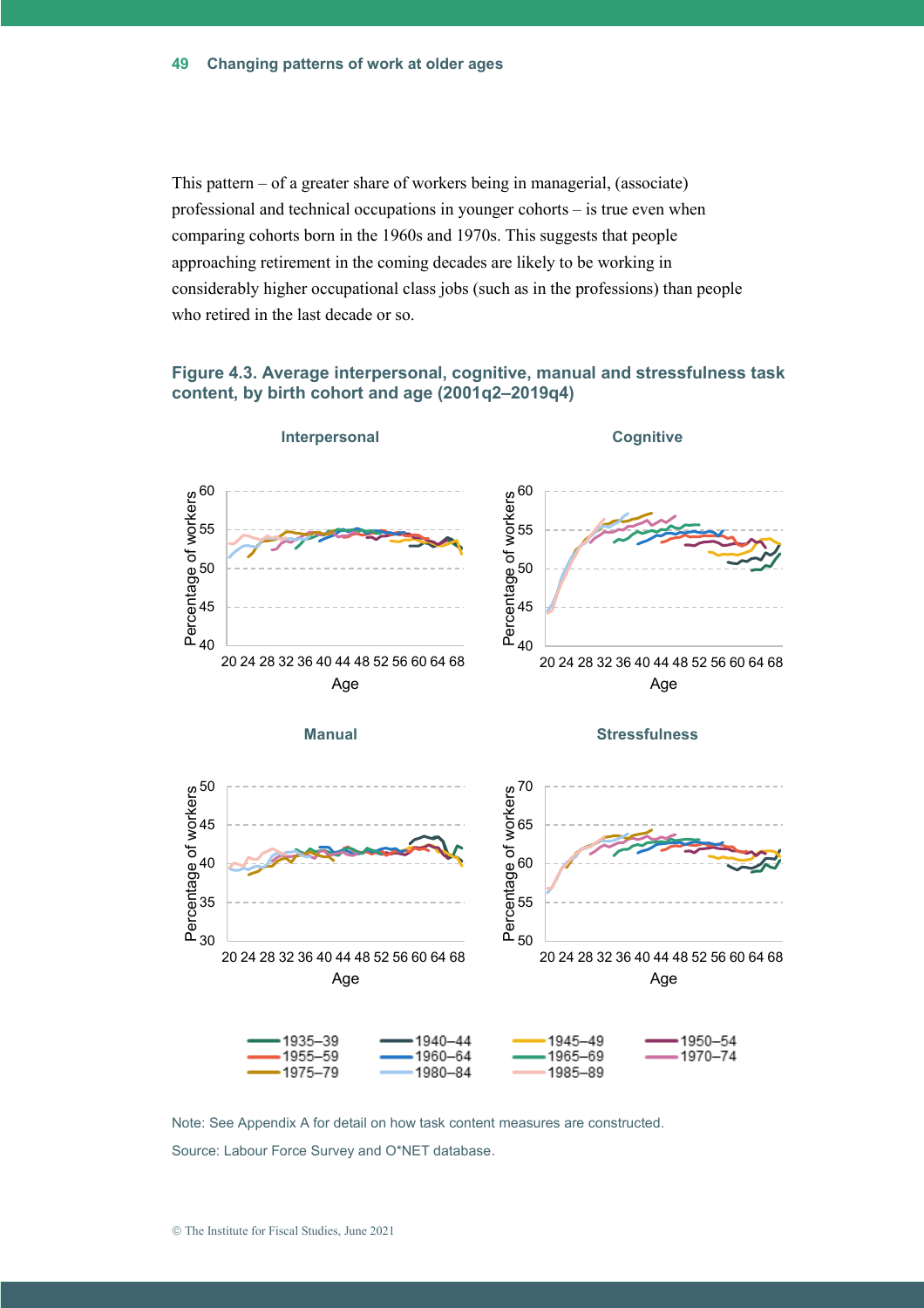The analysis so far in this section has compared the share of workers in six different occupational groups. However, these occupational groups are very broad and can contain some notably different occupations. For example, civil engineers, pharmacists and librarians are all examples of professional occupations, yet workers in these jobs perform quite a different set of tasks at work. There are also examples of occupations in different categories that involve similar, or related, sets of tasks: nurses and dental practitioners are examples of professional occupations, while dental nurses are classified as caring, leisure and other service occupations.

Figure 4.3 shows how the average manual, interpersonal, cognitive and stressfulness task contents of occupations change as generations age. The cognitive and stressfulness measures follow a similar pattern to Figure 4.2, with earlier-born cohorts on average in less cognitive and less stressful occupations than later-born cohorts at all ages. In contrast, there is little difference between generations in terms of the manual or interpersonal task content of their jobs. This suggests that those reaching retirement in future are likely to look fairly similar to current older workers in terms of the manual and interpersonal task content of their jobs, but they are likely to be in more stressful and more cognitively demanding jobs.

There is little suggestion from Figure 4.3 that workers systematically move out of more stressful, more cognitive, more interpersonal or more manual occupations as they age. However, in the rest of this chapter, we examine this more explicitly, describing how common it is for older workers to change occupation, who does so, and how the task content of work changes for those who do change occupation.

## **4.2 How common are changes in occupation year to year?**

We now turn to analysing changes in occupation at older ages. We start by examining how the share of workers who change occupation over the course of a year varies with age. In the rest of this chapter, occupation switches are measured by comparing the (four-digit) occupation a respondent reports working in during the survey period with the four-digit occupation they report working in one year prior.

Figure 4.4 shows that the share of workers switching occupation over a year decreases fairly consistently with age. Around 6% of 35-year-old workers who are in work at the start and the end of the year switch four-digit occupation, compared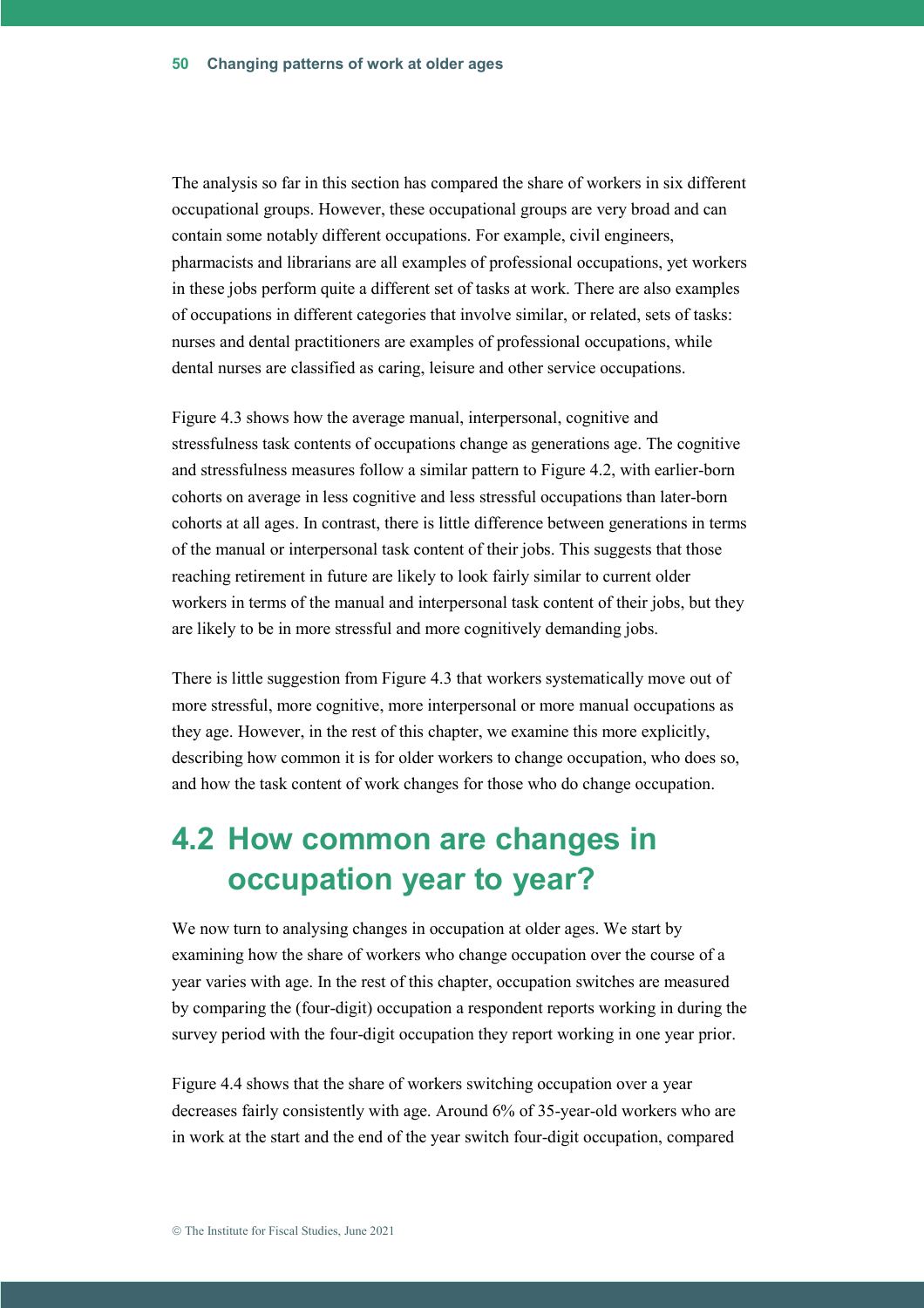with 4% of 50-year-old workers and around 1% of 67-year-old workers. This is a similar pattern (although at a lower level) to the share of workers switching employer, which is also shown in the figure for comparison.





Note: Sample includes individuals aged 35–69 in work who also report working 12 months earlier. The graph shows the share that report changing four-digit occupation or employer over the past 12 months. Points with fewer than 10 individuals reporting having changed occupation/employer over the past 12 months are suppressed.

Source: Labour Force Survey, q2 data from 2013 to 2019.

## **4.3 Who changes occupation?**

This decline in occupation changes, and employment changes more generally, with age could be driven by many different factors. For example, it could be that older workers generally have less of a desire to change job, perhaps because they are satisfied with their current job as they have accumulated job-specific skills, or because they do not want the hassle when they are near the end of their careers. Alternatively, it could be that older workers find it harder to find a new job than younger workers, and this reduces their chance of moving.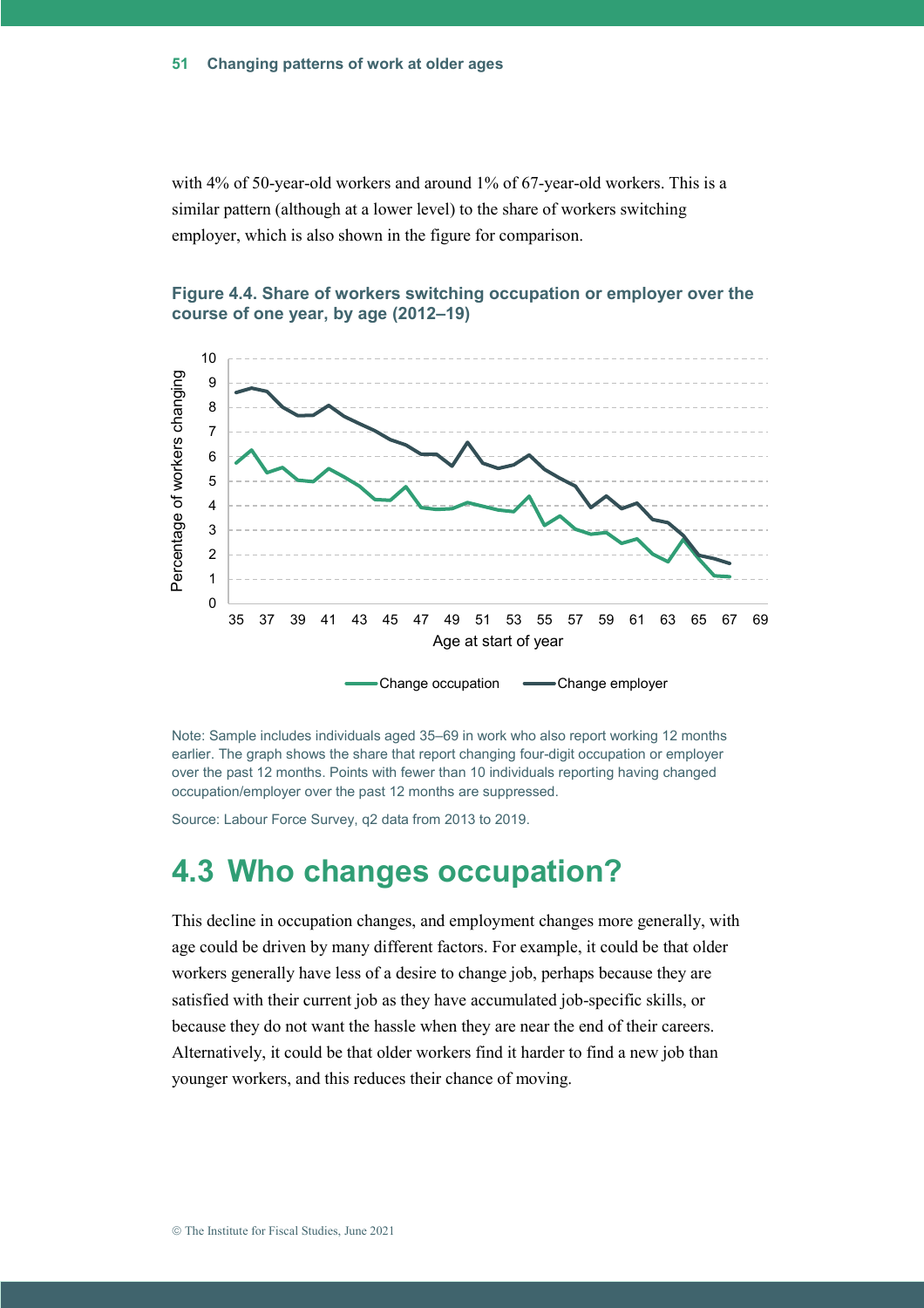

#### **Figure 4.5. Characteristics associated with changing occupation over the course of a year among 50- to 69-year-olds and among 35- to 49-year-olds**

Note: Average marginal effects from two separate logit regressions. The samples are 50- to 69-year-olds and 35- to 49-year-olds who join wave 1 between 2012q3 and 2019q1, and report being in work in the survey period and one year previously in wave 5. The outcome is whether they report having changed four-digit occupation over the past year in wave 5. The independent variables are individual characteristics in wave 1. Solid bars indicate the effects are statistically significantly different from zero at the 10% significance level. See Table DA.6 in the data appendix for a full list of controls and base covariates.

Source: Labour Force Survey.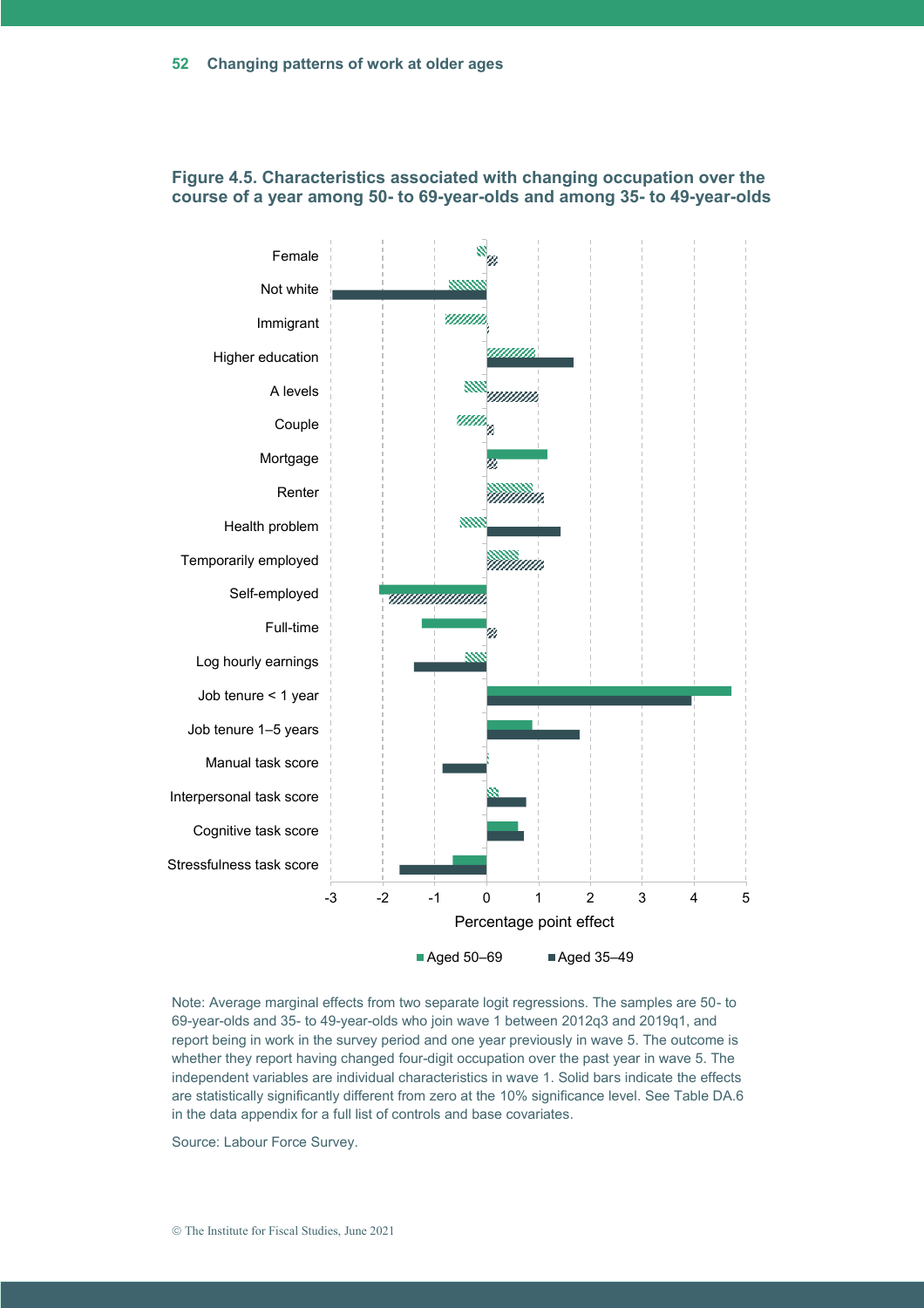To help shed light on this issue, we examine which individual characteristics are associated with a higher probability of changing occupation among those who remain in paid work, and how this differs between older workers (aged 50–69) and younger workers (aged 35–49). Figure 4.5 shows the results from logit regressions that examine the characteristics associated with changing occupation over the course of a year. The regressions are run separately for samples of older and younger workers. The reported coefficients can be interpreted as the percentage point change in the likelihood of changing occupation, while keeping all other variables constant.

Figure 4.5 shows the results. The largest predictor of whether someone changes occupation over the next year is their current job tenure, both for older and younger workers. Older workers who have started working for their employer in the past year are 4.7 ppts more likely to switch occupation compared with those with a job tenure of over five years. Workers with a job tenure of between one and five years are also more likely to make these switches than workers with a job tenure of over five years. These results suggest that job changes at older ages are not just one-off career changes for many workers; rather, there is a group of older workers who are not in stable, long-term employment. For some, it could be that, with fewer jobspecific skills having been accumulated, a move to a better job is more feasible. But it is also consistent with the findings of Chapter 2, that those who have recently joined their job are more likely to be out of work one year later, suggesting that the first year of a job is a particularly precarious time. Linked to this, we find that people who were unemployed during the observation year were much more likely to switch occupation than those who did not spend time in unemployment. This further suggests that a significant fraction of the occupation switches we are measuring are workers who are made redundant and return to the labour force in a new occupation.

Self-employed workers, on the other hand, seem relatively more stable. Compared with older permanent employees, older self-employed workers are less likely to switch occupation over the course of a year by 2.1 ppts, and again we see a similar effect at younger ages.

Many individual characteristics are not associated with a significant difference in the probability of changing occupation for older workers. For example, the probability of switching occupation at older ages is not estimated to be different (all else equal) between men and women, between white people and non-white people,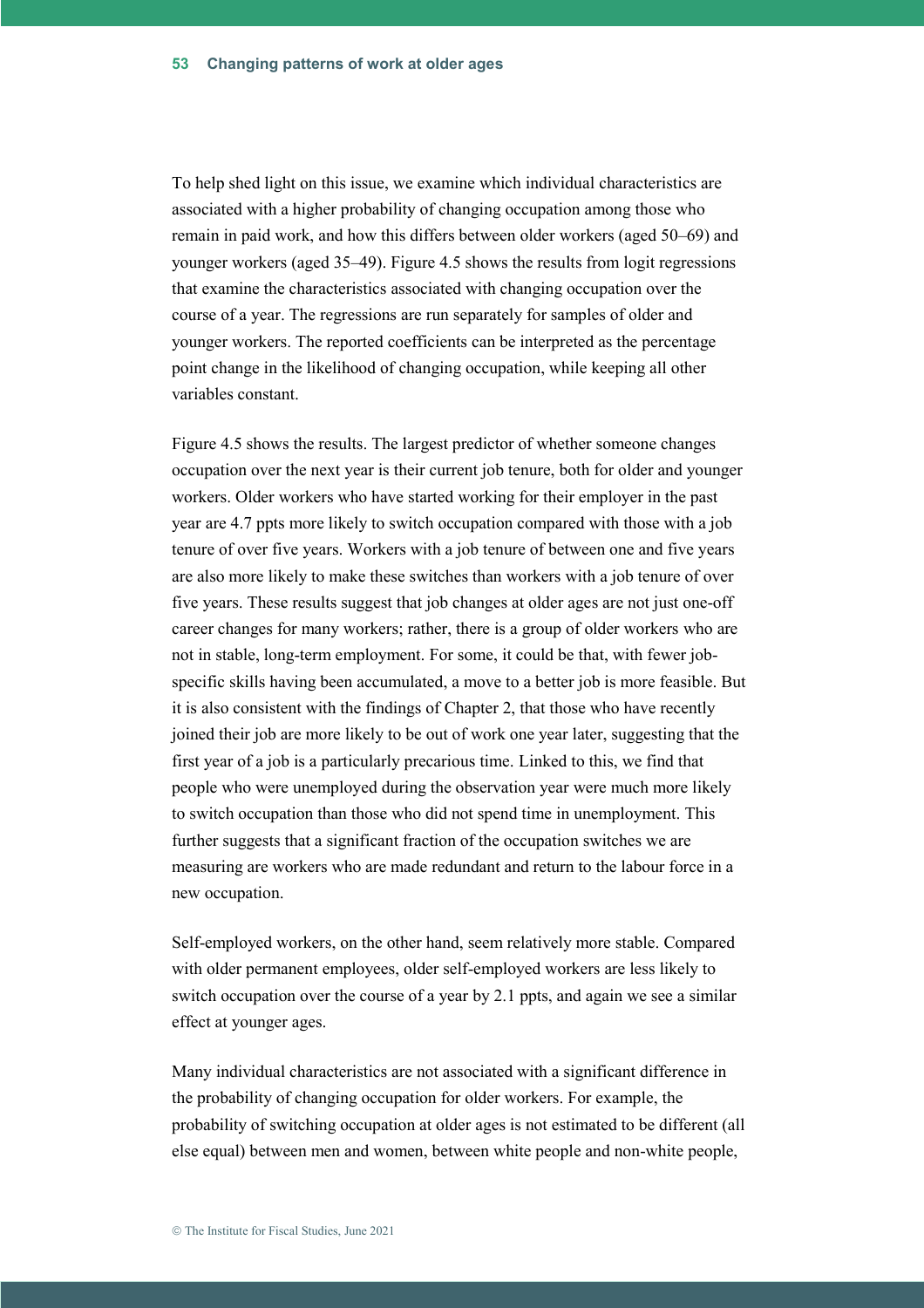or between those with and without a work-limiting health problem. Younger workers reporting a work-limiting health problem are, however, more likely to switch occupation than younger workers who do not report such a health problem.

There are also some differences by education, although we have to analyse this separately for workers in their 50s and in their 60s to understand it fully. We find that those with higher education are 1.8 ppts more likely to switch occupation in their 50s compared with those with (the equivalent of) GCSE-level education or lower. This is essentially the same effect we see among 35- to 49-year-olds. However, among workers in their 60s, those with higher education are in fact 1.6 ppts less likely to switch occupation compared with those with GCSE-level education or lower.

The association between the task content of people's jobs and their probability of changing occupation at older ages is not what one would perhaps expect. For example, those with more 'stressful' jobs are actually less likely to switch occupation, while those in more manual occupations are no more likely to change occupation. It is those with relatively more cognitively intensive jobs who are more likely to change occupation, perhaps suggesting that it is people with these types of jobs who are better placed to change occupation.

In addition to examining who changes occupations, it is informative to examine the task content of jobs of the people who change occupations at later stages of their working life. For 50- to 69-year-olds who changed occupations between 2012 and 2019, the average stressfulness score in the original job was 0.628, compared with 0.615 for the jobs that people moved to. This change is also highly statistically significant, giving some evidence that those who do switch occupations at older ages are more likely to switch into less stressful occupations. In comparison, the decline in the average manual task score is much smaller, with the average manual score being 0.391 before changing occupation and 0.384 after. **<sup>10</sup>** Nevertheless, we do find that this decrease rises to 0.015 for occupation-switchers who experience unemployment at some point during the intervening 12 months, suggesting that workers in manual jobs who are made redundant might struggle to find work in a job with a similar manual component.

**<sup>10</sup>** This change is statistically different from zero at the 10% significance level.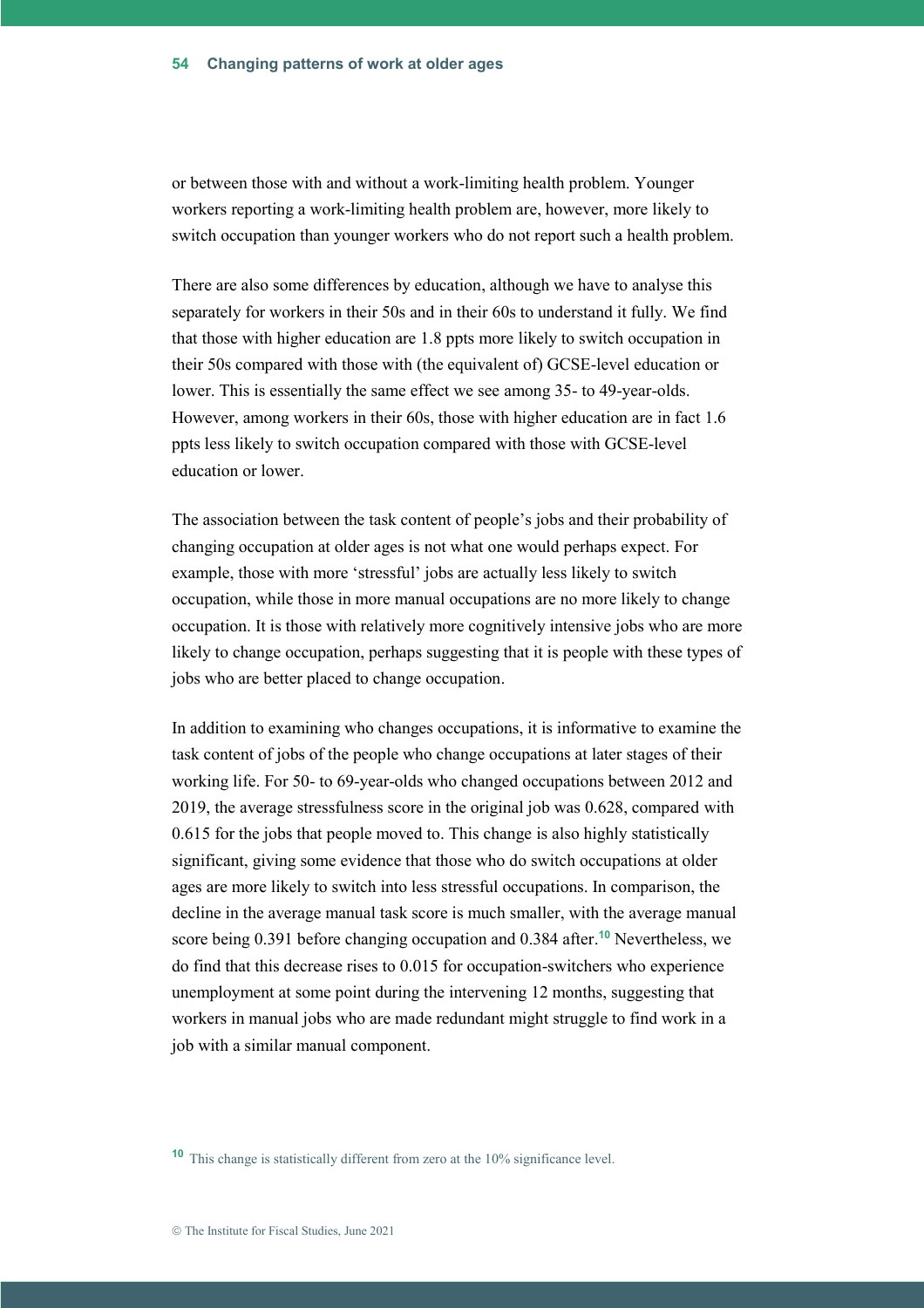## **4.4 Occupation changes as part of retirement pathways**

So far in this chapter, we have considered changes in occupation over the course of a year. However, it is also important to see whether people make changes to their occupation in the run-up to retirement, how common occupation changes are in later working life overall, and which characteristics are associated with changing occupation in the years leading up to retirement.

To do so, we focus on a sample of workers aged 50–59 in 2002–03, follow them for the next 16 years, and see what proportion of them change occupation before moving into retirement. Out of this sample of workers, 22% worked in more than one occupation during this period. However, four-in-five of the occupationchangers only changed occupation once, meaning that only 5% of workers had more than two occupations during the period they were observed before retirement.

When following individuals into retirement, we find that 54% of the sample stayed in the same occupation before moving straight from paid employment to retirement, while 17% had more than one occupation but then moved straight into retirement. We then have two pathways capturing workers who leave the labour force before retiring – for example, by being unemployed, permanently ill or disabled, or because they are taking care of family. We find that 11% of workers have just one occupation before leaving the labour force, while 2% of workers have multiple occupations before leaving the labour force. We now turn to analysing how individual and job characteristics, measured in the first period, are associated with the retirement pathways containing changes in occupation using a multinomial logistic regression. The estimated association between characteristics with the two pathways involving multiple occupations are presented in Figure 4.6.

As would be expected, many of the characteristics that were found to be associated with individuals being more likely to change occupation over a one-year period are also associated with the likelihood that an individual changes occupation at some point in the run-up to retirement. In particular, people who had been in their jobs for less than one year were much more likely than those with longer job tenures to change occupation in the run-up to retirement.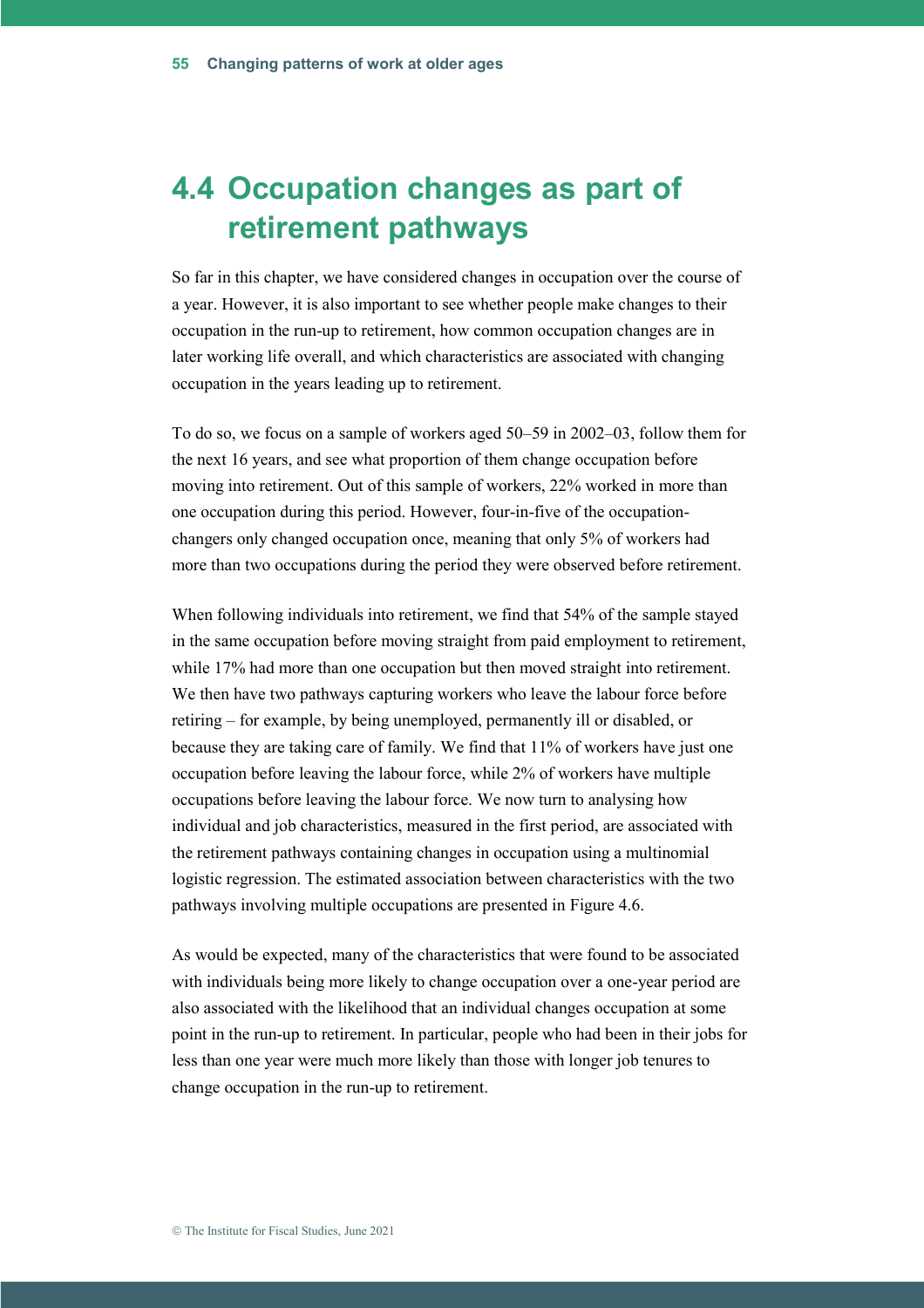

#### **Figure 4.6. Characteristics associated with retirement pathways involving multiple occupations among those aged 50–59 in 2002–03**

 $\blacksquare$  Many occupations – Retired  $\blacksquare$  Many occupations – Out of work – Retired

Note: Solid bars indicate that the association between the characteristic and the probability of being in one of these pathways is significant at least at the 10% level. Striped bars indicate that the results are not statistically significantly different from zero. Results are from a multinomial logit regression of a pathway indicator on wave 1 characteristics that also controls for age (indicator for being aged over 55 in wave 1), having a missing wage, being self-employed in wave 1, and wealth quintiles. 'Yes answer to CES-D' means that the respondent answered yes to a Center for Epidemiologic Studies Depression Scale question that might indicate depressive symptoms. 'Ever had work-limiting condition' means that the respondent had a work-limiting condition at any point during waves 2–9 of the survey. Number of observations 1,183. See Table DA.7 in the data appendix for the full set of results.

Source: English Longitudinal Study of Ageing.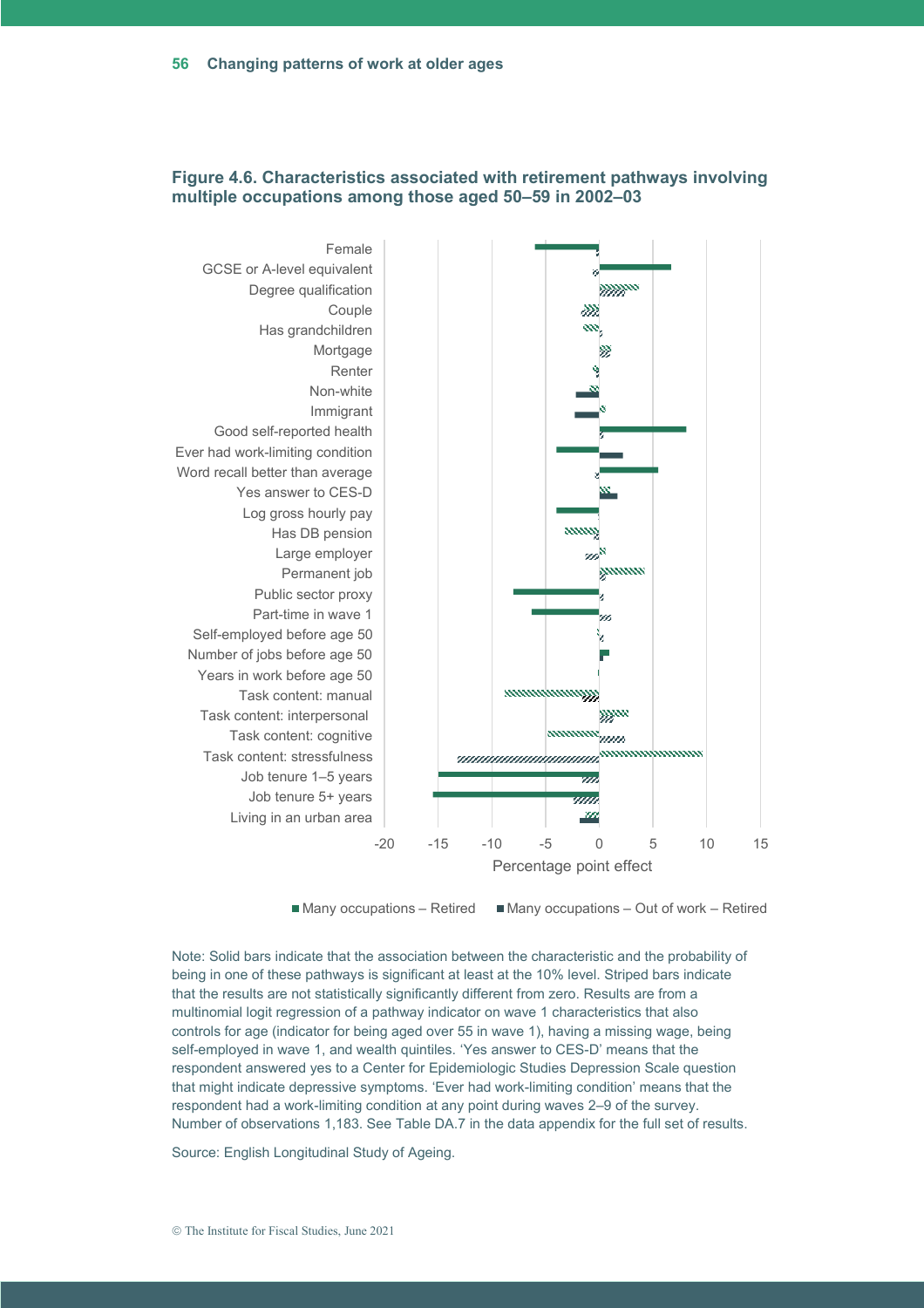Some characteristics, however, seem to have a slightly different relationship with occupational changes in retirement pathways compared with their relationship with changes in occupation over the space of a year. For example, this analysis suggests that women are less likely to change occupation in the run-up to retirement – Figure 4.6 shows that women are 6.0 ppts less likely to have multiple occupations before retiring than men. This differs from the short-run LFS analysis, where we did not see any difference in the probability of changing occupation over the course of a year, conditional on staying in work, between men and women. This could be rationalised by those women who do change occupation in the run-up to retirement on average changing occupations more times than men.

The rich health data in ELSA enable us to examine the association between health and changes in occupation in more detail than is possible in the LFS. We find that those with good self-reported health initially are 8.1 ppts more likely to have multiple occupations before retiring than those without good self-reported health. We also find that those with better word recall (a measure of cognitive function which is positively correlated with health) are more likely to retire after having multiple occupations, and less likely to be in the pathways where they only have one occupation. This again suggests that those with better health are better able to adjust their work settings at older ages by changing occupations.

Workers in the public sector (and those with a defined benefit pension, though this effect is not statistically significant) are estimated to be less likely to have multiple occupations in their retirement pathway.

Workers who have had more jobs before age 50 are also estimated to be more likely to have multiple occupations in their retirement pathways than those with fewer jobs before age 50: each extra job before age 50 is associated with a 0.9 ppt increase in the probability of having multiple occupations from age 50 before retiring straight from the labour market, and with a 0.4 ppt increase in the probability of having multiple occupations from age 50 before leaving the labour force in advance of retiring. This suggests that occupation changes at older ages are not necessarily just one-off transitions as a path to retirement, but rather that some people tend to switch occupations more throughout their working lives, and continue to be more likely than average to do so at older ages. Of course, this could be because they prefer to move to different occupations, or because the roles they work in are more precarious, or a combination of both.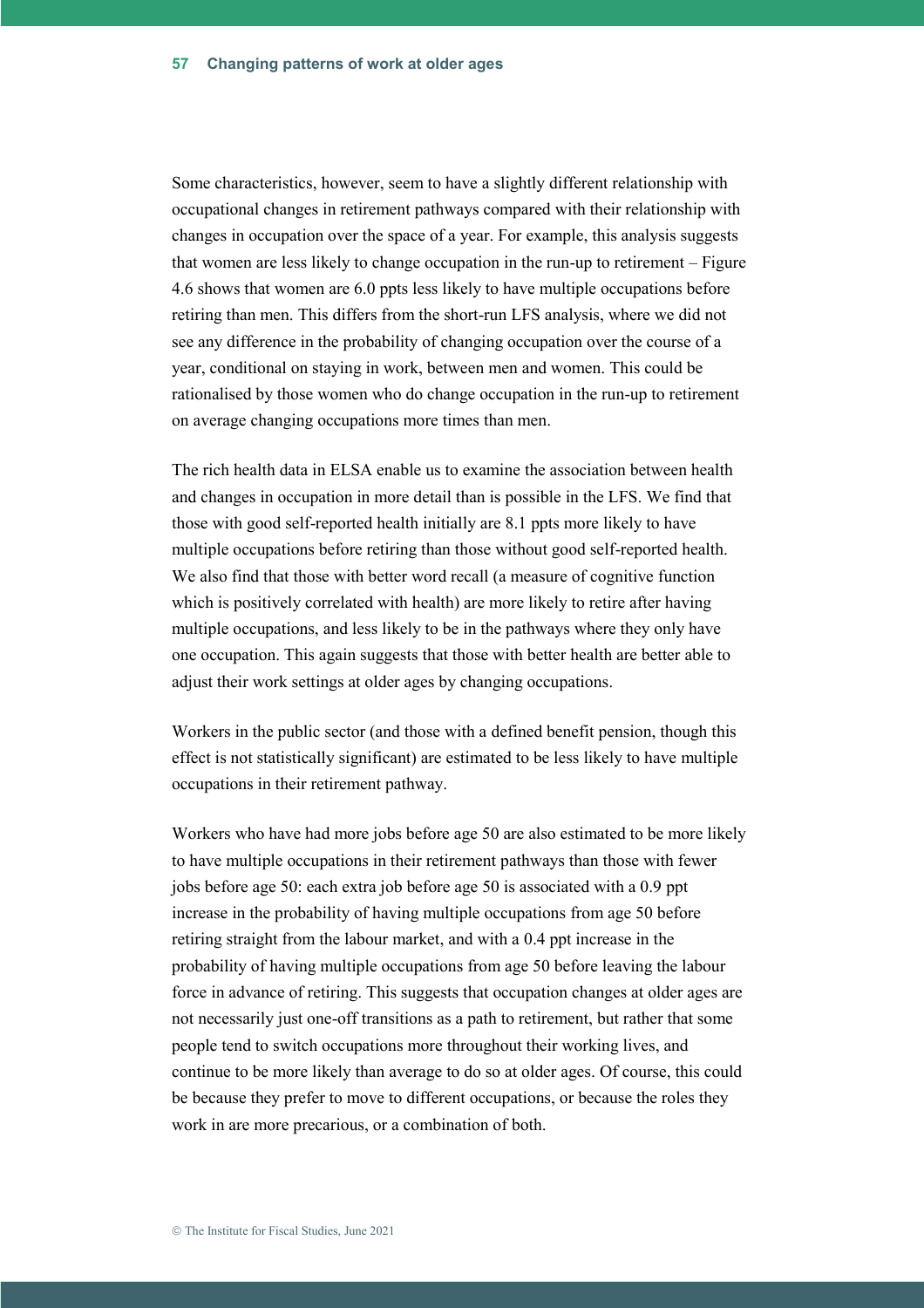# **5. Movements between employment and selfemployment**

Self-employment is an important type of work for the UK labour force, in particular for older workers. It is also a form of work that has been growing significantly across the population, particularly since the Great Recession (Cribb, Miller and Pope, 2019). In this chapter, we show how the share of workers in self-employment changes with age, and how the prevalence of self-employment has changed over time among older workers. We then focus on one particular aspect of selfemployment – flows from employment to self-employment at older ages – to help understand in more detail the kind of work that older workers undertake and what drives these decisions.

As shown in Chapter 2, self-employment is associated with longer working lives compared with being an employee. Given this, it is important to consider what types of people are more likely to switch into self-employment in later life, and whether any particular job characteristics are associated with a higher likelihood of moving into self-employment at older ages. Finally, we look into the role that selfemployment plays in pathways into retirement.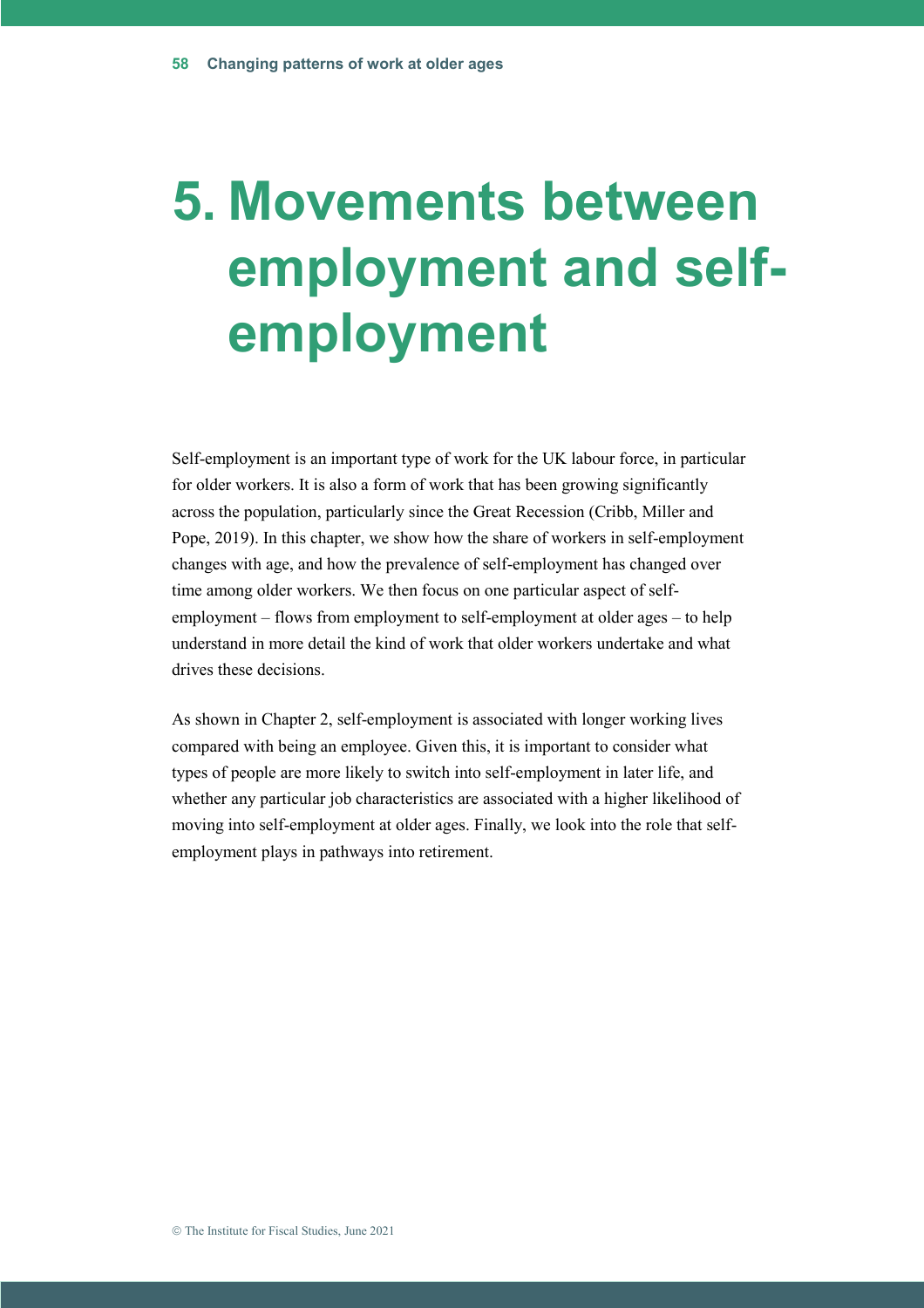## **Key findings**

- 1 Self-employment is more prevalent among older workers than among younger workers. The share of 50- to 69-year-olds in this type of work has remained fairly stable over the past 30 years, especially among men. However, there has been an increase in the share of older working women in self-employment over the last decade.
- 2 Transitions into self-employment are an important job market movement among older workers, with the prevalence of these transitions increasing with age in particular after age 60.
- 3 Transitions into self-employment are more likely among men and people with higher socio-economic indicators. However, certain job characteristics that suggest less stable work arrangements, such as part-time work, temporary work and shorter job tenure, are also positively associated with transitions into self-employment.
- 4 When considering long-run transitions into retirement, we find that self-employment is part of the retirement pathway for 21% of all workers in our sample.
- 5 Those who have already spent time in self-employment are more likely to return to self-employment later in life. As selfemployment is associated with longer careers, it is important for policymakers to consider measures that could be taken to ensure that this pathway is available to people who may not previously be familiar with it.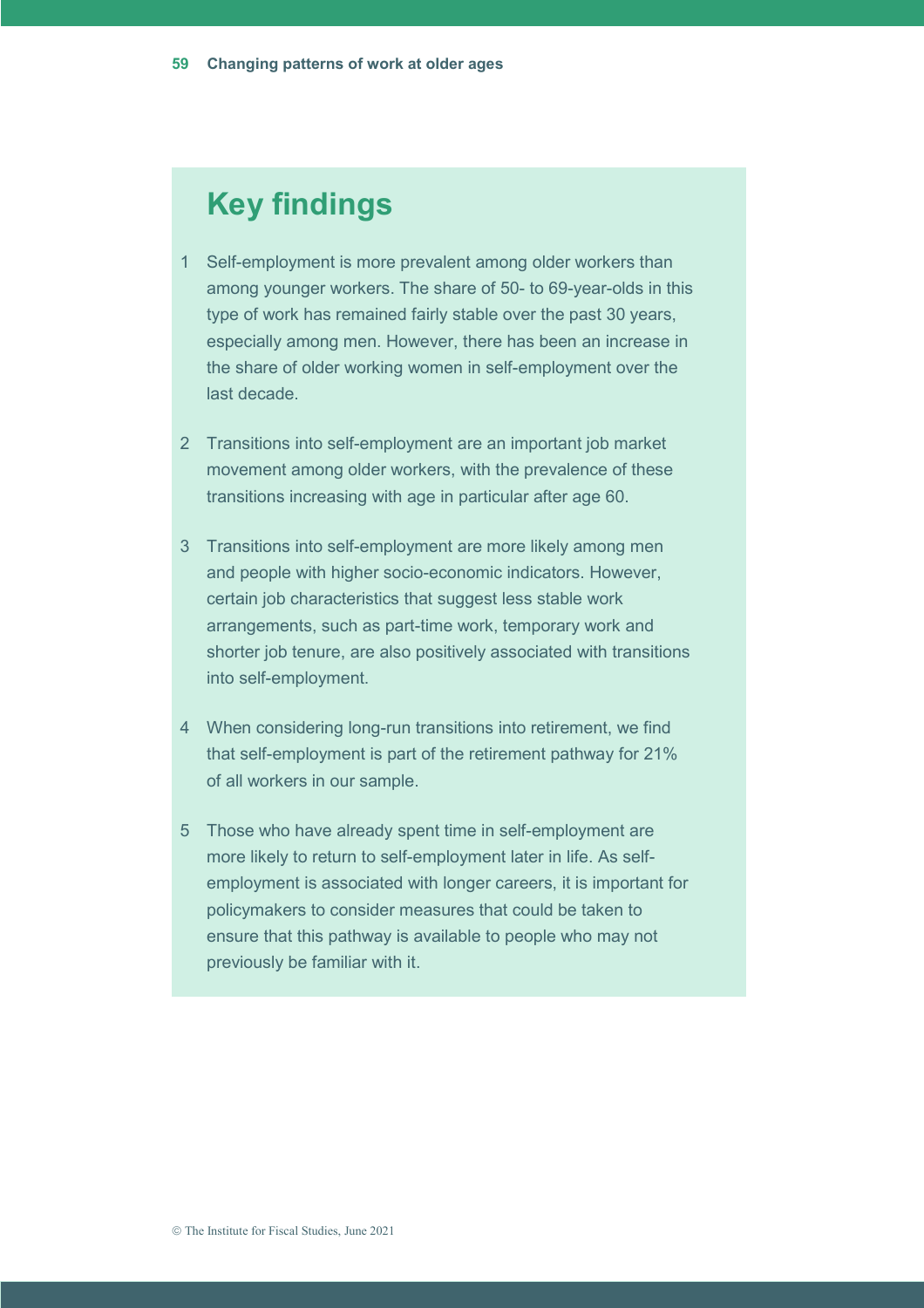### **5.1 Older workers and self-employment**

Self-employment is an increasingly prevalent form of work in the UK, with selfemployed workers now accounting for 15% of the UK workforce (Office for National Statistics, 2020b).

Figure 5.1 shows that self-employment is also particularly important among older workers. Among those in paid work in 2017–19, the share who are self-employed increases steadily with age, with around 20% of 60-year-olds in self-employment. As we saw in the analogous graph for part-time work (Figure 3.1), a particularly large increase occurs at the age of 65 – nearly 40% of working 69-year-olds are in self-employment. However, whereas part-time work is more prevalent among women, at all ages self-employment is more prevalent among men.





Source: Labour Force Survey.

Figure B.2 in Appendix B shows that the overall proportion of older workers (aged 50–69) in self-employment has remained relatively flat at around 20% of workers since the early 1990s, although there has been a more noticeable increase in the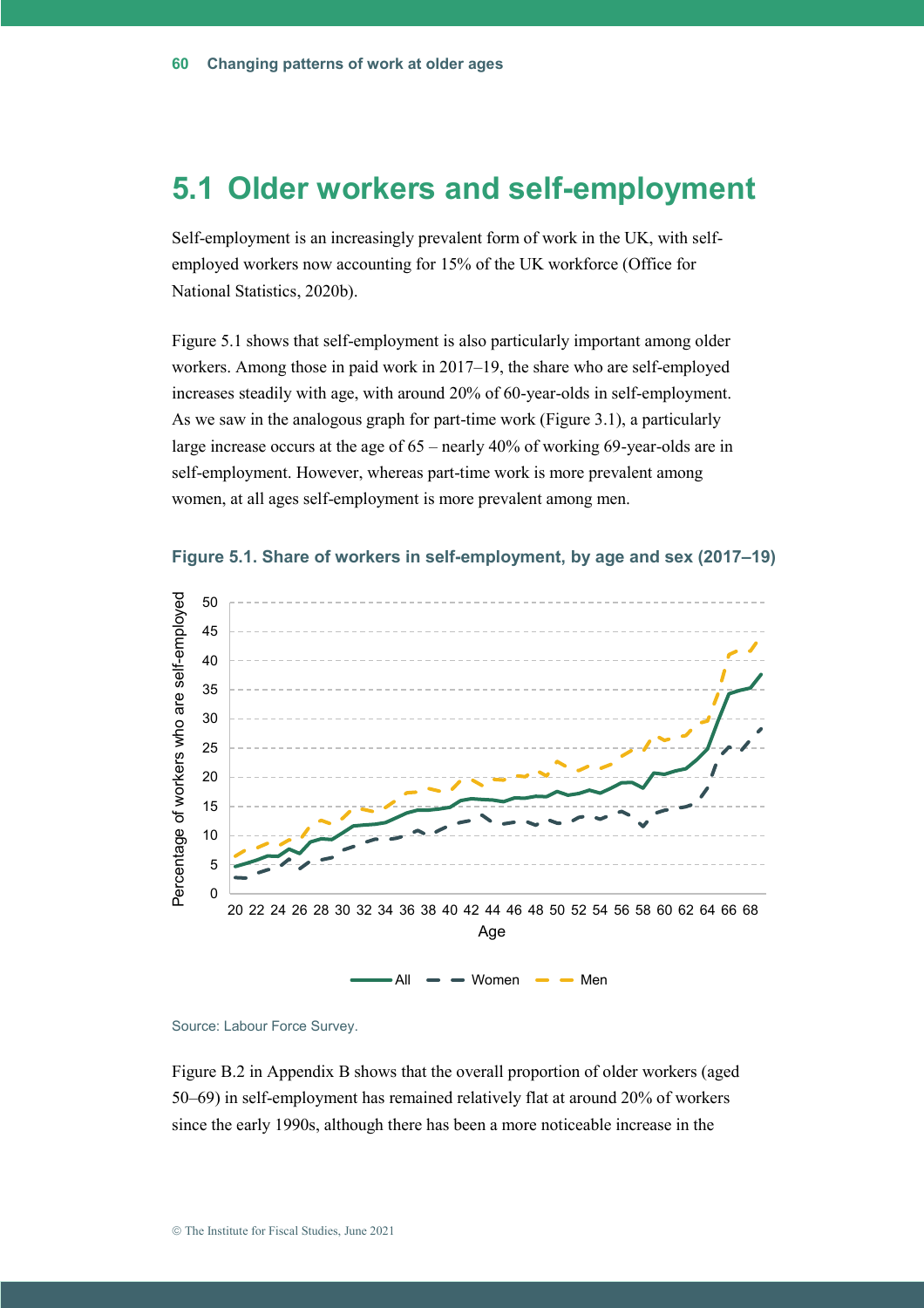proportion of older women who are self-employed, from around 10% in 2008 to nearly 15% in 2019.

## **5.2 Movements into self-employment**

As with part-time work and its prevalence among older workers, there are two possible explanations for the increasing prevalence of self-employment with age. Workers might either be more likely to move into self-employment as they get older, or self-employed workers may stay in work for longer than employees. Chapter 2 shows that self-employed workers are indeed more likely to stay in work at older ages. In this section, we focus on the other possible explanation by examining the prevalence of transitions from employment to self-employment by age, and other characteristics.

First, we consider how movements from being an employee into self-employment differ by age. Figure 5.2 shows the percentage of employees of different ages who move into self-employment during the next year, in three different time periods.

Among employees aged 35–60, a similar proportion in each age group – around 1– 2% (depending on the time period) – move into self-employment in a given year. After age 60, there is a large increase in the proportion of older employees moving into self-employment; for example, between 2012 and 2019, approximately 5% of workers aged 69 did so (though clearly a much smaller fraction of the population are in paid work at age 69 than in their 50s). It is clear that the prevalence of employment to self-employment transitions in each year at all ages is much lower than the prevalence of full-time to part-time transitions discussed in Chapter 3, but the age profiles of these transitions look very similar, with a sharp increase in the proportions of workers in their 60s transitioning to self-employment and to parttime work.

Figure 5.2 also shows how the age profile of transitions has changed over time. We see that, especially among the younger age groups, the proportion of workers who transition into self-employment is higher in the later time periods, which is consistent with the fact that the size of the self-employed workforce has increased sharply during this period. This trend is somewhat less clear among the age groups over 60 – the proportion of workers transitioning into self-employment looks relatively stable over time for the oldest workers.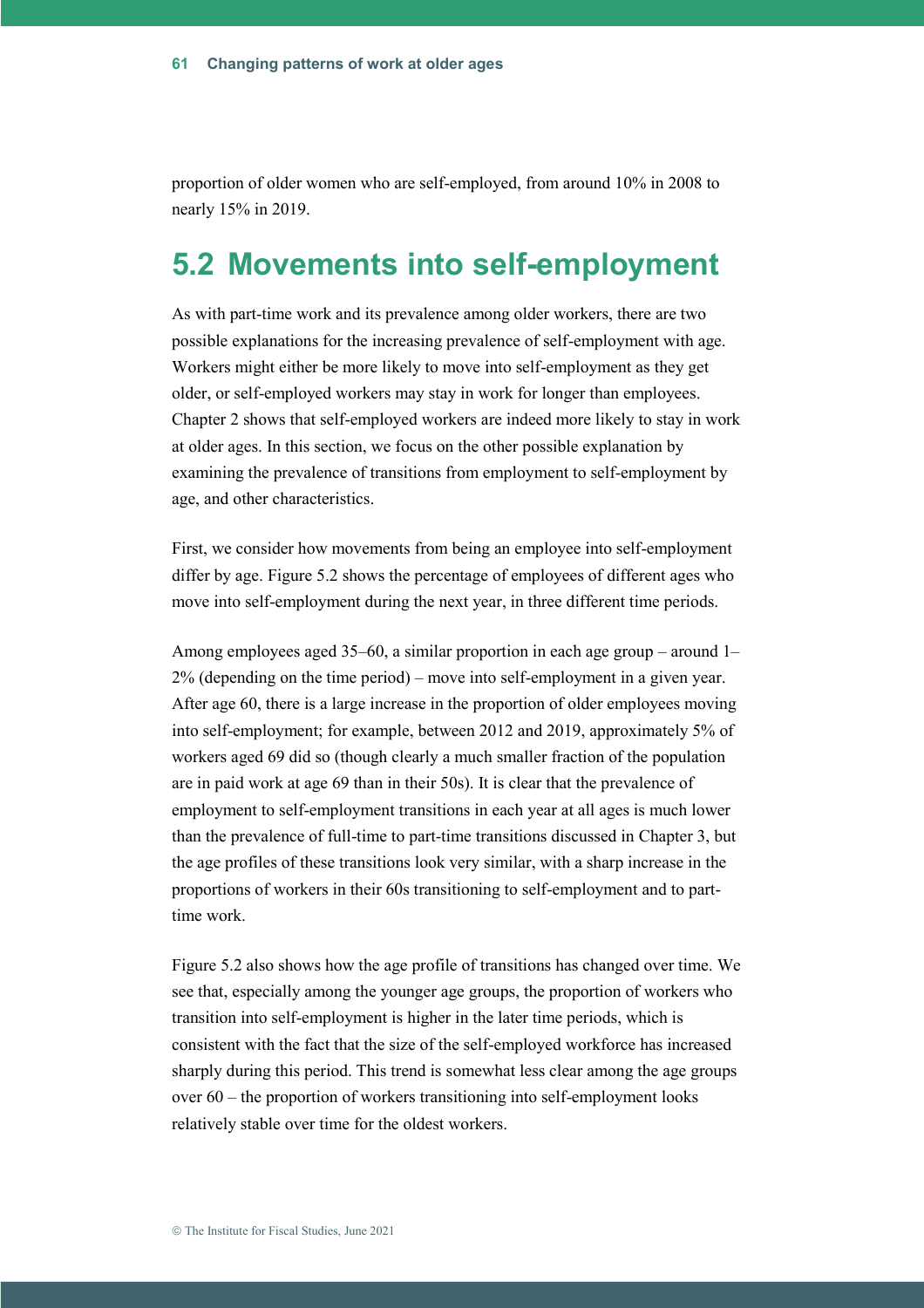



Note: The figure shows the percentage of employees in wave 1 who are self-employed in wave 5, conditional on still being in work in wave 5. Points with fewer than 10 individuals moving from employment to self-employment are suppressed.

Source: Labour Force Survey.

As discussed in Chapter 2, among older workers, being self-employed is associated with being more likely to remain in paid work over the next year. Given this association between self-employment and longer careers, it is important to understand what kind of people and jobs are associated with moving to selfemployment at older ages. To assess that, we present results from a logit regression, examining the association between whether an employee moves into selfemployment within the next year and their characteristics and circumstances.

Figure 5.3 shows the results. They can again be interpreted as the percentage point change in the likelihood of an employee moving from employment to selfemployment over the course of one year, while holding all other factors constant.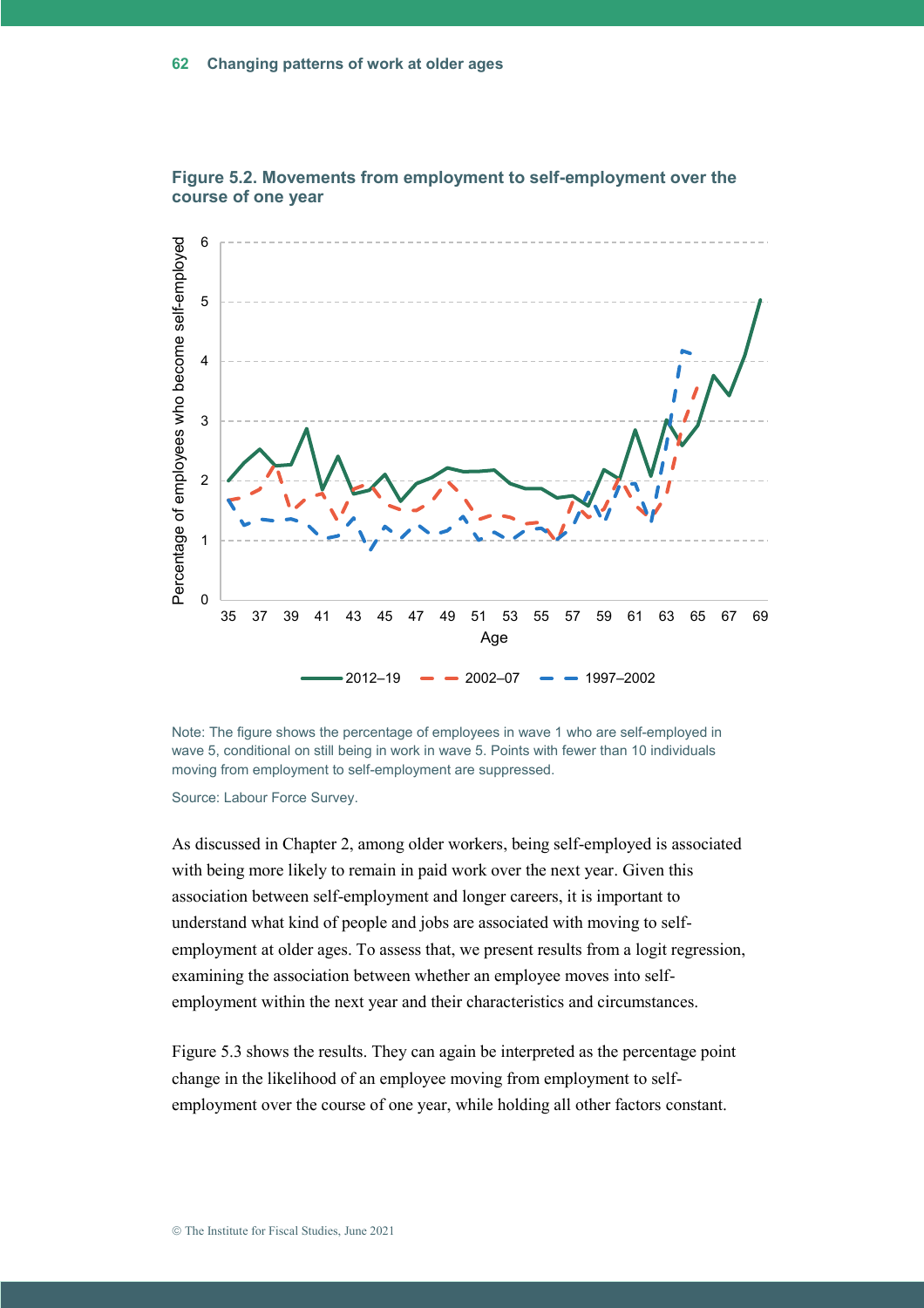

#### **Figure 5.3. Characteristics associated with probability of employee aged 50– 69 moving into self-employment over the course of a year**

Note: Average marginal effects from a logit regression. The sample is 50- to 69-year-olds who join wave 1 between 2012q3 and 2019q1 and who are employees in wave 1 and working in wave 5. The outcome is whether they are self-employed in wave 5. The independent variables are individual characteristics in wave 1. Solid bars indicate the effects are statistically significantly different from zero at the 10% significance level. See Table DA.8 in the data appendix for a full list of controls and base covariates.

Source: Labour Force Survey.

The results show that transitions to self-employment are less common among women (by 1 ppt relative to men) and more common among non-white ethnic minorities (by 1 ppt relative to white people). This is consistent with previous evidence; the self-employed population has a higher proportion of men and immigrants (who are more likely than the population average to belong to an ethnic minority) than the employee population (Cribb, Miller and Pope, 2019). However, it is interesting to see it is not just that men and non-white people are more likely to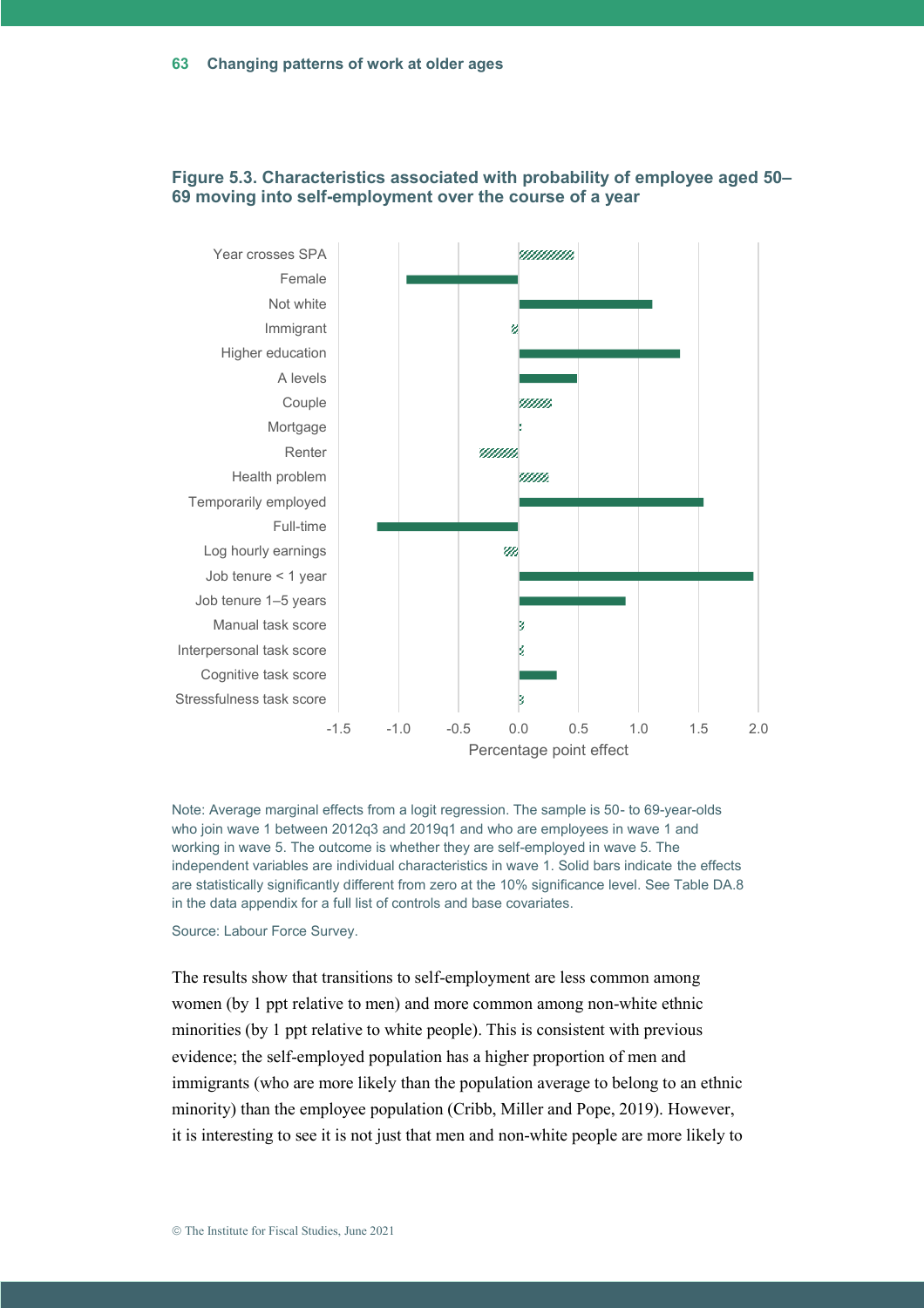become self-employed at younger ages; it is also that older men and older people from ethnic minorities are more likely to move from being employees into selfemployment than older women and older white people respectively. It seems that movements to self-employment are associated with higher socio-economic indicators as well. For example, those with higher levels of education and those living in less deprived areas are more likely to move to self-employment during the year.

However, certain job characteristics are also associated with moving into selfemployment. In particular, those who have less secure work arrangements are more likely to move to self-employment – workers who are temporary employees, working part-time or have a job tenure of under five years. Those in the private sector are also more likely to transition into self-employment, as are those with a higher cognitive task score in their job.

Therefore, we see that movements into self-employment are common for more highly educated people in less deprived areas, but also for certain groups with lower labour market attachment. This suggests that there are two groups making these transitions: one group of people who seem to be relatively well-off and want to benefit from the flexibility of self-employment, and another group who become self-employed because they cannot find a suitable job as an employee. This is a similar pattern to what we found for transitions into part-time work.

Consistent with this, among older workers who have recently moved from employment to self-employment, 7% are looking for a different job, compared with just 3% of all self-employed workers aged between 50 and 69. For some older workers, therefore, self-employment is seen as a short-term solution while they continue looking for a suitable job as an employee.

## **5.3 Self-employment in retirement pathways**

So far, we have focused on transitions from being an employee into selfemployment in a given year among older workers. The next step is to consider what kind of role self-employment plays in the long-run transitions of people moving from work to retirement. Evidence from the US suggests that transitions into retirement that involve some form of self-employment are an important pathway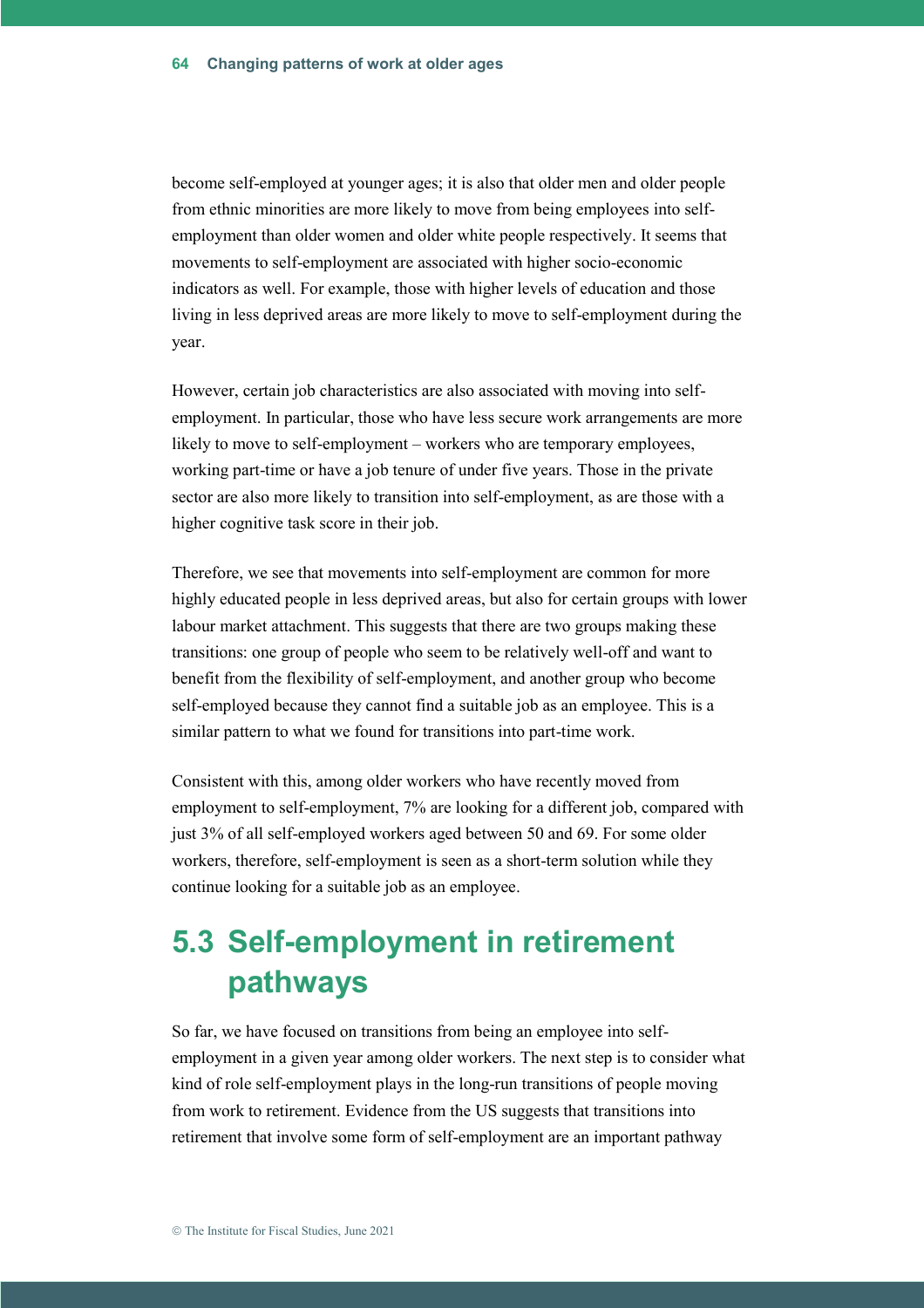into retirement (Ramnath, Shoven and Slavov, 2021); we will consider this question in the UK context. We follow a sample of people in paid work and aged 50–59 in 2002–03 for 16 years, and find that 21% of them report being self-employed at some point during this period (14% who were self-employed in 2002–03 and 8% who were observed as becoming self-employed during the subsequent 16 years). Among those who were employees in 2002–03, 9% were subsequently observed as self-employed.

We examine the associations between a range of individual and job characteristics and whether an employee is observed moving into self-employment using a multinomial logistic regression. Figure 5.4 shows the results, which can be interpreted as the percentage point change in the likelihood of a person with that characteristic being on the retirement pathway of moving from being an employee to being self-employed. We find that those living as a couple are more likely to move into self-employment, by around 4 ppts compared with single people. This might suggest that having two people in a household gives more financial security that enables people to take on self-employment in later life. On the other hand, those with higher earnings are less likely to be on the self-employment path. This may reflect the types of work that are traditionally more common among the selfemployed, as self-employed earnings are on average much lower than employee earnings (Cribb, Miller and Pope, 2019).

Those with a work-limiting condition at any point during waves 2–9 of ELSA are around 3 ppts less likely to transition into retirement via self-employment, and more likely to spend time out of the labour market before retiring instead. These findings might indicate that those with poor health or work-limiting conditions either decide not to move to self-employment at older ages or do not have this option available to them.

ELSA collects data on people's activities before age 50, and this life-history data give us interesting information on how labour market activities earlier in life affect retirement pathways. In particular, having spent time in self-employment before age 50 is predictive of moving between employment and self-employment at older ages, even when we restrict the sample to those who were employees in 2002–03; they are around 6 ppts more likely to retire via a period in self-employment. Thus, it seems that those familiar with self-employment from previous periods in their life are much more likely to move back into self-employment, and less likely to stay in employment, than those with no experience of self-employment.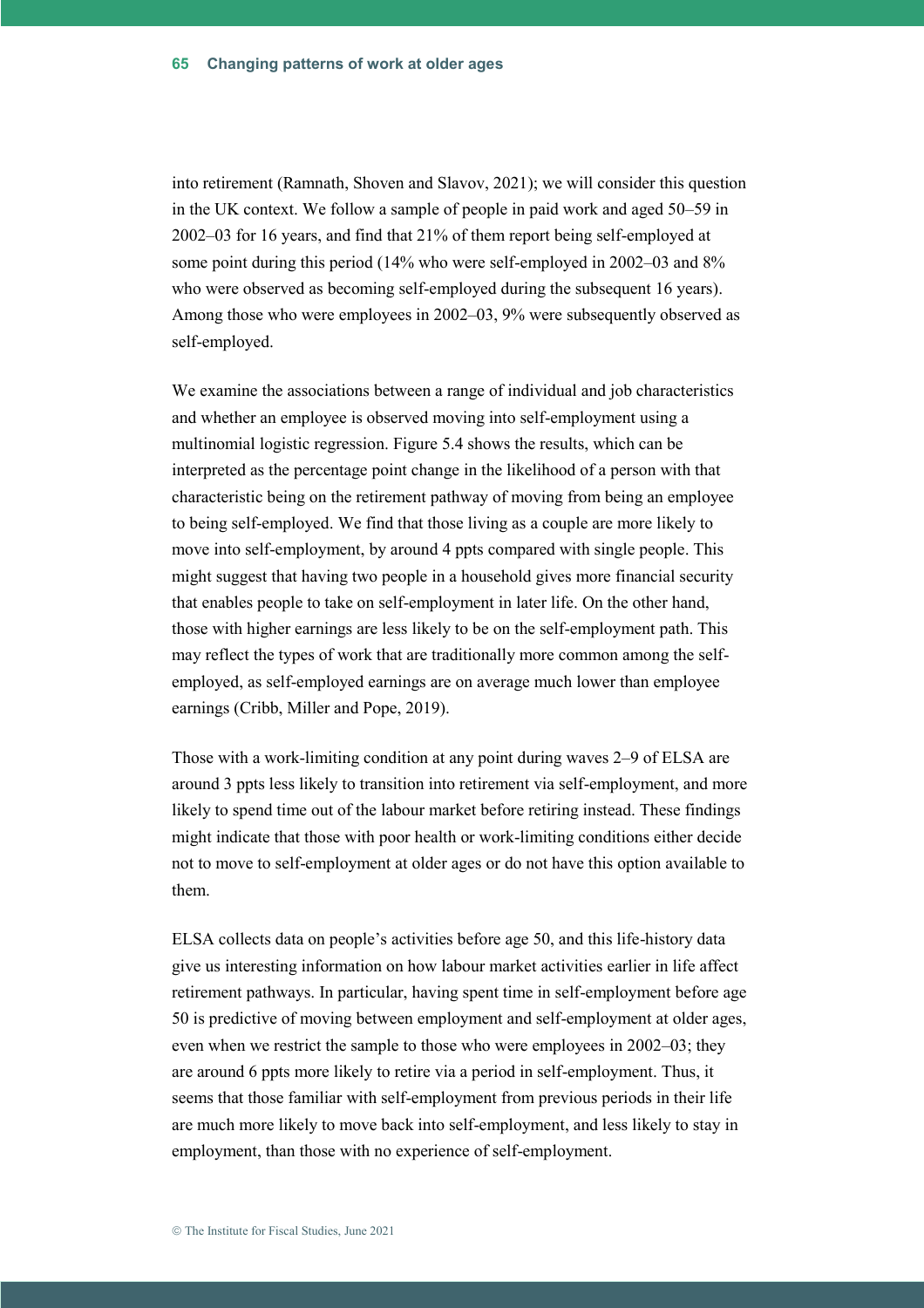

#### **Figure 5.4. Characteristics associated with retirement via self-employment among those aged 50–59 in 2002–03**

Note: Solid bars indicate that the association between the characteristic and the probability of taking pathway from employment to retirement via self-employment is significant at least at the 10% level. Striped bars indicate that the results are not statistically significantly different from zero. Results are from a multinomial logit regression of a pathway indicator on wave 1 characteristics that also controls for age (indicator for being aged over 55 in wave 1), having a missing wage, and wealth quintiles. 'Yes answer to CES-D' means that the respondent answered yes to a Center for Epidemiologic Studies Depression Scale question that might indicate depressive symptoms. 'Ever had work-limiting condition' means that the respondent had a work-limiting condition at any point during waves 2–9 of the survey. Number of observations 1,019. See Table DA.9 in the data appendix for the full set of results.

Source: English Longitudinal Study of Ageing.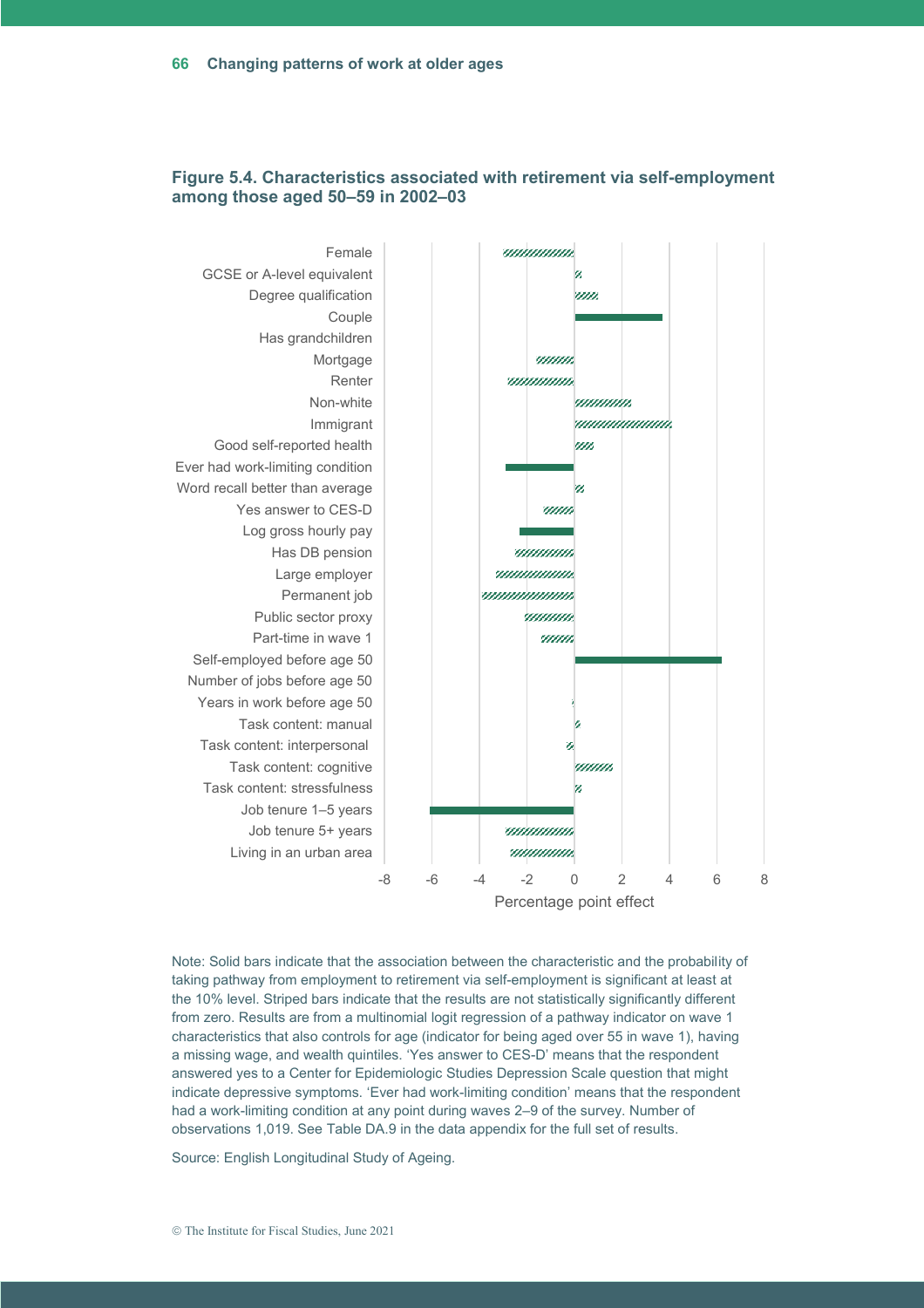# **6. Conclusion**

This report has examined in detail the work patterns of people aged 50 and over in the UK and how they are changing over time. In order to get beneath the headline statistics, we have examined the transitions that people make in their later working life: movements into and out of work, changes in the number of hours they work, changes in the occupations they work in, and whether they start to work for themselves or for an employer. This has unveiled a great deal of variation across people, in terms of both the paths towards retirement that they take and the extent to which different groups are more or less likely to change their work situation in various ways at older ages.

In this final chapter, we take the opportunity to take a step back and reflect on the findings of this report to draw out some key issues facing older workers in the labour market in the coming years. These issues are important not only for the individuals themselves, but also for policymakers who are seeking to encourage people into longer – and more fulfilling – working lives, for employers who would benefit from employing them, and for civil society organisations and government agencies interested in assisting people in their 50s and 60s in finding productive work that allows them to balance their work and personal lives.

The key issues that we have identified are as follows.

**Significant numbers of older workers would benefit from lower hours of work and more flexibility.** 16% of 50- to 69-year-old workers would like to work fewer hours, equivalent to 230,000 more people than the 14% in 2006. People in their 60s, employees and full-time workers are particularly likely to want to work less. Parttime work has a key benefit of balancing life inside and outside of work, and for some it acts as a way of making a more gradual transition to a non-working retirement. However, switching from full-time to part-time work is more common amongst people with higher levels of education and living in less deprived areas – which could point to differences in access to part-time work or to differences in financial constraints that affect individuals' ability to reduce their hours.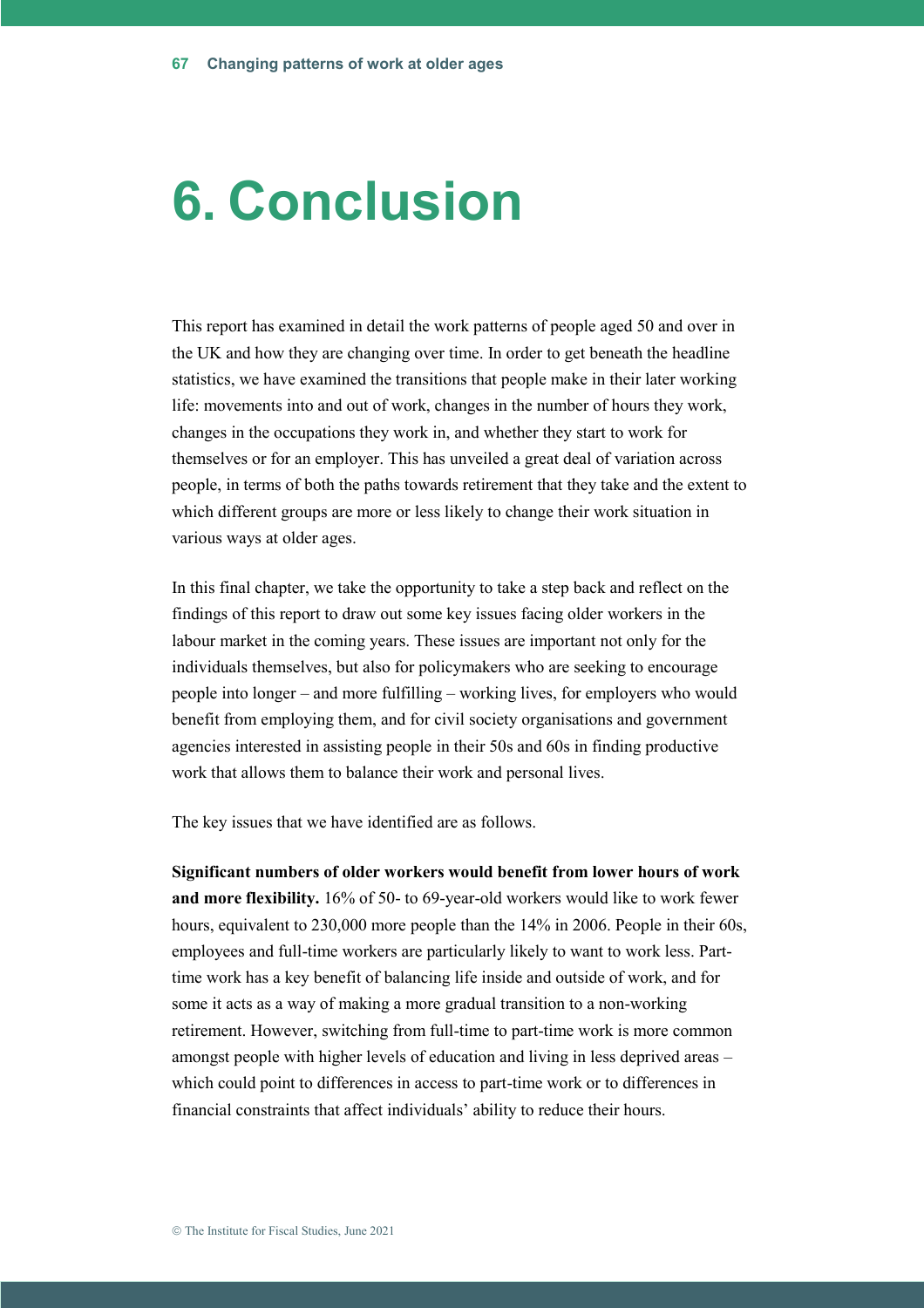Self-employment is another form of flexible work, in which people have more autonomy over their hours and generally high levels of job satisfaction (Cribb and Xu, 2020). While only 9% of older employees become self-employed in the run-up to retirement, among those aged 50–59 in paid work in 2002–03 one-in-five were self-employed at some point over the following 16-year period. Transitions into self-employment are more likely among men and those with a history of selfemployment earlier in life. Policymakers should consider whether there are measures that could be taken to ensure that this pathway is available to people for whom it might be appropriate, but who may not previously be familiar with it.

Despite the benefits to some people of having a gradual retirement via a period of part-time work or self-employment, half of full-time employees move straight from full-time work to retirement, with men more likely to do this than women. One particularly important factor predicting moving straight from full-time work to retirement is having a defined benefit (DB) pension – those with such a pension are 13 ppts more likely to go straight from full-time work to retirement than those without. Those with a DB pension are also significantly less likely to change occupation in the run-up to retirement.

The proportion of people reaching retirement with a DB pension from a private sector employer is declining, since such schemes have become much less prevalent over the last few decades. This may increase the extent to which older workers change their labour market activity at older ages. But DB pensions are still prevalent in the public sector. The moves in the public sector towards careeraverage pension schemes (and earlier reforms that improved flexibility), and the rules that now allow people to work for their employer and claim their DB pension simultaneously, should help to facilitate more gradual retirement. Nevertheless, these results raise questions over whether public sector employers (or public sector pension schemes) can be more supportive of their workers in either allowing them to reduce their hours of work more gradually as they get older, or helping them look for opportunities that allow them to take on a different challenge at older ages.

#### **There is a small section of older society who would like to work more hours.**

Around 7% of older workers in 2019 wanted to work more hours per week, higher than the 5% seen in 2007. This is equivalent to 190,000 individuals. While this measure of 'underemployment' is much lower for older workers than it is for younger workers, those who want more hours of work are particularly likely to look more disadvantaged in the labour market. They tend to have less secure work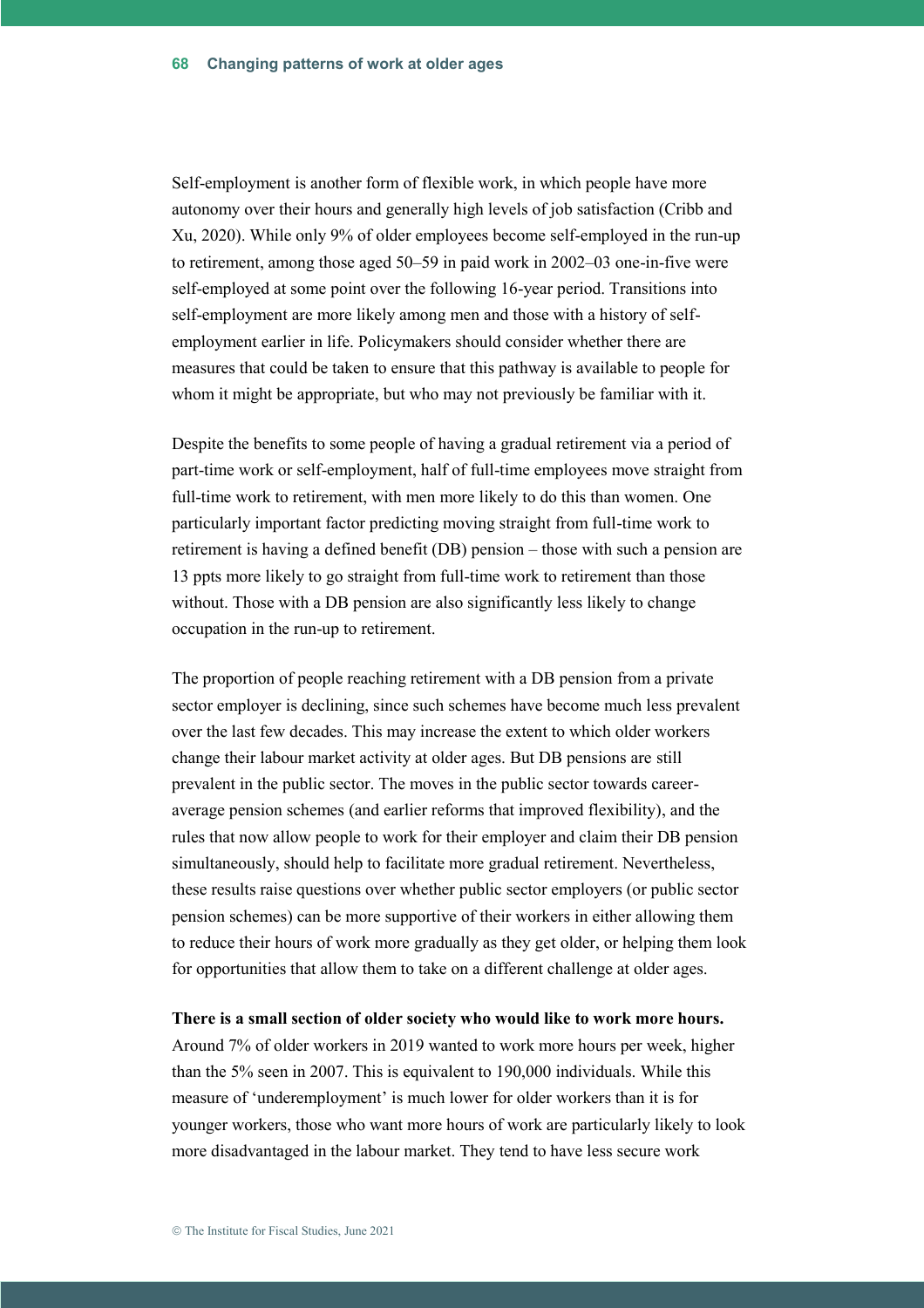arrangements, such as being employed on a temporary contract, and are more likely to have low earnings and shorter job tenures. They are also more likely to be in their 50s rather than their 60s, be men and be working part-time. They are also more likely to be self-employed, which highlights an important risk with working for oneself: while there is greater flexibility to choose one's hours and not work more than one would like, it is potentially harder to ensure that one has enough hours of paid work – as many more will have experienced since the outbreak of the pandemic.

**There are likely to be significant challenges for older jobseekers finding new jobs after the end of the furlough scheme.** Older workers, particularly those over 65, have been more likely to be furloughed than middle-aged people (Adams-Prassl et al., 2020; HMRC, 2021), and the furlough scheme is due to end on 30 September 2021. Combined with the fact that the demand for labour is likely to have shifted away from high street retail (an important employer for people in their 50s and 60s), there may be significant numbers of older jobseekers looking for new jobs in the coming months.

Many will succeed in finding new work. But there are a number of reasons why this might be challenging for many older jobseekers, particularly for certain groups. Most older workers have a high job tenure, meaning that they do not have much recent experience of looking for new work: 69% of 55-year-old workers have been with their employer for more than five years. Relatedly, older workers are less likely to change employment over the course of a year than younger workers – only 4% of those aged 50–69 did so on average each year pre-pandemic. Older workers are also less likely than younger workers to change occupation, which may be necessary for many if vacancies are slow to recover – or perhaps do not recover – in their current line of work.

In particular, it seems that people from lower socio-economic classes are more likely to struggle to find new work after a period of unemployment. Those with lower levels of education, the long-term unemployed, and women, are particularly less likely to re-enter work at older ages after becoming unemployed. These groups may therefore be particular groups of concern in the winter of 2021 and beyond. Previous evidence has shown that generic employment support works less well for older jobseekers (Parsons and Walsh, 2019), and thus knowing which groups are most at risk of not finding jobs again after spells of unemployment is particularly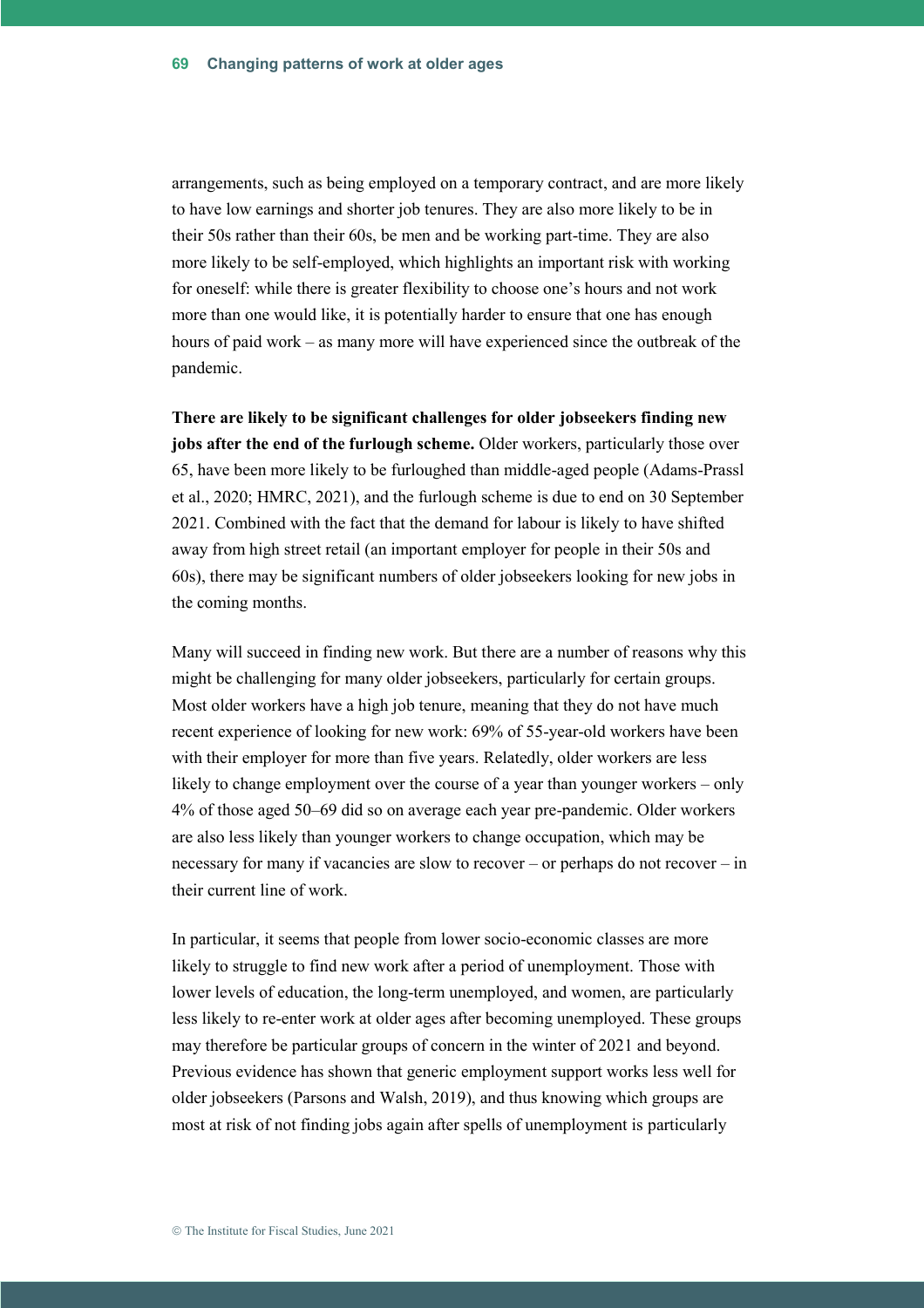important for government agencies and other stakeholders planning employment support programmes for these workers.

**The position in the labour market of older people with long-standing health conditions requires special attention.** Half of those aged 50–69 **(**and 39% of those in this age group who are in paid work) in 2019 report having a long-standing health problem. With significant numbers of people suffering from long-COVID and mental health difficulties during the pandemic and associated lockdowns, and the drop in non-COVID NHS activity resulting in growing waiting lists and many more not getting treatment in the last year, the prevalence of long-term health problems looks likely to be even higher over the next few years. As older people use hospital care, elective treatments and other health care more than younger people (Burn et al., 2021), the impact of the disruptions in the NHS is also likely to be greater on older workers than it is on younger workers.

Older workers reporting long-standing and work-limiting health problems are 5 ppts less likely to be in work in a year's time than are similar workers who do not report such a health problem, and they are significantly more likely to retire via a period out of the labour market. While for some, leaving paid work may be the right option, others may have preferred, and been able, to stay in work if they had more flexibility or better support. Indeed, those reporting a health problem are around 4 ppts more likely to want shorter hours than those without a health problem.

In addition, being out of paid work is, for many, an increasingly difficult option financially; the state pension age is now 66, and there is a significantly less generous out-of-work working-age benefit system than there was a decade ago (Bourquin, Joyce and Norris Keiller, 2020). If people are to be encouraged and incentivised to work longer and retire later, it is clearly important that policymakers and employers consider how best to support those who might want to work, but are disadvantaged with health problems that affect some aspect of their ability to work or the perception of others about their ability to work.

**The work lives of people who are approaching retirement over the next decade may be very different from those of people who did so over the last decade.** There are long-running societal shifts that policymakers must be aware of that mean that each generation approaching retirement will have its own particular circumstances and challenges.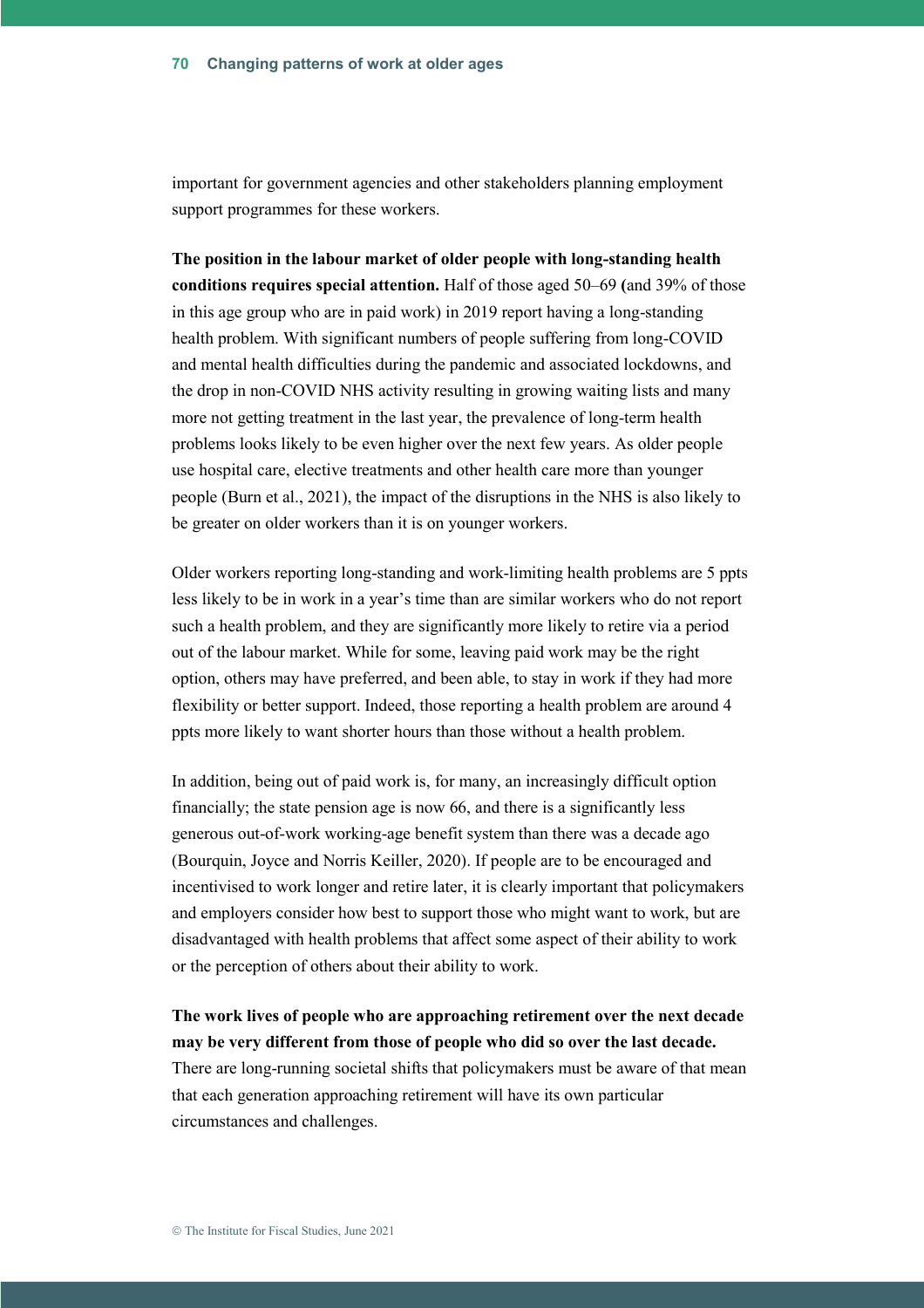People now expect to retire later than previous generations did – for example, the average expected retirement age among men in their 40s and early 50s increased from 62.9 to 65.0 between 2006 and 2017, while for women it increased from 61.7 to 64.2 (Crawford et al., 2020). Many more people are therefore expecting to be in work at older ages in future.

People's wider circumstances will also differ. For example, those approaching retirement in the coming decades are more likely to have been born abroad (House of Commons Library, 2017) and less likely to own their own home (Cribb, 2019) than previous retirees. They are also less likely to have accumulated large defined benefit pensions. These factors may make them less financially prepared for retirement, and therefore more inclined to work longer for financial reasons. On the other hand, fewer people reaching retirement with a DB pension may increase overall flexibility with respect to employment choices in the run-up to retirement.

This report has identified another change, which is that people approaching retirement are increasingly likely to be in more stressful and more cognitively demanding jobs. People in jobs with high cognitive task content are significantly more likely to want to work shorter hours but are actually less likely to move into part-time roles, which could imply that finding appropriate flexible work may be a particular priority for this group in the years to come.

The focus of policymakers in the short term will rightly be on the fallout from the COVID-19 pandemic, and how best to support individuals of all ages who have been displaced from work to return to productive and satisfying employment. In doing so, it will be important to recognise the different constraints that different types of people in different circumstances face, which drive some of the differences in employment changes at older ages even in 'normal times' that we have documented in this report. However, it would also stand society in good stead for the longer term if we were to look ahead to how the labour market and circumstances of older people approaching retirement is likely to change over the coming years, and therefore design policies and create an environment in a way that will benefit the older workers of tomorrow as well as today.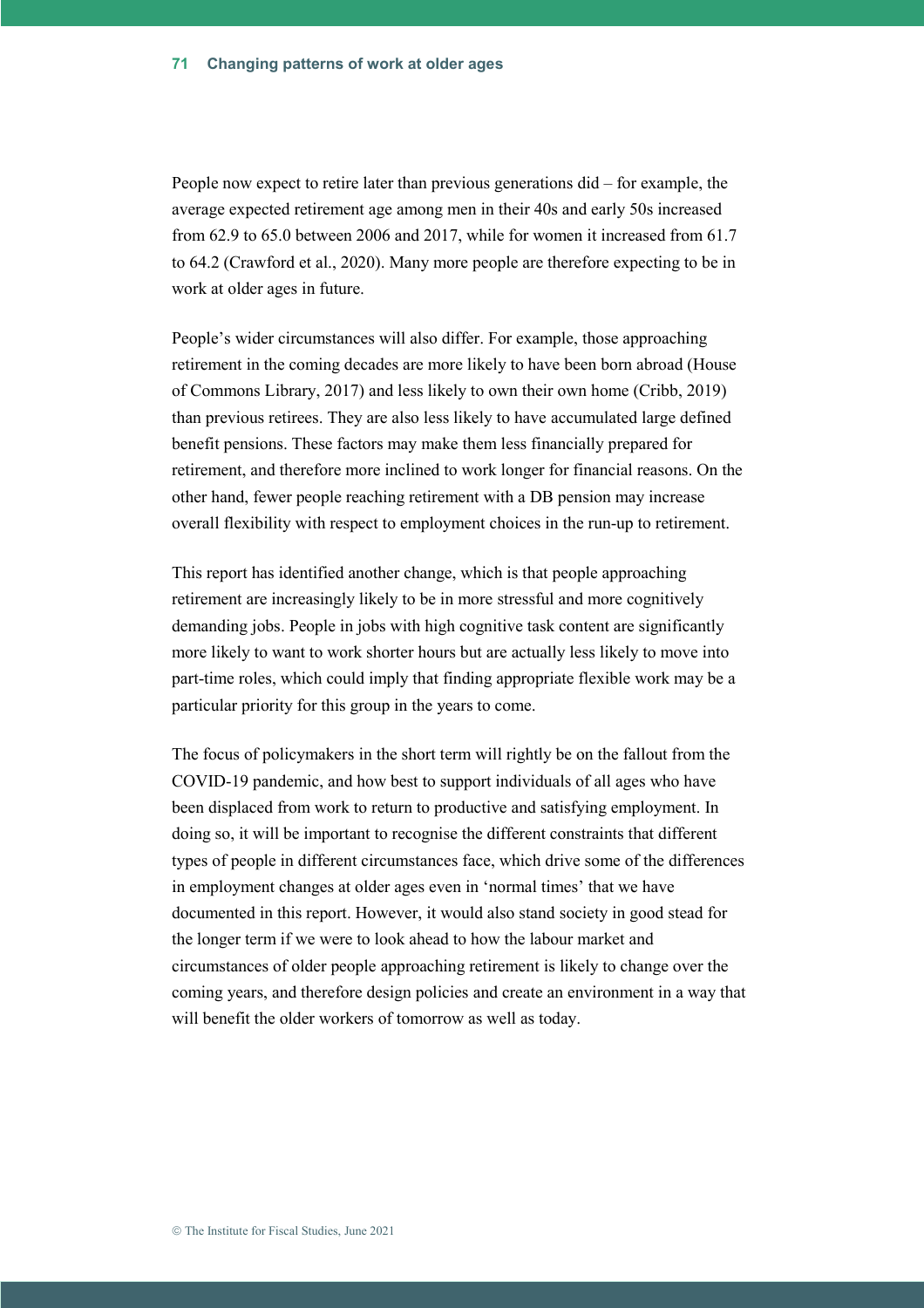# **Appendix A. Data and methodology descriptions**

## **Labour Force Survey**

Much of the analysis in this report uses the UK quarterly Labour Force Survey (LFS). The quarterly LFS is a survey of the UK population that has been running since 1992. All members of sampled households are included as either direct responses or proxy interviews. The sample size in 2019 was around 53,000 individuals per quarter, although in the mid 2000s the sample size was closer to 100,000 individuals per quarter.

The LFS is conducted as a five-quarter rolling panel, meaning that households enter the LFS in a given quarter and are interviewed for five consecutive quarters before leaving the survey. Therefore, around one-fifth of households are replaced with newly sampled households in each quarter. We accessed the LFS data through the Office for National Statistics (ONS) Secure Research Service (SRS).

The LFS contains detailed information on individuals' economic activities, such as their hours of work, occupation, industry, contract type, and length of time spent with their employer (job tenure). People who undertake paid work for 30 hours a week or more are categorised as being full-time workers. And importantly for this report, we can also match in the tasks undertaken in each occupation from the O\*NET database. This is matched in at the four-digit Standard Occupational Classification (SOC) code. We then use principal component analysis to assign task content scores to each occupation based on the types of tasks undertaken, as described in more detail below.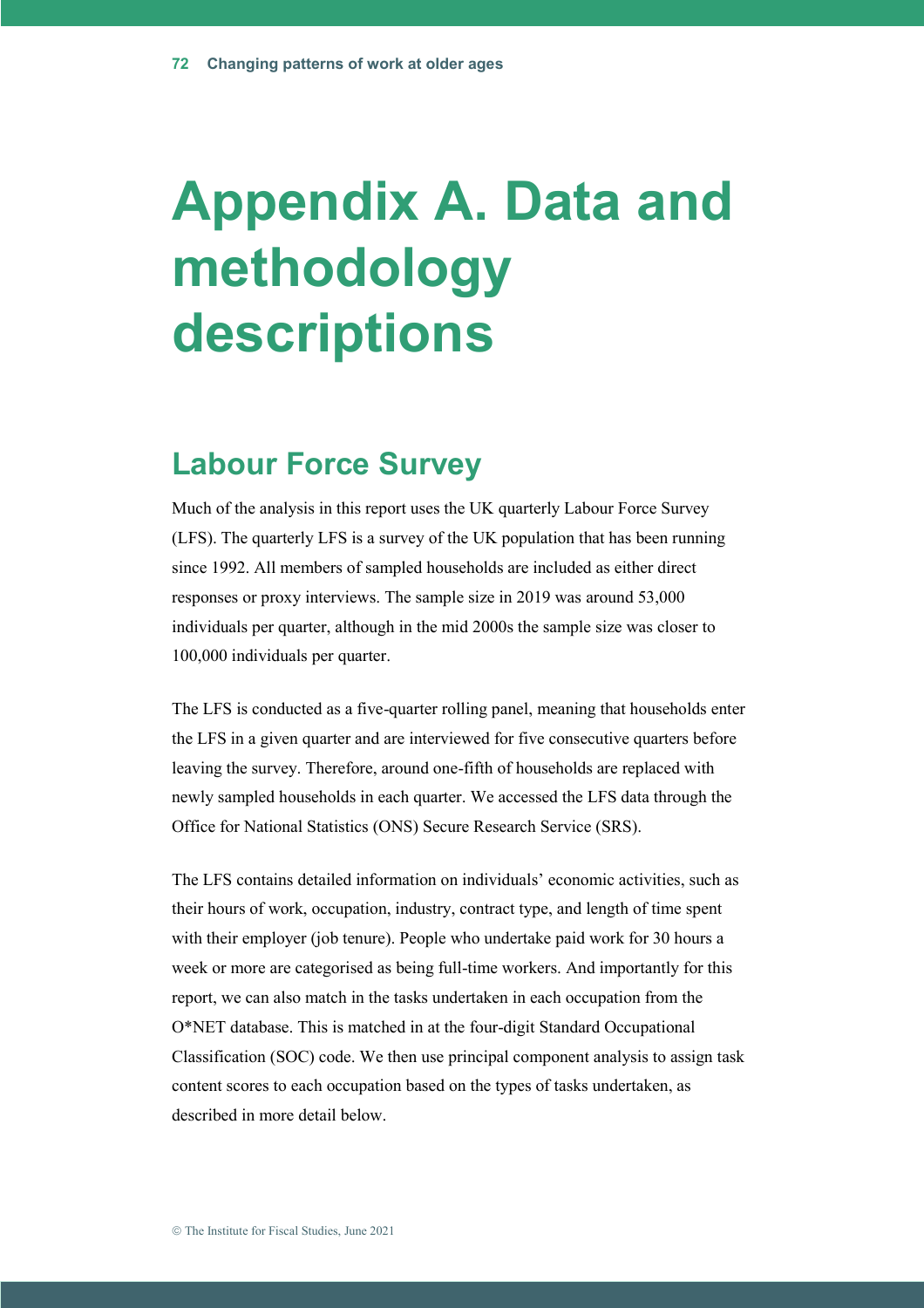For people who are not in paid work, there are variables that describe their main economic activity – whether they are searching for work and therefore unemployed (under the ILO definition), retired, looking after family, or out of work because they are long-term sick or disabled, or for other reasons (such as being in full-time education).

The data also contain a wide set of background characteristics, such as age, sex, ethnicity, housing tenure, self-reported health, and marital status. As month and year of birth are contained in the Secure Access version we used in the ONS's SRS, we can also identify whether individuals have already reached their state pension age. Using the household grid, we can also identify with whom any individual lives, their relationship with them, and the characteristics of partners or other household members.

For some of our analysis, we use the LFS longitudinally, comparing how respondents' situations have changed over the course of the year. For most of this analysis, this involves comparing people's responses the first time they answer the survey with their responses one year later in the fifth wave of interviews. This is true for the analysis in Chapters 2, 3 and 5 on movements into and out of work, movements from full-time to part-time work, and movements from employment to self-employment. Here, we restrict the sample to respondents who have their first interview between 2012q3 and 2019q1, and who respond to the survey in wave 5 too, and we compare their answers in waves 1 and 5.

However, the analysis on switching occupation and employer is slightly different (Chapter 4). Here, we define transitions using questions that are asked each year in q2 (April–June) on whether an individual has changed four-digit occupation or employer over the course of the year. For the multinomial logit results, we therefore need to further limit our sample from above to those who have their wave 5 interview in q2, so that we can observe both whether they have switched occupation or employer in the last year (the outcome variable), and their individual and job characteristics in their first interview (the independent variables).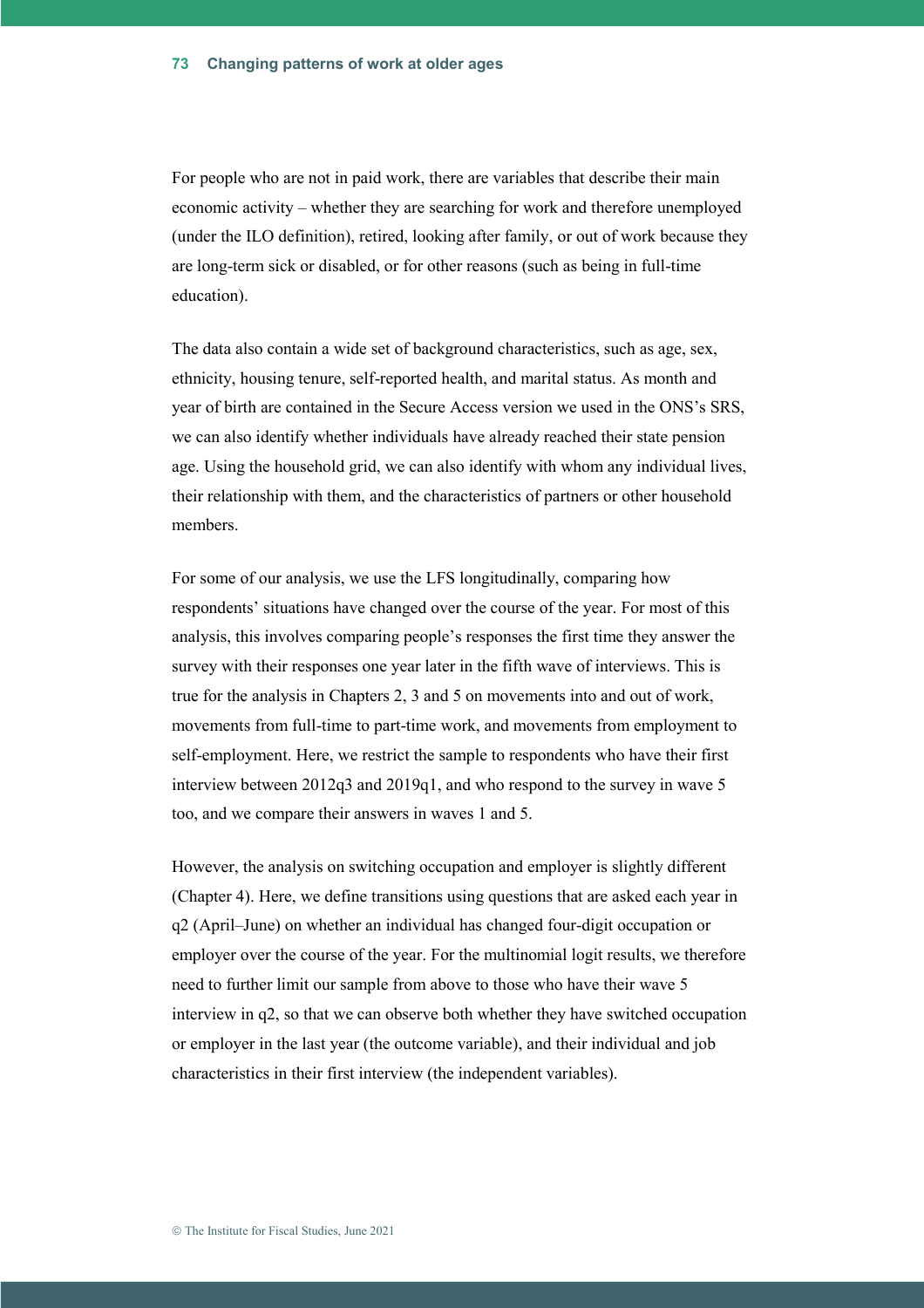### **English Longitudinal Study of Ageing**

The second dataset used in this report is the English Longitudinal Study of Ageing (ELSA). This is a longitudinal study of people living in England who are aged 50 and over. Individuals are interviewed every two years, starting in 2002–03, with the latest wave available being the ninth, covering 2018–19. ELSA is very similar to studies in other countries, including the Health and Retirement Study (HRS) in the United States and the Survey of Health, Ageing and Retirement in Europe (SHARE).

As a longitudinal dataset, ELSA has a considerably smaller sample size than the LFS, with around 10,000 individuals per wave. However, it contains much more detailed information than the LFS. In addition to equivalent measures of economic activity, hours of work, job tenure, occupation (which can again be matched to the O\*NET task database) and background characteristics (including date of birth), a wider range of other variables are available. This includes measures of earnings, household income, wealth (including pensions), much more detailed health measures, and 'life history' data which allow researchers to observe recalled measures of jobs and economic activity earlier in life.

In this report, we make use of the fact that ELSA follows people for a long period of time, allowing us to track people's pathways into retirement. We therefore follow a 'balanced panel' of individuals from 2002–03 to 2018–19. Our sample consists of those who were aged 50–59 and in paid work in 2002–03, and consists of 1,637 individuals observed in all nine waves.

#### **Dimensions and types of pathways**

Building on the analysis in Banks (2016), we examine how individuals move into retirement along different dimensions – in particular, full-time versus part-time work, employment versus self-employment, and changing occupations versus staying in the same occupation throughout.

Based on existing literature, we wanted in particular to look at: (i) movements from full-time paid work to part-time work; (ii) changes in occupation before retirement;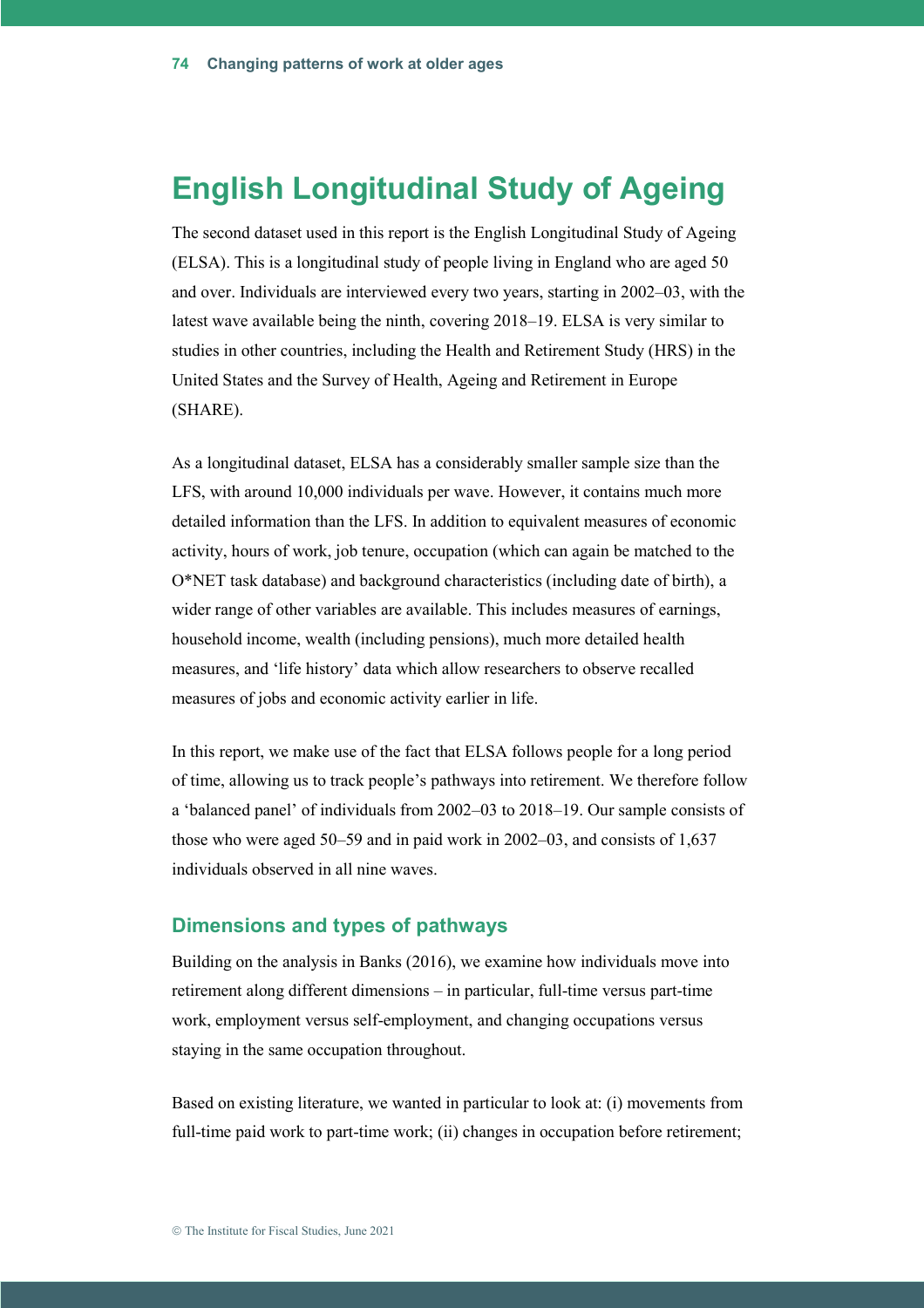#### **Changing patterns of work at older ages 75**

and (iii) movements from employment to retirement made via a spell in selfemployment.

To characterise the ways in which people move from work to retirement, we have to decide how to characterise activities as states. As we are interested in particular in changes in hours, changes in employment/self-employment, and changes in occupation, we look at those dimensions separately.

For those in paid work, we define the states as:

- On the hours dimension: **full-time** (working 30 or more hours a week) or **parttime** (working less than 30 hours a week).
- On the employment/self-employment dimension: **employee** or **self-employed** (both self-reported).
- On the occupation dimension: **having one occupation over the period** (no change of occupation at two-digit SOC code level) or **having more than one occupation over the period** (at least one change of occupation at two-digit SOC code level).

For those out of work, we define the states (across all dimensions) as:

**out of work** (self-reportedly unemployed, taking care of family or home, permanently sick or disabled); **retired** (self-reported; includes those who report being semi-retired); or **dead**.

For the nine-wave sample we have nine waves and under each dimension we have five possible states in each wave. Thus, the number of potential unique paths is  $5^{\prime}9$ for each dimension (although some of these paths are not possible as death is an absorbing state). In order to be able to analyse the prevalence of certain types of pathways and how pathways are associated with individual and job characteristics, we need to be able to group the individual paths into larger groups.

We do this by defining types of pathways that we think are interesting, based on existing literature and our observations of the raw data. Namely:

On the hours dimension: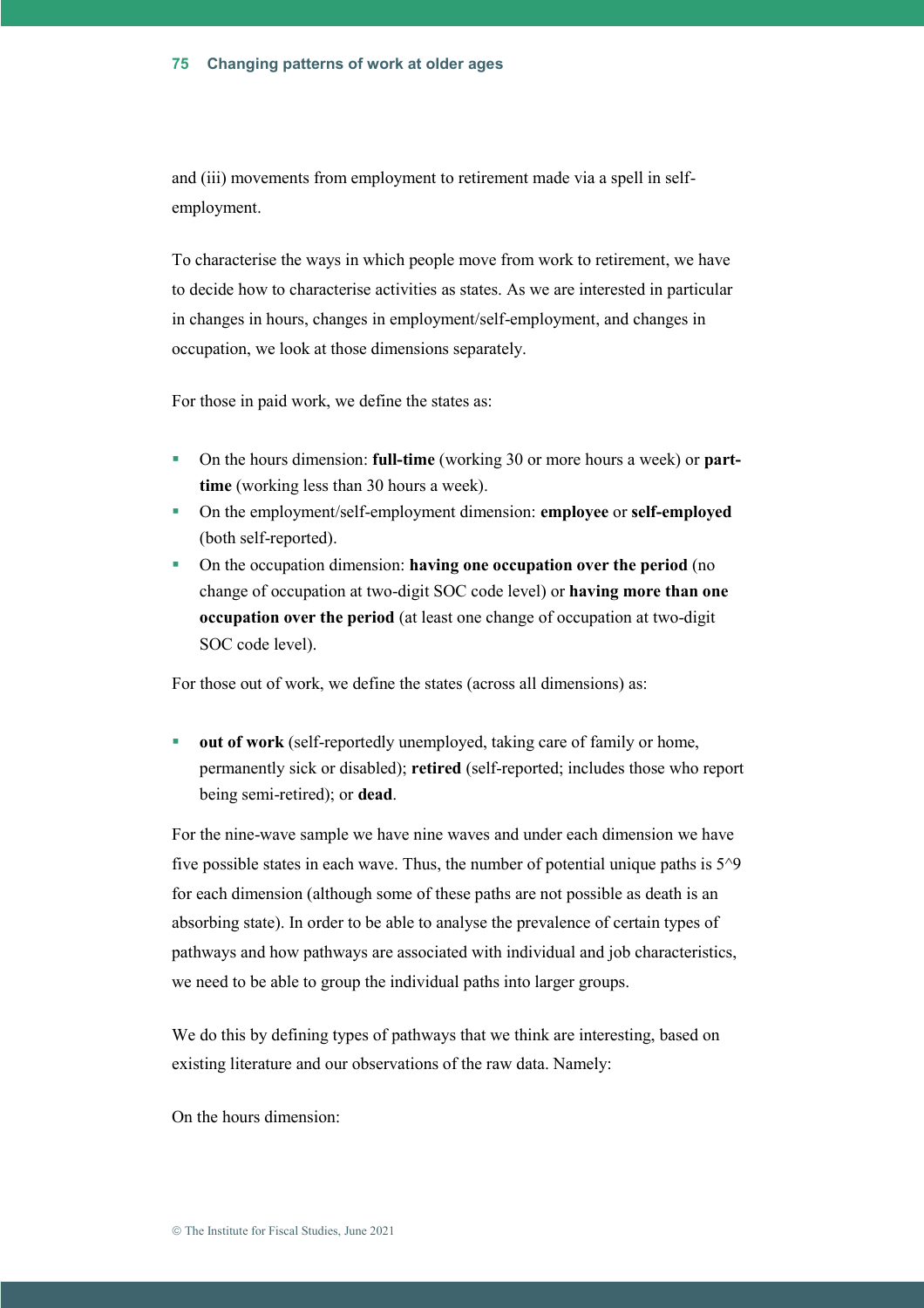- **1. Unretired**. (Retirees who return to work. See Hudomiet, Parker and Rohwedder (2018).)
- **2. Full-time work to retirement**.
- **3. Part-time work to retirement**. (Not included as we focus on those in full-time work at wave 1.)
- **4. Full-time work – part-time work – retirement**. (This includes everyone who has ever moved from full-time to part-time to retirement or part-time to full-time to retirement at any point.)
- **5. Work – out of work – retired** (People who retire via a period of being out of work.)
- **6. Other**. (This includes people whose retirement we have not yet observed and people who die before retiring.)

On the employment/self-employment dimension, groups 1, 5 and 6 are the same, but we now have:

- **2. Employment to retirement**.
- **3. Self-employment to retirement**. (Not included as we focus on those who were employees in wave 1.)
- **4. Employment – self-employment – retirement**. (This includes everyone who has ever moved from employment to self-employment to retirement or selfemployment to employment to retirement at any point.)

On the occupation changes dimension, groups 1 and 6 are the same, but we now have:

- **2. One occupation to retirement**.
- **3. Many occupations to retirement**.
- **4. One occupation – out of work – retired**. (People who retire via a period of being out of work after having just one occupation.)
- **5. Many occupations out of work retired**. (People who retire via a period of being out of work after having many occupations.)

It is worth noting that while we analyse these groups as one particular pathway into retirement, there is a fair amount of heterogeneity within each of the groups. For the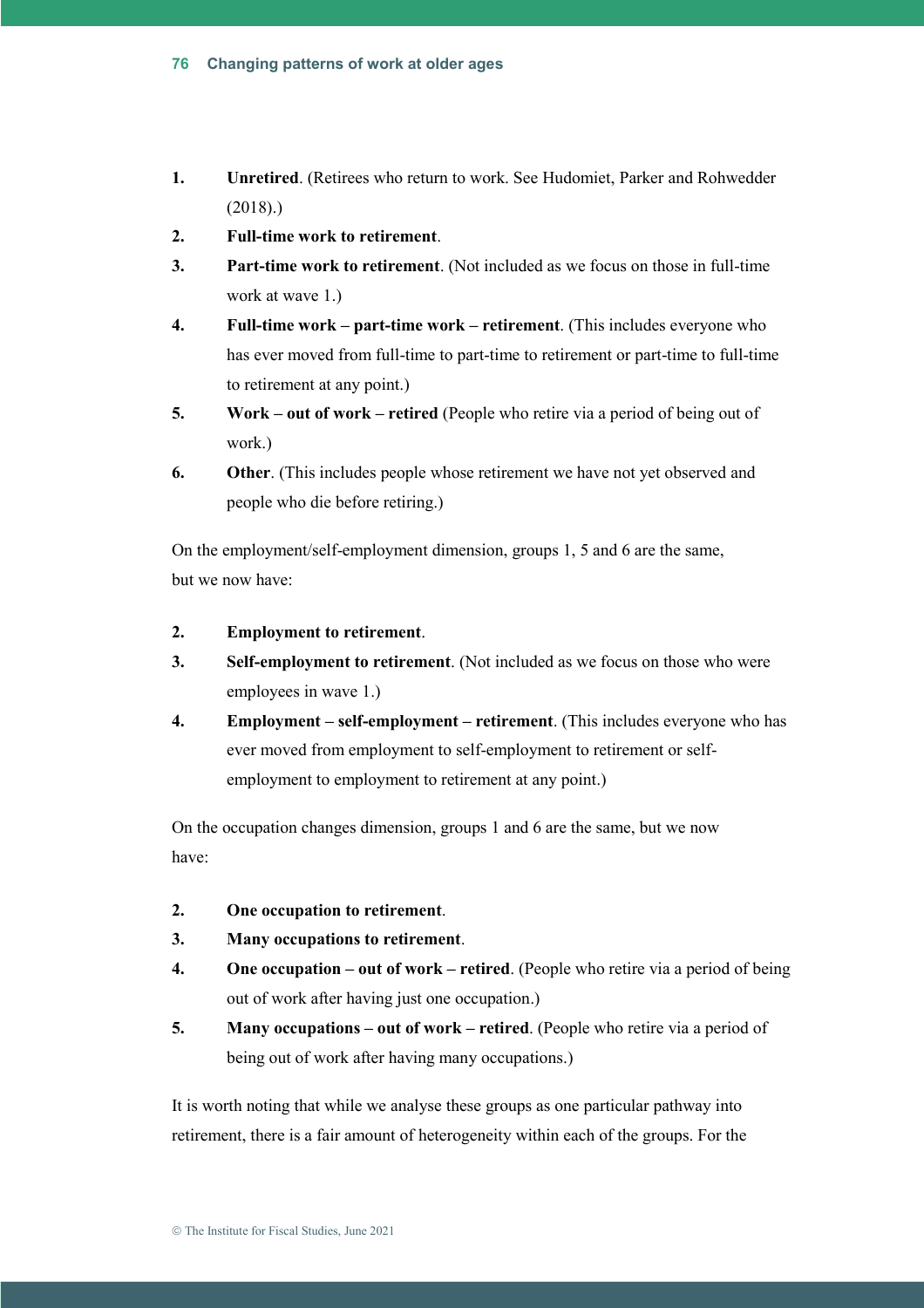groups where people move directly to retirement from employment or full-time work, the majority of the heterogeneity comes from differences in timing of the transition into retirement. People who move between employment and selfemployment, occupations, or between full-time and part-time work are also heterogeneous in terms of when they make the switch, but also whether they switch back, and what else they do after the switch. For the 'unretired' group, there is also a large amount of heterogeneity in terms of how long people stay in retirement and work before and after the first 'unretirement'.

### **O\*NET database**

We use Occupational Information Network (O\*NET) data to document the task content of occupations. The O\*NET database describes occupations in terms of skill and knowledge requirements, work practices, and work settings. The data are collected through a survey administered by the US Department of Labor. Both workers and occupation analysts are asked a number of questions about the abilities and skills, knowledge and work activities required in a given occupation.

From this, each occupation in the database is given 970 descriptors. The dimensionality of the data must therefore be reduced in some way, to make them usable. We do this using principal component analysis (PCA) or factor analysis (e.g. Lise and Postel-Vinay, 2020). This involves creating new variables (principal components) that are linear functions of the original dataset, and which best fit the data while being uncorrelated with each other.

When using PCA with O\*NET data, we must first choose the categories of descriptors to be used for the analysis. To make the cognitive, interpersonal and manual task content measures, we use descriptors for *Skills*, *Knowledge*, *Work Styles*, *Work Context*, *Activities* and *Abilities*. As Lise and Postel-Vinay (2020) point out, 'descriptors contained in the other files (*Job Interests* and *Work Values*) are less directly interpretable in terms of skill requirements'. In the first instance, using our chosen descriptors, we apply PCA and create three principal components which are a linear combination of the underlying variables. Based on observing the factor loadings of each of the components, we then label the components as 'manual', 'interpersonal' and 'cognitive' indices.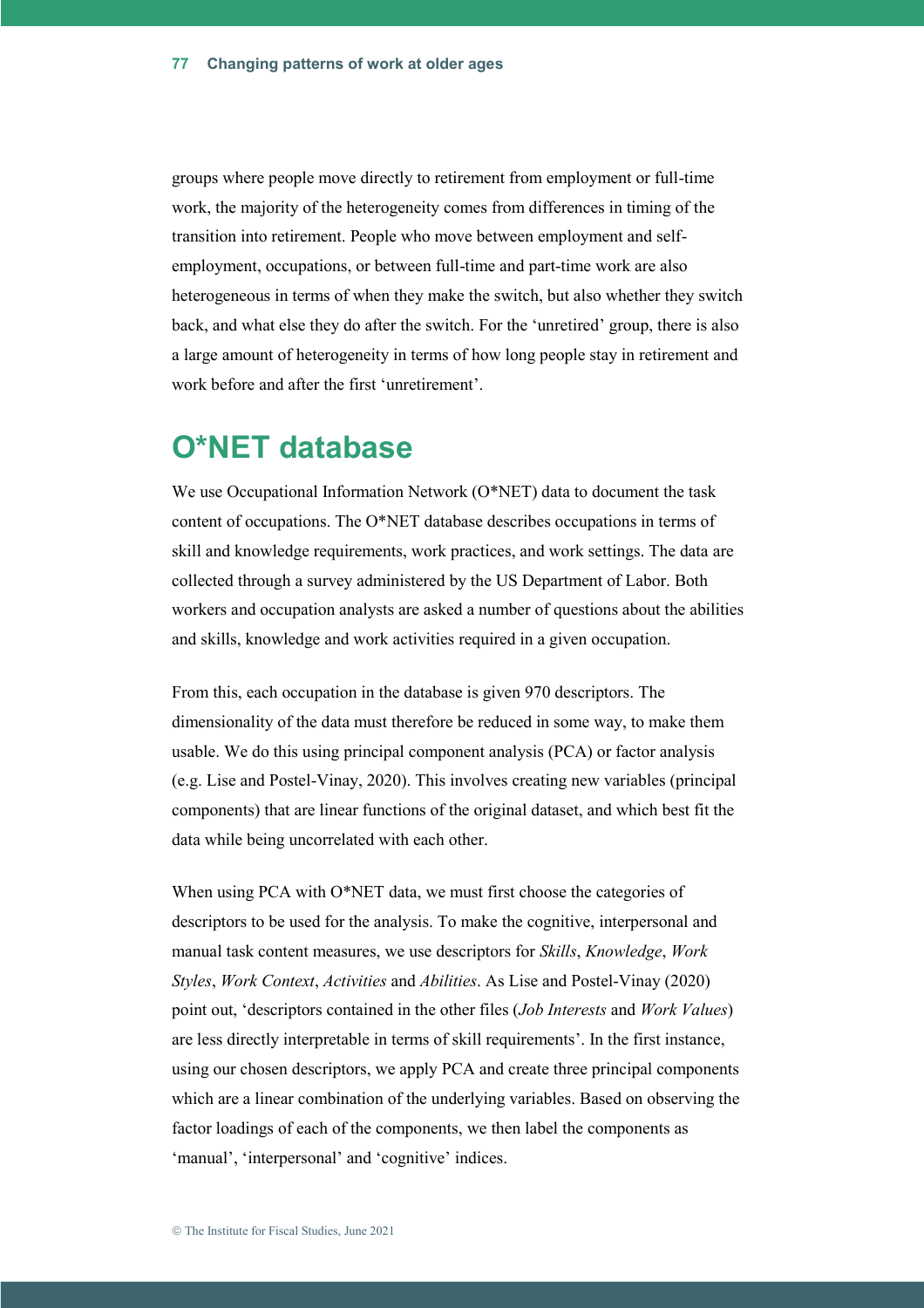To make the stressfulness task content measure, we follow Jolivet and Postel-Vinay (2020) and retain only the descriptors for *Work Styles* and the *Structural Job Characteristics* section of the *Work Context* category. Jolivet and Postel-Vinay point out that 'the descriptors contained in the other files are less directly interpretable in terms of mental health contents'. We then apply PCA to these descriptors and label the first principal component the 'stressfulness' task content of an occupation. An alternative way to describe this measure would be how 'demanding' the occupation is. This alternative terminology recognises that some people may either enjoy or dislike demanding or challenging tasks depending on the exact task and their preferences, whereas stressfulness generally has negative connotations.

We standardise all four components to lie between 0 and 1, before then matching with the four-digit Standard Occupational Classification codes contained in the LFS and ELSA datasets.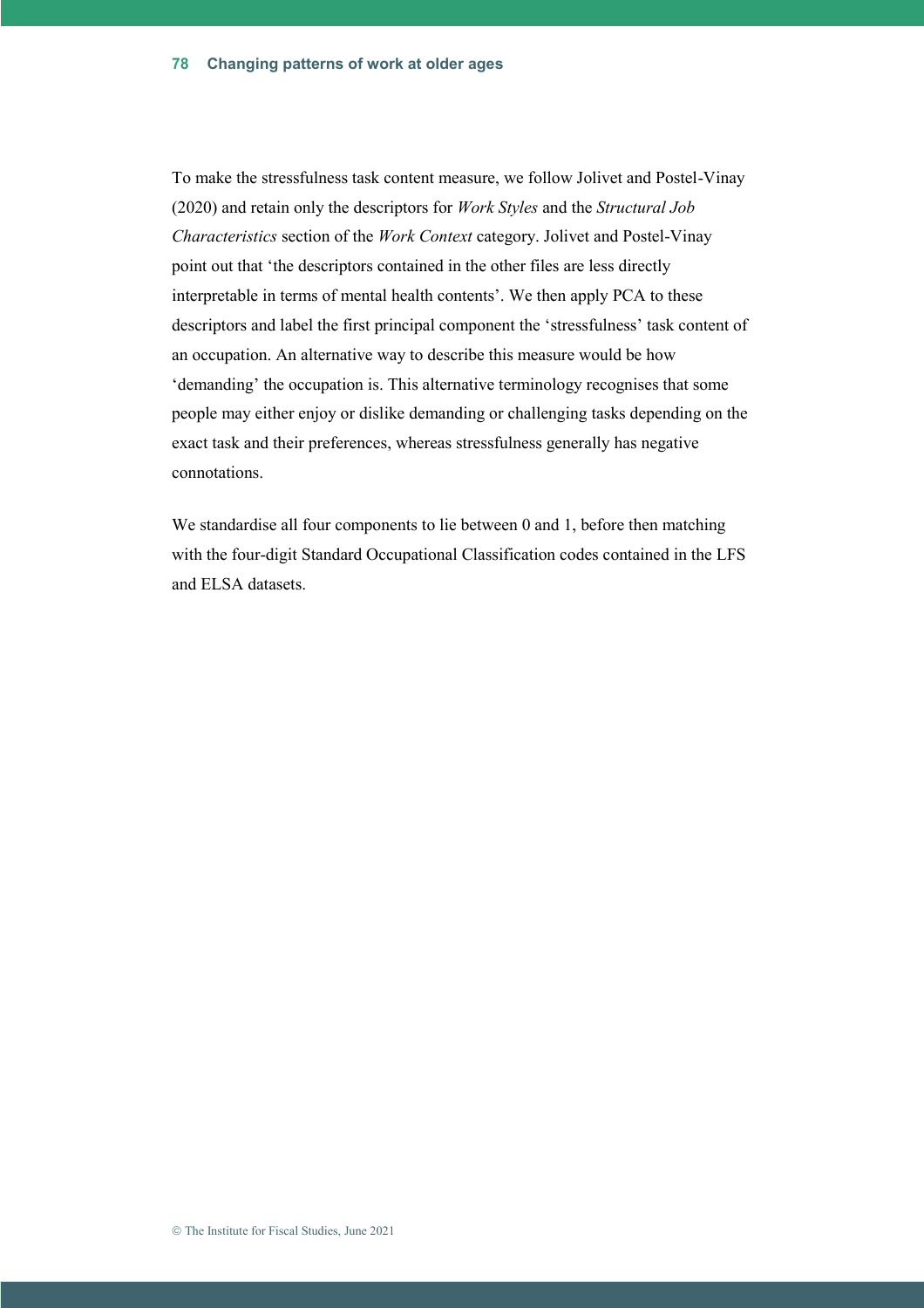## **Appendix B. Additional results**

**Figure B.1. Share of 50- to 69-year-old workers working fewer than 30 hours per week, by year and sex**



Note: Part-time workers are defined as those who work fewer than 30 hours in a normal week.

Source: Labour Force Survey.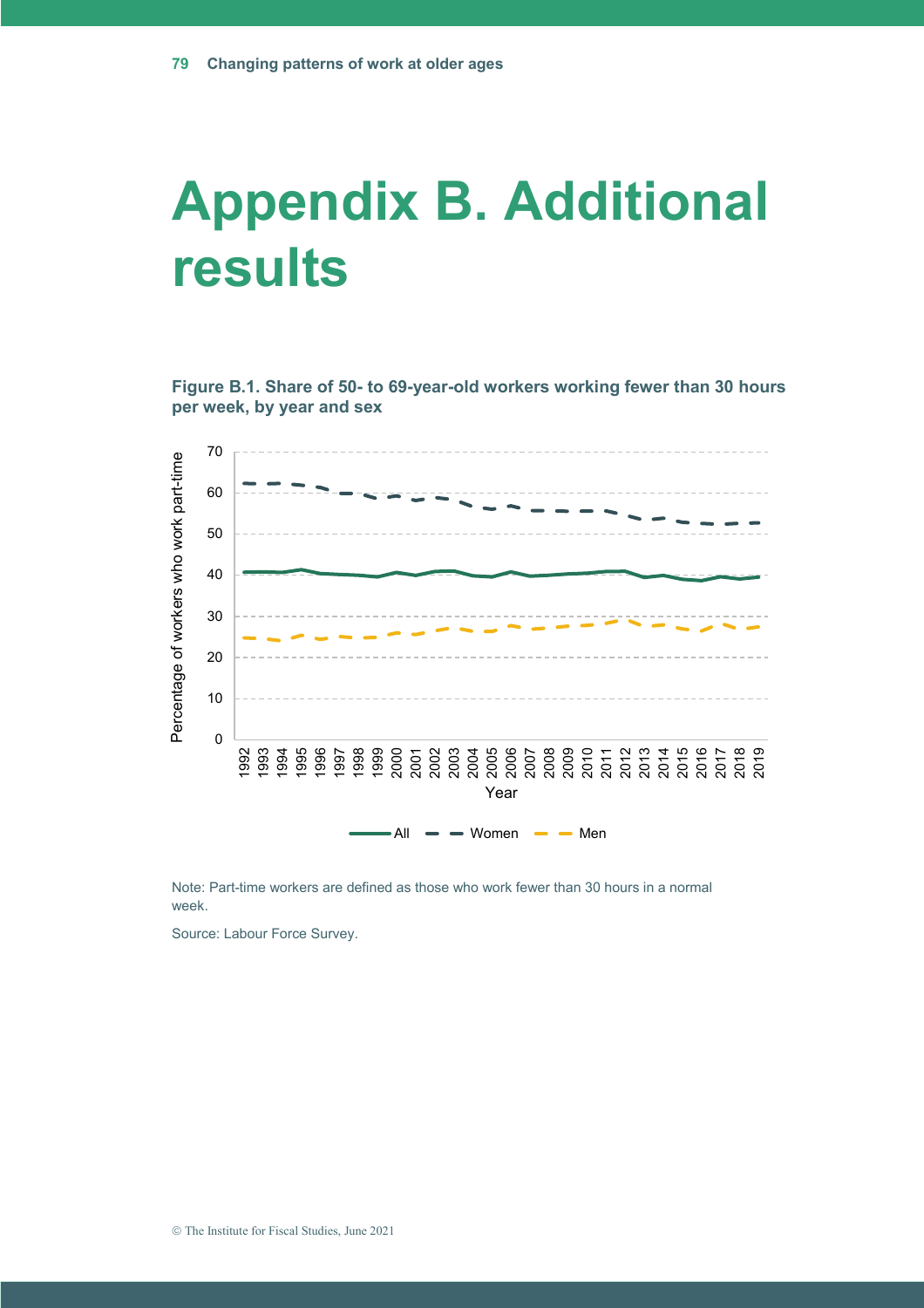

**Figure B.2. Share of 50- to 69-year-old workers in self-employment, by year and sex**

Source: Labour Force Survey.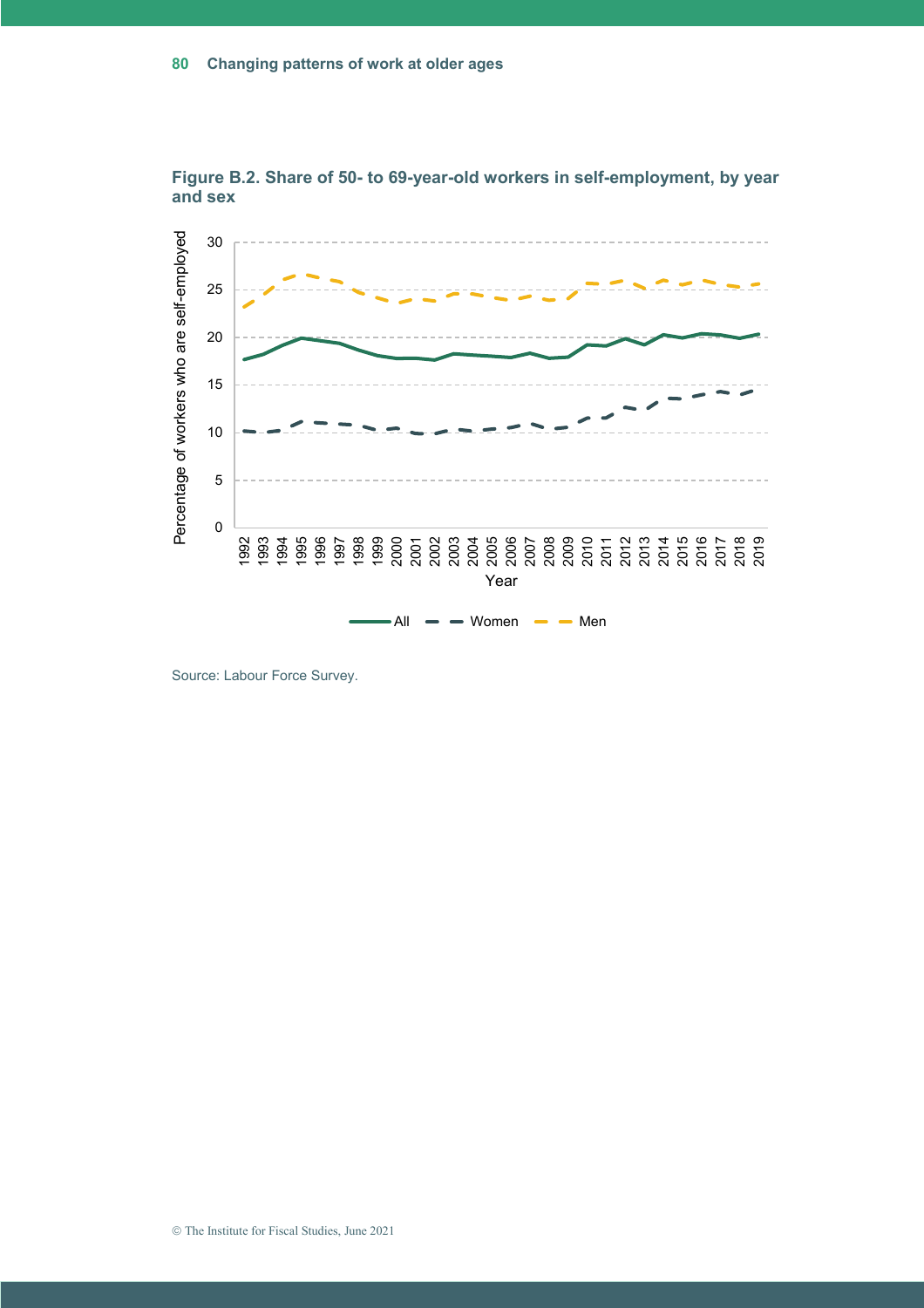## **References**

Adams-Prassl, A., Boneva, T., Golin, M. and Rauh, C. (2020), 'Furloughing', *Fiscal Studies*, 41, 591–622.

Ameriks, J., Briggs, J., Caplin, A., Lee, M., Shapiro, M. and Tonetti, C. (2020), 'Older Americans would work longer if jobs were flexible', *American Economic Journal: Macroeconomics*, 12, 174–209.

Amin-Smith, N. and Crawford, R. (2018), 'State pension age increases and the circumstances of older women', in J. Banks, G. D. Batty, J. Nazroo and A. Steptoe (eds), *The Dynamics of Ageing: Evidence from the English Longitudinal Study of Ageing 2002–17*, London: Institute for Fiscal Studies.

Banks, J. (2016), 'Employment and labour market transitions at older ages in England, 2002–03 to 2014–15', in J. Banks, G. D. Batty, J. Nazroo and A. Steptoe (eds), *The Dynamics of Ageing: Evidence from the English Longitudinal Study of Ageing 2002–15*, London: Institute for Fiscal Studies.

Banks, J., Blundell, R. and Emmerson, C. (2015), 'Disability benefit receipt and reform: reconciling trends in the United Kingdom', *Journal of Economic Perspectives*, 29(2), 173–90.

Banks, J., Emmerson, C. and Tetlow, G. (2017), 'Health capacity to work at older ages: evidence from the United Kingdom', in D. Wise (ed.), *Social Security Programs and Retirement around the World: The Capacity to Work at Older Ages*, Chicago: University Chicago Press.

Bell, D. and Blanchflower, D. (2018), 'Underemployment in the US and Europe', NBER Working Paper 24927, [https://www.nber.org/papers/w24927.](https://www.nber.org/papers/w24927)

Boissonneault, M. and de Beer, J. (2018), 'Work ability trajectories and retirement pathways', *Journal of Occupational and Environmental Medicine*, 60(7), e343–8.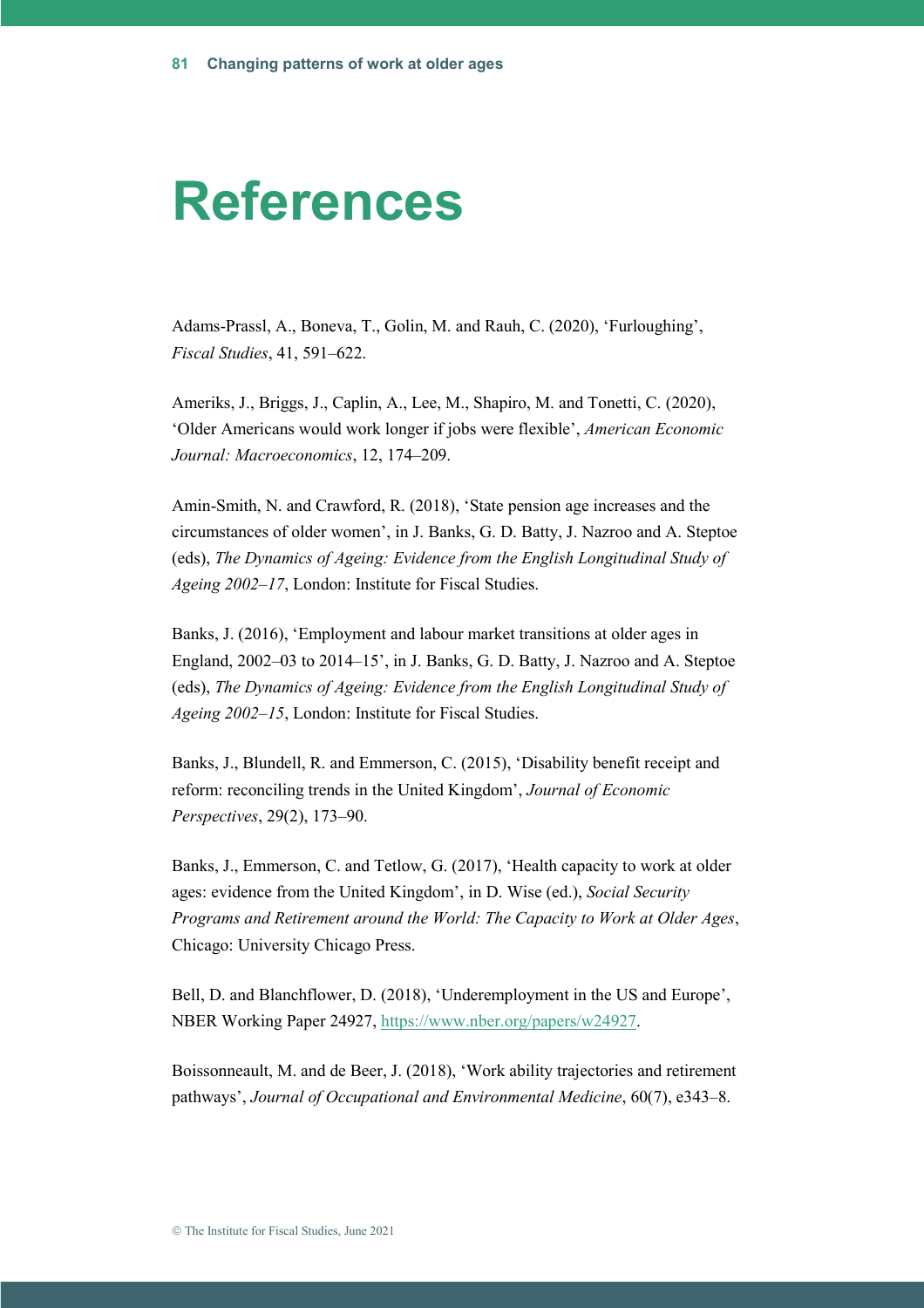Bourquin, P., Joyce, R. and Norris Keiller, A. (2020), 'Living standards, poverty and inequality in the UK: 2020', IFS Report R170, [https://ifs.org.uk/publications/14901.](https://ifs.org.uk/publications/14901)

Burn, S., Stoye, G., Aylin, P., Bottle, A., Propper, C. and Warner, M. (2021), 'What happened to English NHS hospital activity during the COVID-19 pandemic?', IFS Briefing Note BN328, [https://www.ifs.org.uk/publications/15432.](https://www.ifs.org.uk/publications/15432)

Cahill, K., Giandrea, M. and Quinn, J. (2006), 'Retirement patterns from career employment', *The Gerontologist*, 46, 514–23.

Cominetti, N. (2021), 'A U-shaped crisis: the impact of the Covid-19 pandemic on older workers', Resolution Foundation Briefing, April.

Crawford, R., Cribb, J., Emmerson, C. and Simpson, P. (2020), 'Retirement expectations, attitudes and saving behaviour: how have these changed during a decade of pension reforms?', IFS Briefing Note BN273, [https://ifs.org.uk/publications/14743.](https://ifs.org.uk/publications/14743)

Crépon, B., Duflo, E., Gurgand, M., Rathelot, R. and Zamora, P. (2013), 'Do labor market policies have displacement effects? Evidence from a clustered randomized experiment', *Quarterly Journal of Economics*, 128, 531–80.

Cribb, J. (2019), 'Intergenerational differences in income and wealth: evidence from Britain', *Fiscal Studie*s, 40, 275–99.

Cribb, J., Miller, H. and Pope, T. (2019), 'Who are business owners and what are they doing?', IFS Report R158, [https://www.ifs.org.uk/publications/14241.](https://www.ifs.org.uk/publications/14241)

Cribb, J. and Xu, X. (2020), 'Going solo? How starting solo self-employment affects incomes and well-being', IFS Working Paper W20/23, [https://ifs.org.uk/publications/14939.](https://ifs.org.uk/publications/14939)

Gallo, W., Bradley, E., Siegel, M. and Kasl, S. (2000), 'Health effects of involuntary job loss among older workers: findings from the Health and Retirement Survey', *Journals of Gerontology*, Series B, Social Sciences, 55, S131–40.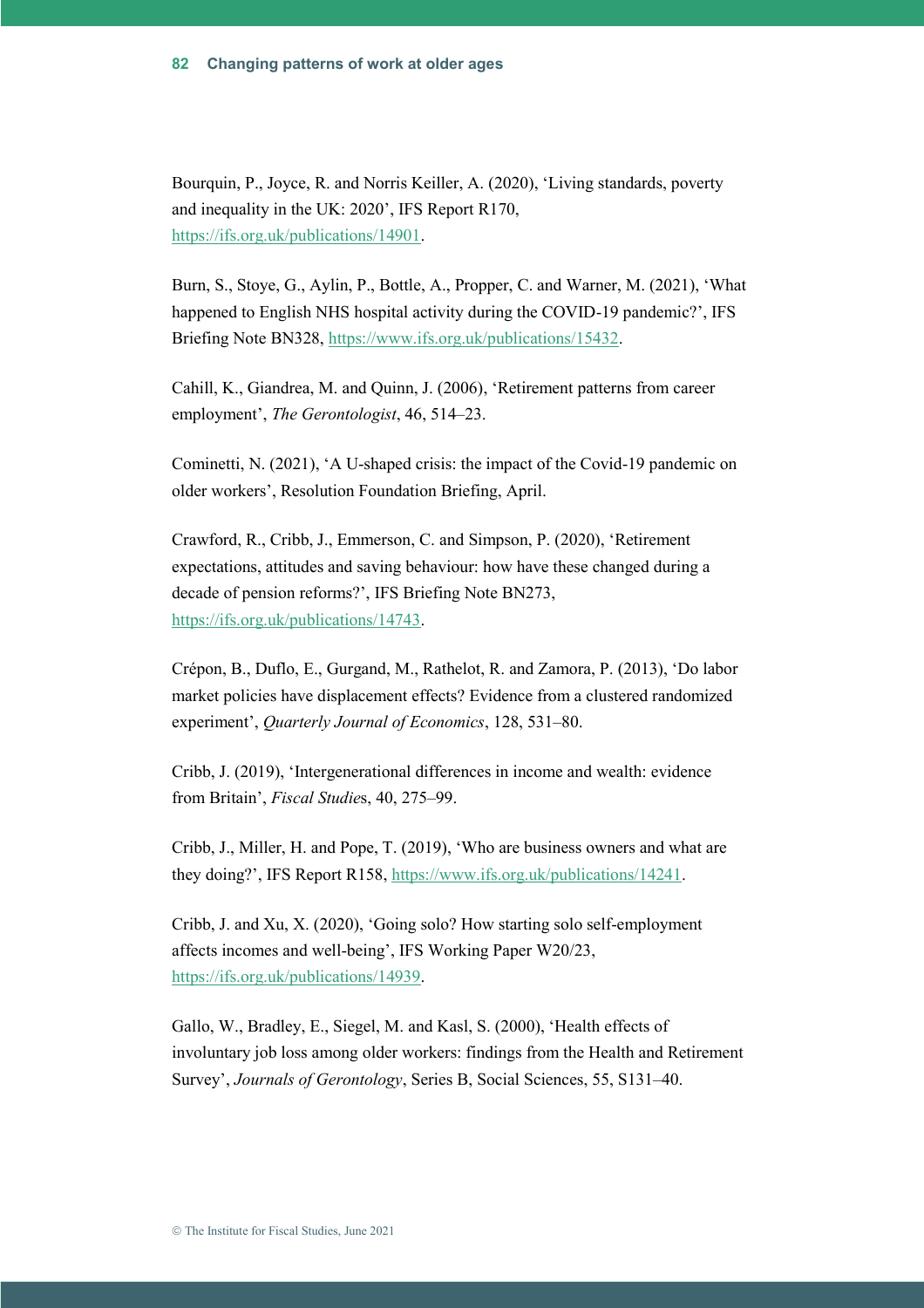HMRC (2021), 'Coronavirus Job Retention Scheme statistics: 3 June 2021', [https://www.gov.uk/government/statistics/coronavirus-job-retention-scheme](https://www.gov.uk/government/statistics/coronavirus-job-retention-scheme-statistics-3-june-2021/coronavirus-job-retention-scheme-statistics-3-june-2021)[statistics-3-june-2021/coronavirus-job-retention-scheme-statistics-3-june-2021.](https://www.gov.uk/government/statistics/coronavirus-job-retention-scheme-statistics-3-june-2021/coronavirus-job-retention-scheme-statistics-3-june-2021)

House of Commons Library (2017), 'Migrant population of the UK', House of Commons Briefing Paper CBP8070,

[https://researchbriefings.files.parliament.uk/documents/CBP-8070/CBP-8070.pdf.](https://researchbriefings.files.parliament.uk/documents/CBP-8070/CBP-8070.pdf)

Hudomiet, P., Parker, A. and Rohwedder, S. (2018), 'Cognitive ability, personality, and pathways to retirement: an exploratory study', *Work, Aging and Retirement*, 4, 52–66.

Jolivet, G. and Postel-Vinay, F. (2020), 'A structural analysis of mental health and labor market trajectories', IZA Discussion Paper 13518, [https://papers.ssrn.com/sol3/papers.cfm?abstract\\_id=3660265.](https://papers.ssrn.com/sol3/papers.cfm?abstract_id=3660265)

Kanabar, R. (2015), 'Post-retirement labour supply in England', *Journal of the Economics of Ageing*, 6, 123–32.

Lise, J. and Postel-Vinay, F. (2020), 'Multidimensional skills, sorting, and human capital accumulation', *American Economic Review*, 110, 2328–76.

Mandal, B. and Roe, B. (2008), 'Job loss, retirement and the mental health of older Americans', *Journal of Mental Health Policy and Economics*, 11, 167–76.

Mueller, A., Spinnewijn, J. and Topa, G. (2021), 'Job seekers' perceptions and employment prospects: heterogeneity, duration dependence and bias', *American Economic Review*, 111, 324–63.

Nichols, A., Mitchell, J. and Lindner, S. (2013), 'Consequences of long term unemployment', Urban Institute,

[https://www.urban.org/sites/default/files/publication/23921/412887-Consequences](https://www.urban.org/sites/default/files/publication/23921/412887-Consequences-of-Long-Term-Unemployment.PDF)[of-Long-Term-Unemployment.PDF.](https://www.urban.org/sites/default/files/publication/23921/412887-Consequences-of-Long-Term-Unemployment.PDF)

Office for National Statistics (2020a), 'Employee earnings in the UK: 2020', [https://www.ons.gov.uk/employmentandlabourmarket/peopleinwork/earningsandw](https://www.ons.gov.uk/employmentandlabourmarket/peopleinwork/earningsandworkinghours/bulletins/annualsurveyofhoursandearnings/2020) [orkinghours/bulletins/annualsurveyofhoursandearnings/2020.](https://www.ons.gov.uk/employmentandlabourmarket/peopleinwork/earningsandworkinghours/bulletins/annualsurveyofhoursandearnings/2020)